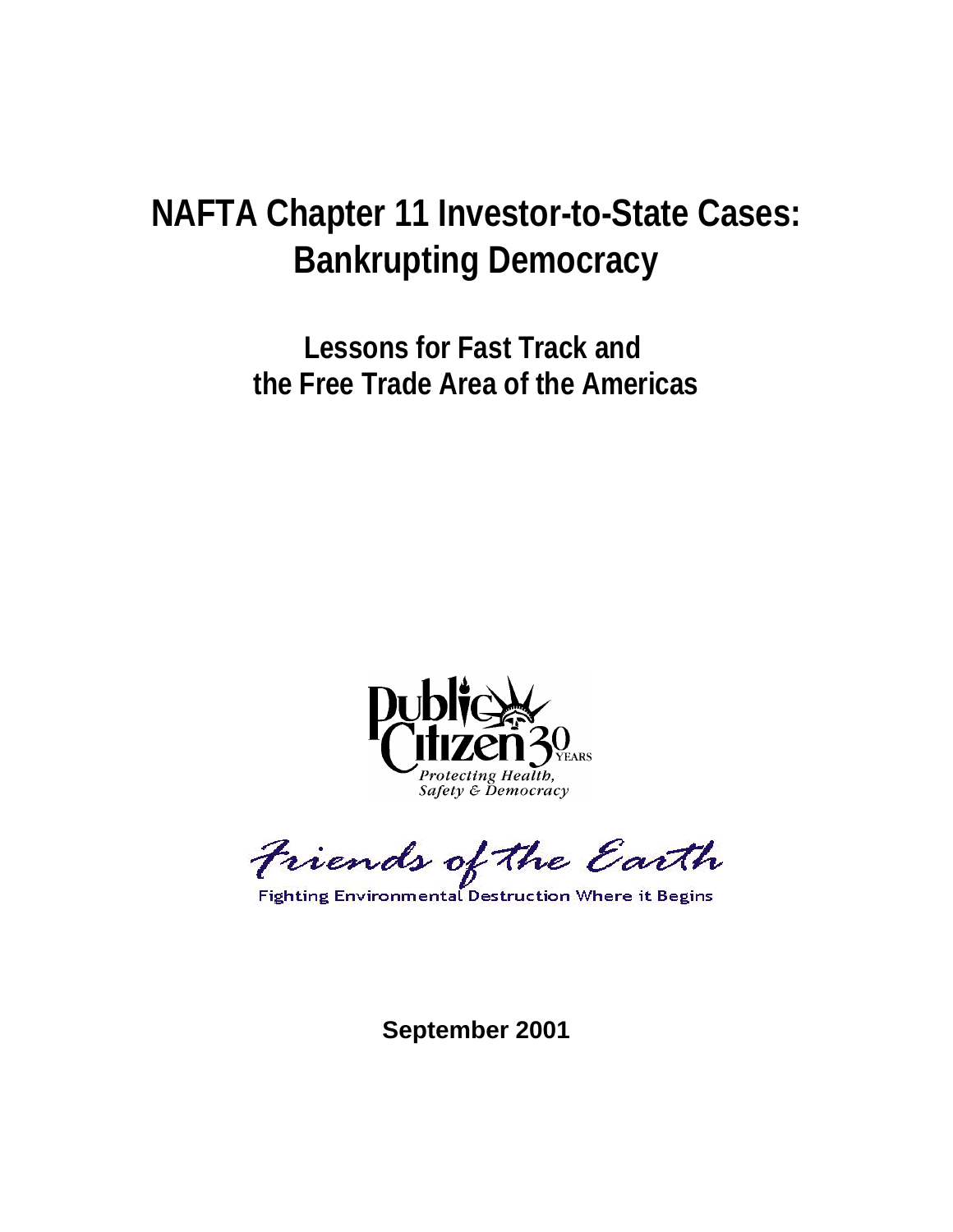© 2001 by Public Citizen. All rights reserved. No part of this document may be reproduced or utilized in any form or by any means, electronic or mechanical, including photography, recording, or by information exchange and retrieval systems, without written permission from the authors.

ISBN 1-58231-027-0

Public Citizen is a nonprofit membership organization in Washington, D.C., dedicated to advancing consumer rights through lobbying, litigation, research, publications and information services. Since its founding by Ralph Nader in 1971, Public Citizen has fought for consumer rights in the marketplace, for safe and secure health care, for fair trade, for clean and safe energy sources, and for corporate and government accountability. Visit our web page at http://www.citizen.org.

Acknowledgments: Research and writing of this report have been provided by Mary Bottari and Lori Wallach of Public Citizen, as well as David Waskow of Friends of the Earth. Additional invaluable assistance was provided by Angela Bailey, Amanda Ballantyne, Angela Bradbery, David Desrosiers, Darshana Patel, Paul Levy, Michael Stein and Patrick Woodall. In addition, Public Citizen would like to extend its thanks to Nathalie Bernasconi, Aaron Cosbey, Jim Grieshaber-Otto, John Nichols, Steve Schrybman, and Martin Wagner for their contributions to this report.

Additional copies of this document are available from:

Public Citizen's Global Trade Watch 215 Pennsylvania Ave SE, Washington, DC 20003 (202) 546-4996

### **Other Titles by Public Citizen's Global Trade Watch:**

Down on the Farm: NAFTA's Seven-Years War on Farmers and Ranchers in the U.S., Canada and Mexico (June 2001) The Coming NAFTA Crash (February 2001) Purchasing Power (October 2000) The Clinton Record on Trade-Vote Deal Making: High Infidelity (May, 2000) Whose Trade Organization?: Corporate Globalization and the Erosion of Democracy (1999) The WTO: Five Years of Reasons to Resist Corporate Globalization (1999) A Citizen's Guide to the WTO: Everything You Need to Know to Fight for Fair Trade (1999) Deals for NAFTA Votes II: Bait and Switch (1997) Deals for NAFTA Votes: Trick or Treat? (1997) NAFTA's Broken Promises: Fast Track to Unsafe Food (1997) NAFTA's Broken Promises: Failure to Create U.S. Jobs (1997) NAFTA's Broken Promises: The Border Betrayed (1996) NAFTA's Broken Promises: Job Creation (1995) Trading Away U.S. Food Safety (1993) NAFTA's Bizarre Bazaar (1993)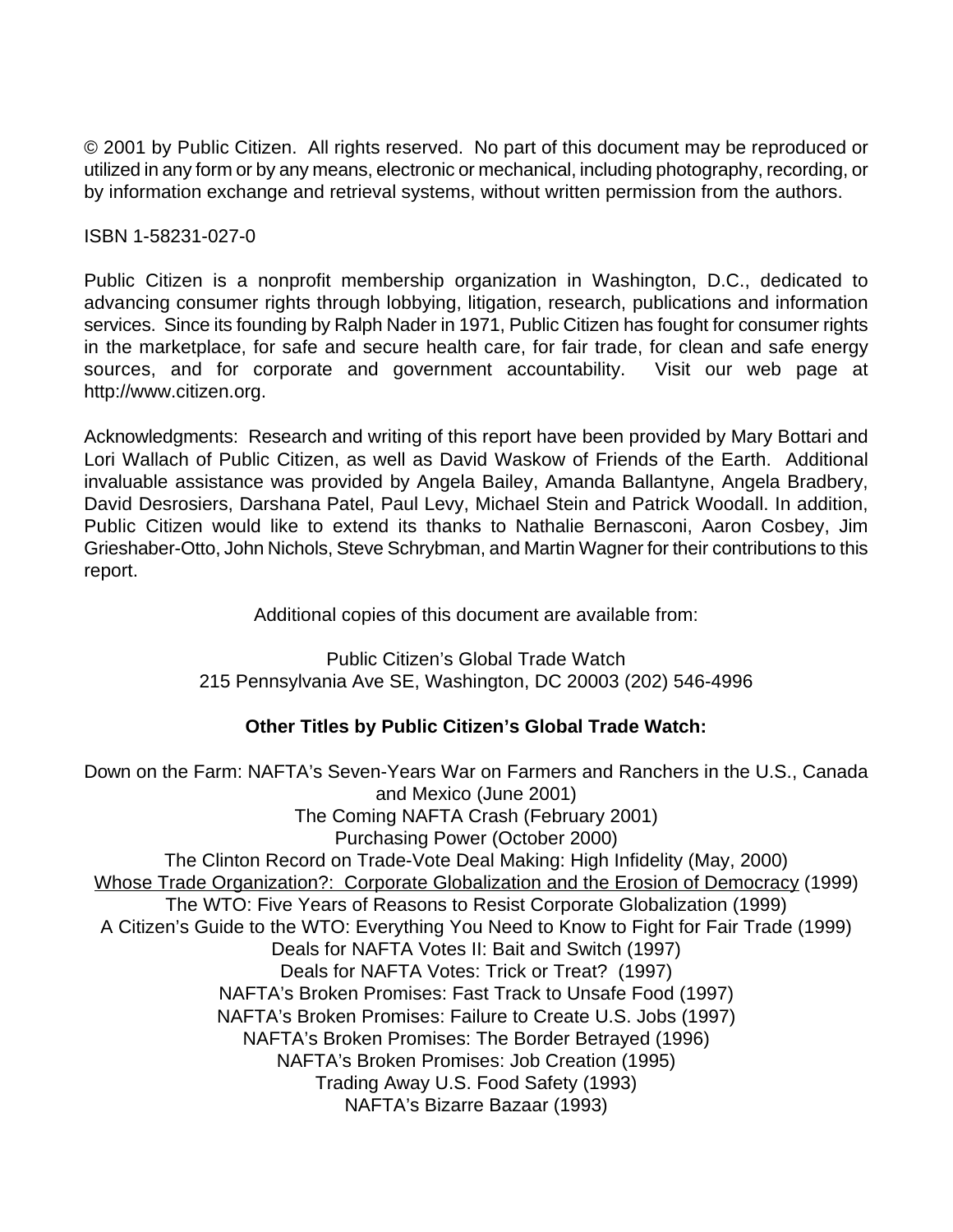# **TABLE OF CONTENTS**

 $\mathbf{r}$ 

| <b>Major NAFTA Chapter 11 Cases</b> |  |  |  |  |  |
|-------------------------------------|--|--|--|--|--|
|                                     |  |  |  |  |  |
|                                     |  |  |  |  |  |
|                                     |  |  |  |  |  |
|                                     |  |  |  |  |  |
|                                     |  |  |  |  |  |
|                                     |  |  |  |  |  |
|                                     |  |  |  |  |  |
|                                     |  |  |  |  |  |
|                                     |  |  |  |  |  |
|                                     |  |  |  |  |  |
| <b>Other NAFTA Chapter 11 Cases</b> |  |  |  |  |  |
| 34                                  |  |  |  |  |  |
|                                     |  |  |  |  |  |
|                                     |  |  |  |  |  |
|                                     |  |  |  |  |  |
|                                     |  |  |  |  |  |
|                                     |  |  |  |  |  |
|                                     |  |  |  |  |  |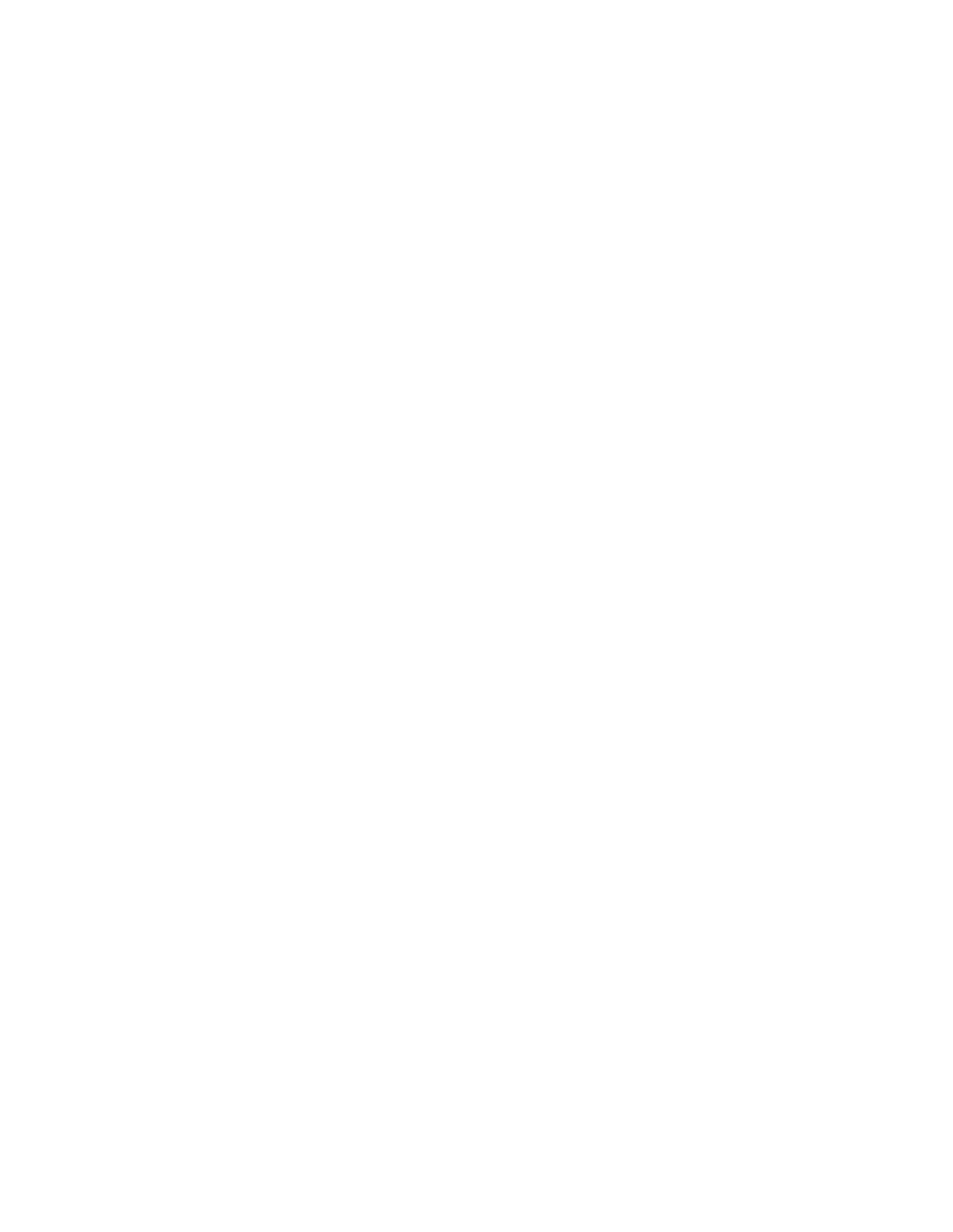# **EXECUTIVE SUMMARY**

In the spring of 2001, President George W. Bush asked the U.S. Congress to delegate to him a 6-year chunk of Congress' constitutional authority over international trade through a process called Fast Track. Bush seeks Fast Track trade authority (which his Administration is attempting to rename "Trade Promotion Authority") to expand the 1994 North American Free Trade Agreement (NAFTA.) The proposed NAFTA expansion, formally called the Free Trade Area of the Americas (FTAA), would spread NAFTA's rules to an additional 31 Latin American and Carribean nations by 2005.

The publicized goal of the FTAA proposal is to facilitate trade and deepen economic integration by expanding the NAFTA provisions that eliminate tariff and nontariff barriers to trade and investment throughout the hemisphere.<sup>1</sup> Careful consideration of NAFTA's record therefore becomes central to discussions of Fast Track and the FTAA.

Thus, this year, Public Citizen is releasing a series of reports on NAFTA's actual performance over its seven years in existence. This report, **NAFTA Chapter 11 Investor-to-State Cases: Bankrupting Democracy,** analyzes NAFTA's groundbreaking investment chapter, which granted expansive new rights and privileges for foreign investors operating in the three NAFTA signatory nations: U.S., Canada, and Mexico. It is often said that NAFTA was more of an investment agreement than a trade agreement. Now NAFTA's investor privileges and protections are at the core of the proposed FTAA.

NAFTA's investor protections are unprecedented in a multilateral trading agreement. Since the agreement's enactment, corporate investors in all three NAFTA countries have used the these new rights to challenge a variety of national, state and local environmental and public health policies, domestic judicial decisions, a federal procurement law and even a government's provision of parcel delivery services as NAFTA violations. While most cases are still pending, some corporations have already succeeded with these challenges. (Please see the chart listing these cases and their status at the end of the Executive Summary.)

Remarkably, NAFTA also provides foreign investors the ability to privately enforce their new investor rights. Called "investor-to-state" dispute resolution, this extraordinary mechanism empowers private investors and corporations to sue NAFTA-signatory governments in special tribunals to obtain cash compensation for government policies or actions that investors believe violate their new rights under NAFTA. If a corporation wins its case, it can be awarded unlimited amounts of taxpayer dollars from the treasury of the offending nation even though it has gone around the country's domestic court system and domestic laws to obtain such an award.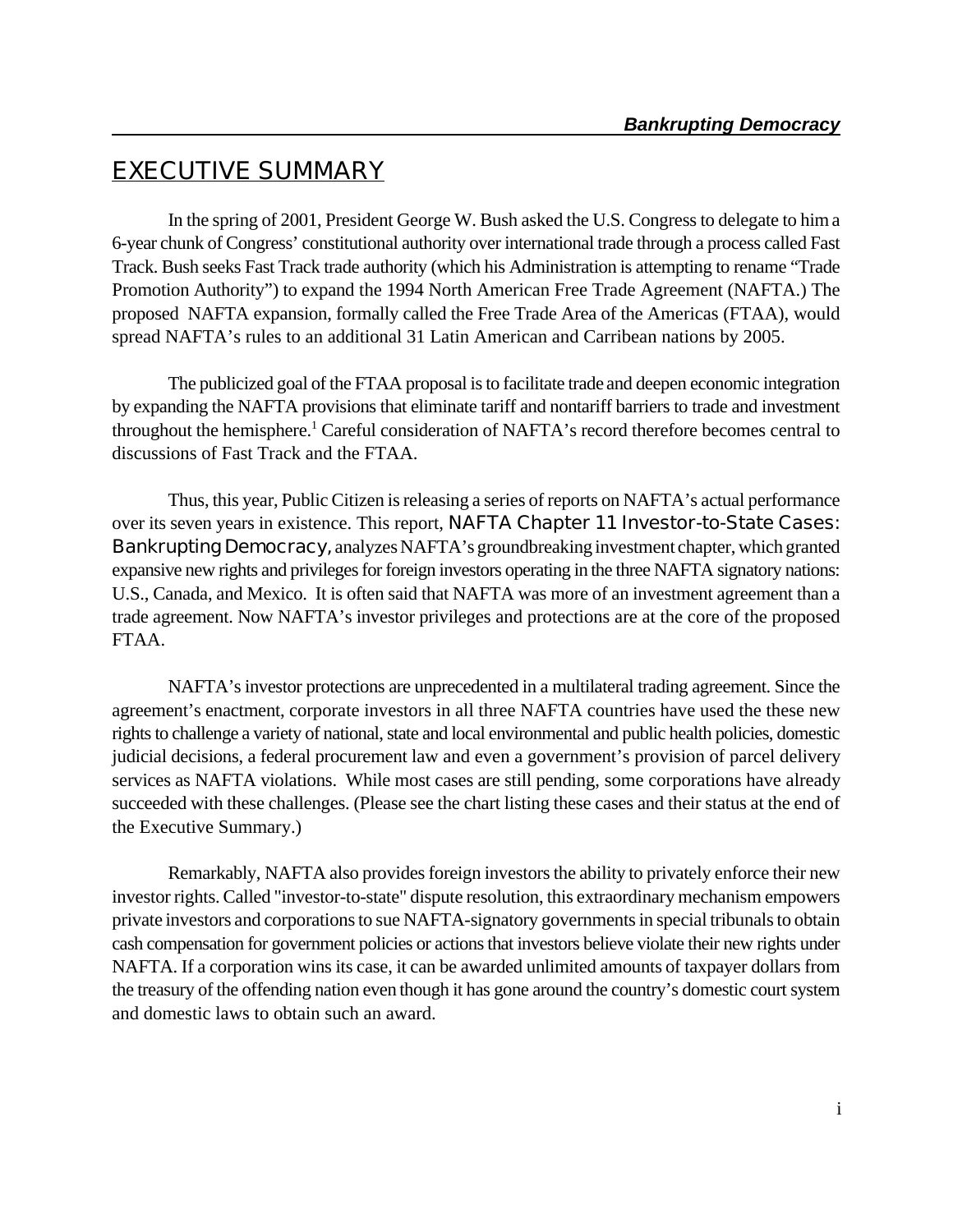#### *Public Citizen & Friends of the Earth, September 2001*

Supporters of NAFTA claimed that these extensive investors protections and their private enforcement mechanism were necessary to protect investors from the state seizure of private property (i.e., nationalization). Mexico, which nationalized its foreign oil refineries in 1938, was the prime target of these concerns.<sup>2</sup>

However, the majority of the investor-to-state cases filed to date have had little to do with the seizure of property NAFTA supporters feared.<sup>3</sup> Instead, the cases challenge environmental laws, regulations and government decisions at the national, state and local level:

- C The California-based Metalclad company successfully challenged the denial of a construction permit by a Mexican municipality for the building of a toxic waste facility;
- C Environmental and health bans of suspected toxins have been challenged, with one case already resulting in reversal of a Canadian government ban on the gasoline additive MMT;
- C Canada's implementation of two international environmental agreements has been successfully challenged, and Canada will soon be ordered to pay damages to U.S. investors in both cases;
- C Foreign corporations have taken two lawsuits they lost in U.S. domestic courts to be "reheard" in the NAFTA investor-to-state system, one challenging the concept of sovereign immunity regarding a contract dispute with the City of Boston and the other challenging the rules of civil procedure, the jury system and a damage award in a Mississippi state court contract case;
- C The American company, United Parcel Service (UPS), has filed a suit challenging the governmental provision of parcel and courier services by the Canadian postal service; and
- C A Canadian steel fabrication company challenged a federal "Buy America" law for highway construction projects in the U.S.

This extraordinary attack on normal government activity – such as operating a civil justice system through courts, denying a construction permit or establishing health and other public interest regulations – has drawn growing criticism to NAFTA's Chapter 11 investment rules. For some Republican and Democratic members of Congress who voted for NAFTA, these cases have been an unexpected and unwelcome result of the agreement. The Republicans were promised NAFTA would not undermine U.S. local and state sovereignty and control. The Democrats were promised NAFTA would not undermine domestic environmental and health laws. Both were promised NAFTA would not give foreign investors better treatment than local businesses or open the U.S. Treasury to new demands from foreign investors. But the NAFTA Chapter 11 cases have made a mockery of these promises.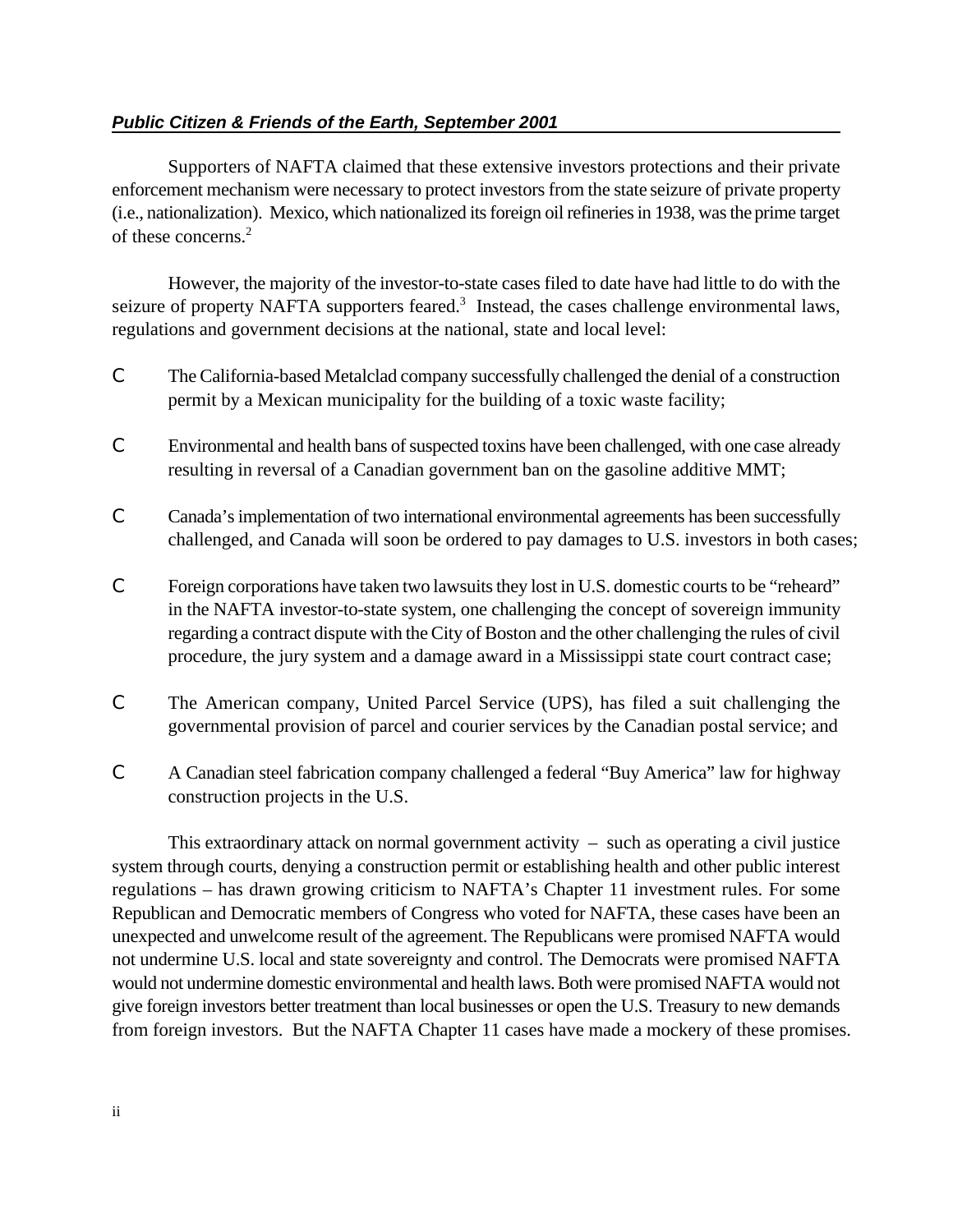Of the 15 cases reviewed in this report, the damages claimed by the companies add up to more than U.S.\$13 billion. Initially, not many cases were filed under these provisions. However, once the first investors obtained damages and/or reversal of the government policy they attacked, a flurry of additional cases were filed.

The expansion of NAFTA's new investor rights to 31 more countries of the Western Hemisphere via the FTAA has the potential to generate an explosive number of new cases. While these cases could drain the treasuries of the hemisphere's richest nations, the potential impact these cases would have on the hemisphere's poorest and weakest nations is even more alarming.

Given President Bush's Fast Track request is based on his desire to expand NAFTA's investment rules to the entire hemisphere through the FTAA, the NAFTA Chapter 11 issues have become central to the Fast Track debate.

The expansive rights granted to corporations under NAFTA were just one of the factors that went largely unnoticed by Congress and the media due to the fact that in the United States NAFTA was approved under an unusual "Fast Track" procedure, which expired in 1994 and was used only five times since its development in 1974 by President Nixon. Under Fast Track, Congress' role in developing the contents of international commercial agreements is severely limited. Once Congress grants a President Fast Track, the Executive Branch is allowed to negotiate the agreement and sign it, locking in the contents, before Congress has a vote on the deal. Because Congress' role was limited to a *post hoc* yes or no vote with no amendments allowed, many members of Congress who voted in favor of NAFTA had no idea that these investor provisions were a central element of its contents.

The use of Fast Track for NAFTA demonstrates how the process can obscure meaningful analysis of a proposed agreement's actual binding terms. Potential legal, public health and environmental implications can be overlooked. Given the broad set of domestic law issues now implicated in today's international commercial negotiations, many consider Fast Track to be an outdated trade policy tool. As a new Fast Track fight looms in Congress in the fall of 2001, the sovereignty and public policy implications of the NAFTA cases reviewed in this report argue against the use of Fast Track for development of the proposed FTAA and more generally as a tool of democratic decision-making and public policy.

This report reviews the major NAFTA investment cases of public interest and the potential for a massive acceleration of cases if similar investor rights are incorporated into the FTAA. As these cases are decided behind closed doors in NAFTA tribunals, information about the cases is difficult to obtain. Indeed, there is no requirement that the public or Congress be given notice that a NAFTA Chapter 11 case has been filed against the United States, raising the specter that in addition to the cases we have been able to unearth, perhaps more cases have been filed and either have been quietly settled through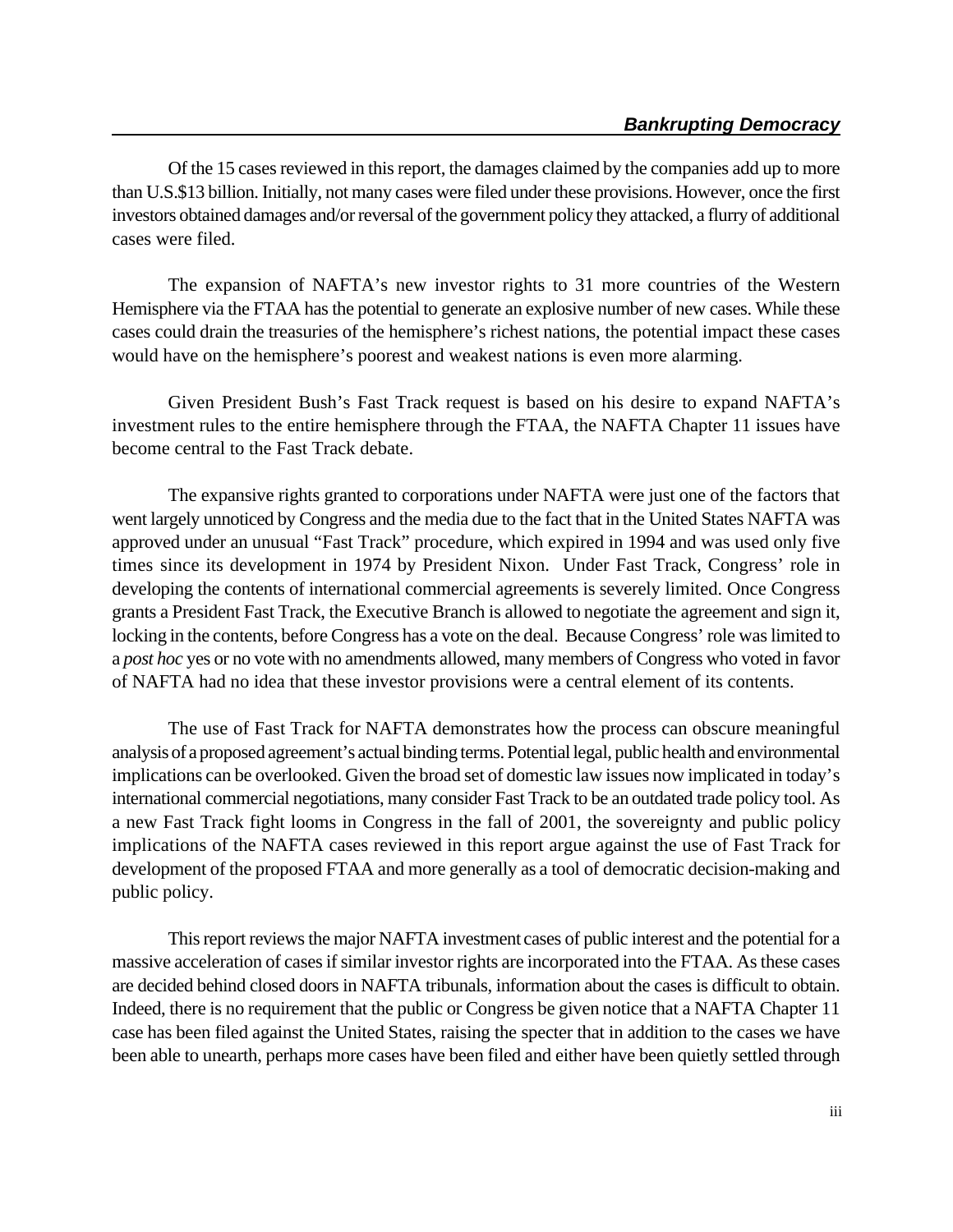negotiated payments or are still pending. Researchers must rely upon the final panel reports that are sometimes released by the tribunal at the end of the process and on the few other documents that have made it into the light of day, the majority of which have been written by the plaintiff corporations themselves.

Analysis of the NAFTA cases as a whole compels certain conclusions:

**Foreign Investors Granted Greater Rights than U.S. Corporations or U.S. Citizens:** NAFTA's investment rules provide new rights and privileges for foreign investors that go significantly beyond the rights available to U.S. citizens or businesses in U.S. domestic law and provide a venue exclusively available to foreign investors to seek payment of U.S. taxpayer funds for alleged business losses. Previous trade or investment agreements typically focused on ensuring "national treatment" – that foreign investors or goods obtained the *same* treatment as domestic businesses and products. ButNAFTA establishes new rights applicable only to foreign investors claiming compensation from taxpayers for the costs of complying with the same domestic policies that all domestic companies must follow. The string of cases analyzed in this report show how these NAFTA rules are being used by foreign investors to demand payment for any government action that impacts the value of an investor's property. Yet such a notion of "regulatory takings" does not exist for U.S. citizens or companies because it has been rejected by Congress and the courts. Attempts to legislate a broader definition of

property rights through regulatory takings legislation has been repeatedly rejected by Congress. In addition, the U.S. Supreme Court held in the 1993 *Concrete Pipe* case that "mere diminution" of the value of an investment is not sufficient to establish a taking.<sup>4</sup> Yet it is precisely a diminution of value resulting from compliance with government regulations that is at issue in most of these NAFTA cases. In short, these NAFTA cases are giving foreign investors greater rights and remedies on U.S. soil than are available to U.S. companies here at home.

"Our cases have long established that the mere diminution in the value of property, however serious, is insufficient to demonstrate a taking."

> — Justice David Souter, *Concrete Pipe and Products vs. Construction Laborers Pension Trust* 508 U.S. 602*.*

**Foreign Investors Allowed to Evade Legal Liability?** NAFTA's investor-to-state tribunals provide a way for foreign litigants to seek government compensation for damages ordered by U.S. courts. In one NAFTA case, a huge Canadian funeral conglomerate called the Loewen Group is using NAFTA's investor protections to, in effect, "reverse" a Mississippi jury's ruling in favor of a small funeral home operator who sued the conglomerate for breech of contract. After the conglomerate refused to engage in pre-trial settlement discussions, the jury found that Loewen had engaged in a variety offraudulent actions and applied \$500 million in punitive and compensatory damages. Loewen claims that it was then "forced" to settle the case for \$150 million, because the Mississippi Supreme Court would not waive the normal rules of civil procedure for the company. These rules require that a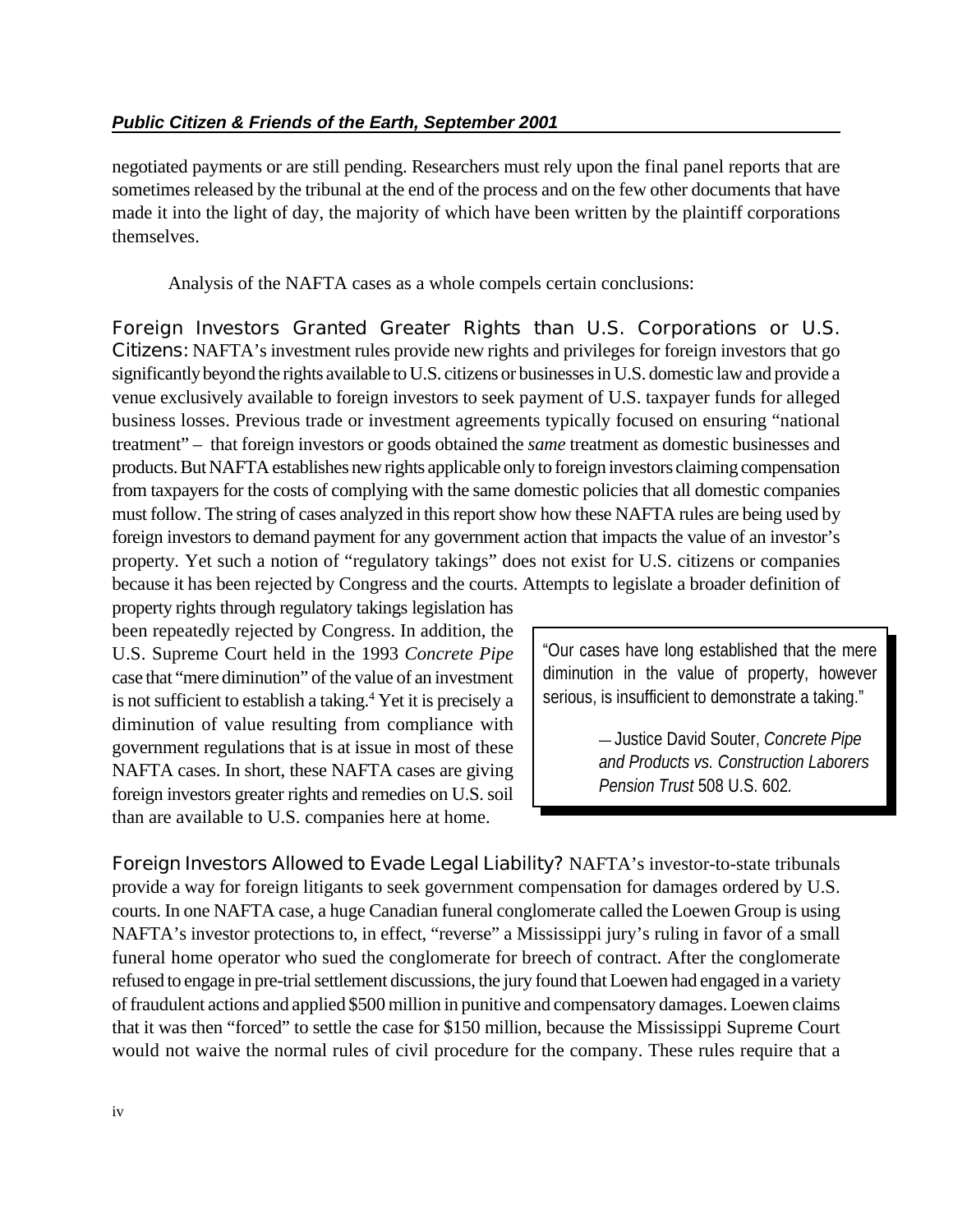defendant post a bond when filing an appeal so that it cannot liquidate its assets in case the appeal is unsuccessful and the underlying damages must still be paid. Loewen is suing the U.S. taxpayers for \$725 million under NAFTA to compensate the company for this "expropriation," almost five times the amount of the settlement. The U.S. defense in this case was that a jury ruling in a civil contract case was not a "government action" against which foreign investors were granted special NAFTA protections. Remarkably, the NAFTA tribunal in the Loewen case has ruled that not only is a Mississippi jury award in a contract case a legitimate target of a corporate suit under NAFTA, but to date the panel has placed no limits on what types of court decisions could be open to challenge. If Loewen prevails in its NAFTA case, the corporation will be able to push the "bill" for its illegal behavior onto the U.S. taxpayers, another "privilege" not allowed U.S. corporations. Moreover, this case shows how NAFTA provides an incentive for foreign investors to resist reasonable settlement discussions with the prospect that any final unfavorable court orders or damages could be evaded using NAFTA.

**Public Disputes, Private Tribunals:** Rather than setting up a new dispute settlement mechanism to handle these investor-to-state disputes, NAFTA instead relies upon two already existing dispute resolution systems – one operating under the auspices of the World Bank, the other operating under the auspices of the United Nations. Originally, these two arbitration bodies were set up to arbitrate private cases between contractual parties in narrow commercial disputes. These commercial disputes dealt primarily with private law issues, affecting only the parties to the dispute. Thus, in the past, the fact that these proceedings were strictly confidential with no access by the press or public and no process for amicus briefs was of less concern to the public at large. Now, however, these closed-door arbitral bodies are dealing with significant issues of public policy. Under NAFTA an array of public interest regulations, such as a California law phasing out a gasoline additive found to be contaminating water wells around the state, and other normal government functions have been challenged as violating NAFTA. The citizens of the state must rely on federal government agencies such as the Department of Justice, Department of State and the Office of the United States Trade Representative to defend their new law, which was created over several years using an open process. Even the Attorney General of California has no formal role. The residents of California cannot be party to the case, are not entitled to documents and cannot observe the operations of the NAFTA tribunal. Yet it is their tax dollars that may one day be awarded to the corporation that is demanding \$1 billion in compensation. Questions regarding the appropriateness of these private arbitration bodies for these public-interest disputes are made more urgent by the fact that cases in these bodies seem to be accelerating under NAFTA and under various bilateral investment treaties. In its 35-year history, the World Bank's arbitral body has handled approximately 79 cases. However, half of those cases have been instigated in the past five years alone.<sup>5</sup> The accelerating pace of complaints, coupled with the secretive, undemocratic nature of the arbitral bodies and the vast powers of the tribunal to award an unlimited amount of taxpayer dollars to compensate a successful corporation are proving to be a significant threat to the public interest.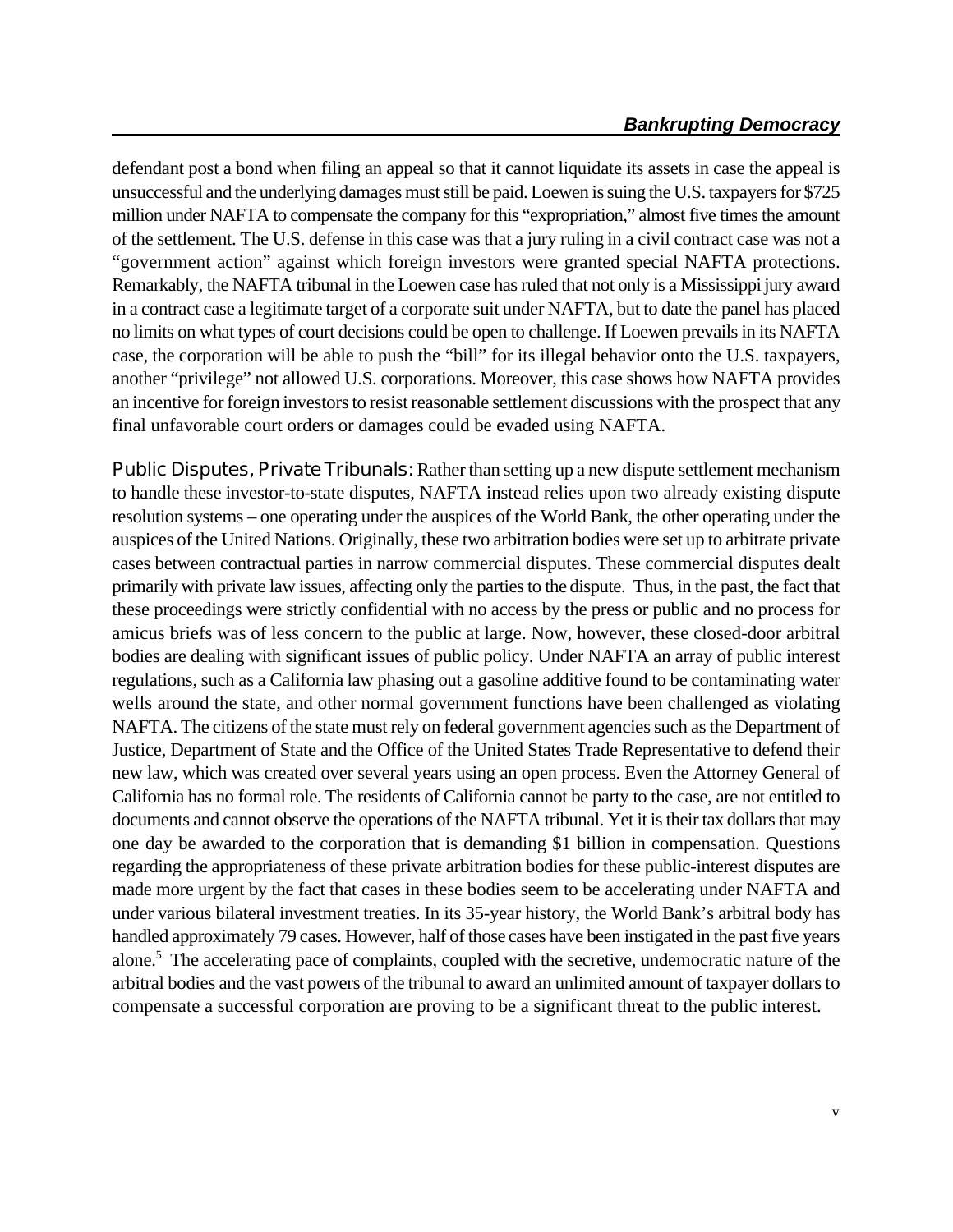**Potential Cost to the Taxpayers in the Billions:** In the end, it is the taxpayers of the challenged country who must pay the compensation to a corporation if it succeeds in its NAFTA suit. In the first seven years of NAFTA, with only a small number of cases filed, an astonishing \$13 billion has been claimed by corporations in their initial filings: \$1.8 billion from U.S. taxpayers, \$294 million from Mexican taxpayers and a whopping \$11 billion from Canadian taxpayers. In the California case, the corporation is seeking nearly \$1 billion or 1.2% of the state budget in compensation for the environmental measure phasing out the gasoline additive.<sup>6</sup> A number of awards of that size could significantly impact the treasuries of national governments, and put pressure upon governments to squeeze states and localities for funds.

**State and Local Governments are Not Safe from NAFTA Tribunals' Reach:** Not only have federal laws, such as a U.S. "Buy America" procurement law, been challenged under NAFTA's Chapter 11, but a variety of measures taken by state, provincial and municipal governments have been challenged as well. In the toxic waste case, involving the U.S. Metalclad corporation, the decision of a Mexican municipality to demand a construction permit before a U.S. company could begin building a toxic waste facility was successfully challenged as NAFTA-illegal. In the same case, a later decision by the Governor of the state to create an ecological reserve was deemed a NAFTA violation challenged and the Mexican government has been ordered to pay \$15.6 million in damages. In another NAFTA case, British Columbia's decision to ban the bulk export of lake and river water to prevent it from being sucked up and shipped to California in supertankers was challenged by a California corporation called Sun Belt. The Mondev corporation of Canada has attacked the actions of the Boston Redevelopment Authority, the City of Boston and the Massachusetts Supreme Court in a NAFTA tribunal over a real estate deal arguing that NAFTA overcomes the U.S. common law right of sovereign immunity. While it is true that under NAFTA, a panel cannot directly rescind a law, and it is the federal government that is technically liable for any damages, federal governments currently have a variety of avenues under domestic law to bend state and local governments to their will. For example, federal governments can hold funds for state and local projects 'hostage' until the offending measure is rescinded or until the locality agrees to contribute to the damage award. State and local governments must begin to take a hard look at these NAFTA cases to understand the implications for state sovereignty and governance under NAFTA as well as the FTAA.

**Governments Subject to Endless Second-Guessing by NAFTA Tribunals:** A tribunal in another NAFTA case found that Canada's temporary ban of PCB exports because of environmental concerns (during a brief period when the U.S. lifted its PCB import ban) were reasonable. However the tribunal also ruled that Canada's actions were NAFTA-illegal because the tribunal decided that the manner in which Canada sought to implement its environmental goal was not the least trade restrictive manner possible. The panel, with no apparent expertise in environmental policy, put forward a variety of suggestions on other alternatives Canada might have pursued to achieve similar ends. In the California case, the Canadian corporation Methanex is arguing that the state of California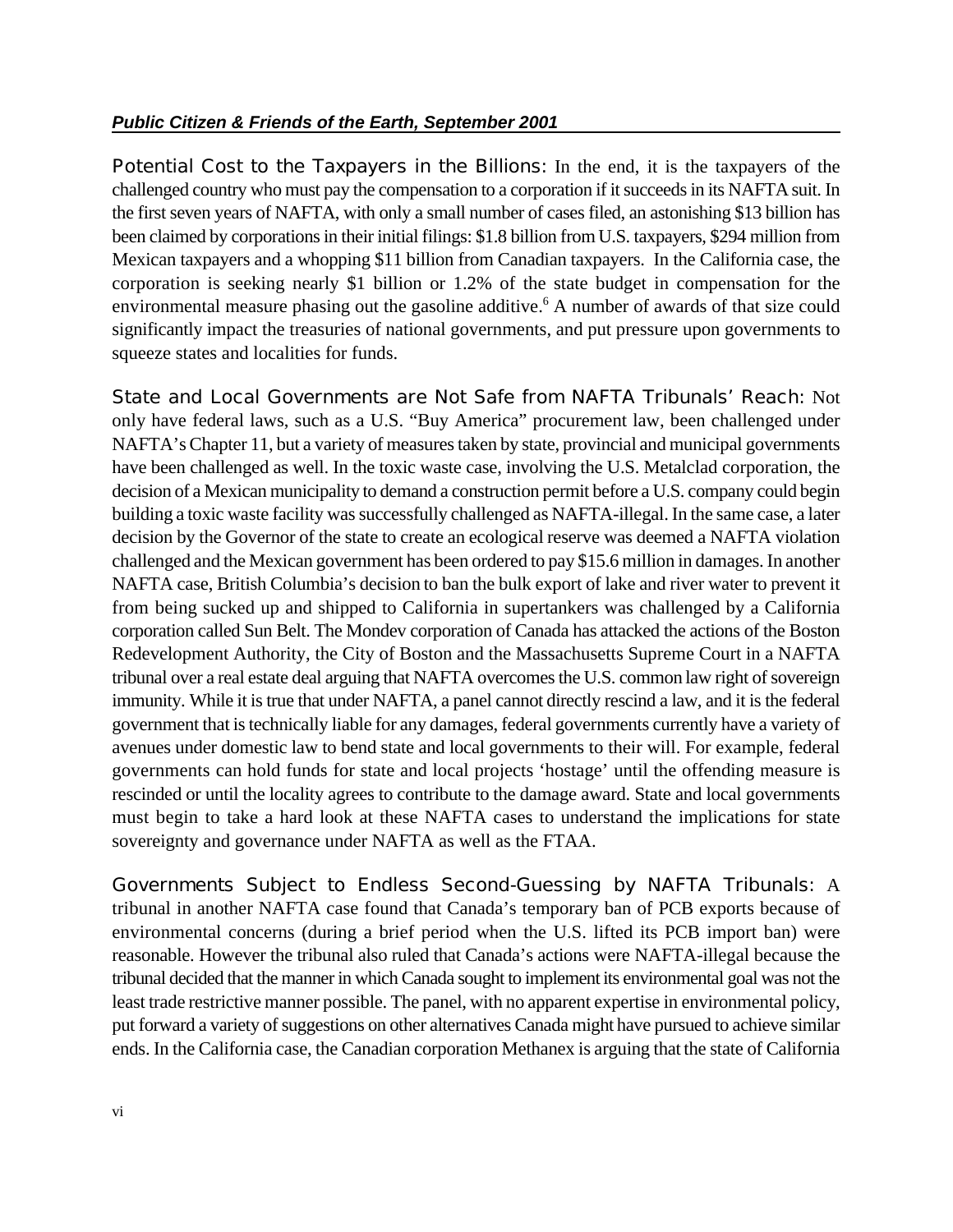should not phase out the gasoline additive called MTBE (a suspected carcinogen, which is highly soluble in water posing a greater risk to drinking wells than similar additives), but rather should deal with the problem of MTBE-contamination of drinking water by cleaning up all potentially leaky fuel tanks – an extraordinarily costly endeavor that still would not remove all causes of MTBE water contamination. In a number of cases, corporations argue that the very process by which a law was achieved constitutes a violation of their new NAFTA investor rights. In the California case, the MTBE phase-out was achieved after a multi-year public process during which the state took deliberative actions, first commissioning numerous studies, followed by public hearing and debate. In the coming months, a NAFTA panel will be empowered to inform us if these common practices of democratic governance will soon be considered violations of NAFTA's new investor rights.

**NAFTA Challenges Chill Public Interest Policies:** In another environmental case, the U.S. Ethyl corporation filed a suit against a Canadian environmental and public health measure restricting a gasoline additive it developed *as the ban was being debated in parliament*. NAFTA rules require corporations to wait six months after the events which give rise to the claim and then require an attempt to resolve the situation through negotiations before pursuing a NAFTA case. That a NAFTA tribunal accepted this case, which was a blatant attempt to intimidate a legislative body from taking action, sends an alarming signal. In the end, the government of Canada settled the case by revoking the ban on the gasoline additive MMT and paid the company \$13 million before the NAFTA tribunal had issued final ruling. If similar investor rights are incorporated as planned into the FTAA, the potential for large multinational corporations to bully the governments of the weakest and poorest countries of the hemisphere would be extraordinary. The mere threat of a vast damage award and the high costs of defending a suit could make poorer nations concede before the fight had been joined, which is the trend that has occurred in poor nations threatened with World Trade Organization (WTO) challenges filed on a state-to-state basis.

**Principle of Sovereign Immunity Attacked:** In addition to the implications of having governmental decisions second-guessed and undermined by NAFTA panels, the legal principle of sovereign immunity itself has been attacked in a NAFTA case. The doctrine of "sovereign immunity" is a centuries-old legal concept that holds that governments cannot be sued unless the lawsuit is expressly allowed by law.Many states and the U.S. federal government waive sovereign immunity by statute or on a case-by-case basis. One NAFTA case involves a Canadian corporation, Mondev, which has been involved in a lengthy contract dispute with the City of Boston over an option to buy a parcel of land. Mondev's arguments were rejected by the Massachusetts Supreme Court on the grounds of sovereign immunity. Mondev has in effect "appealed" this U.S. domestic court decision to a NAFTA tribunal. The crux of Mondev's argument is the notion that new rights for foreign investors granted in NAFTA trump a state's sovereign immunity protections. If a NAFTA panel rules in Mondev's favor, not only will it effectively "reverse" a state supreme court decision, but again foreign corporations will be granted rights and privileges not allowed U.S. corporations operating on U.S. soil. Moreover, a bedrock principle of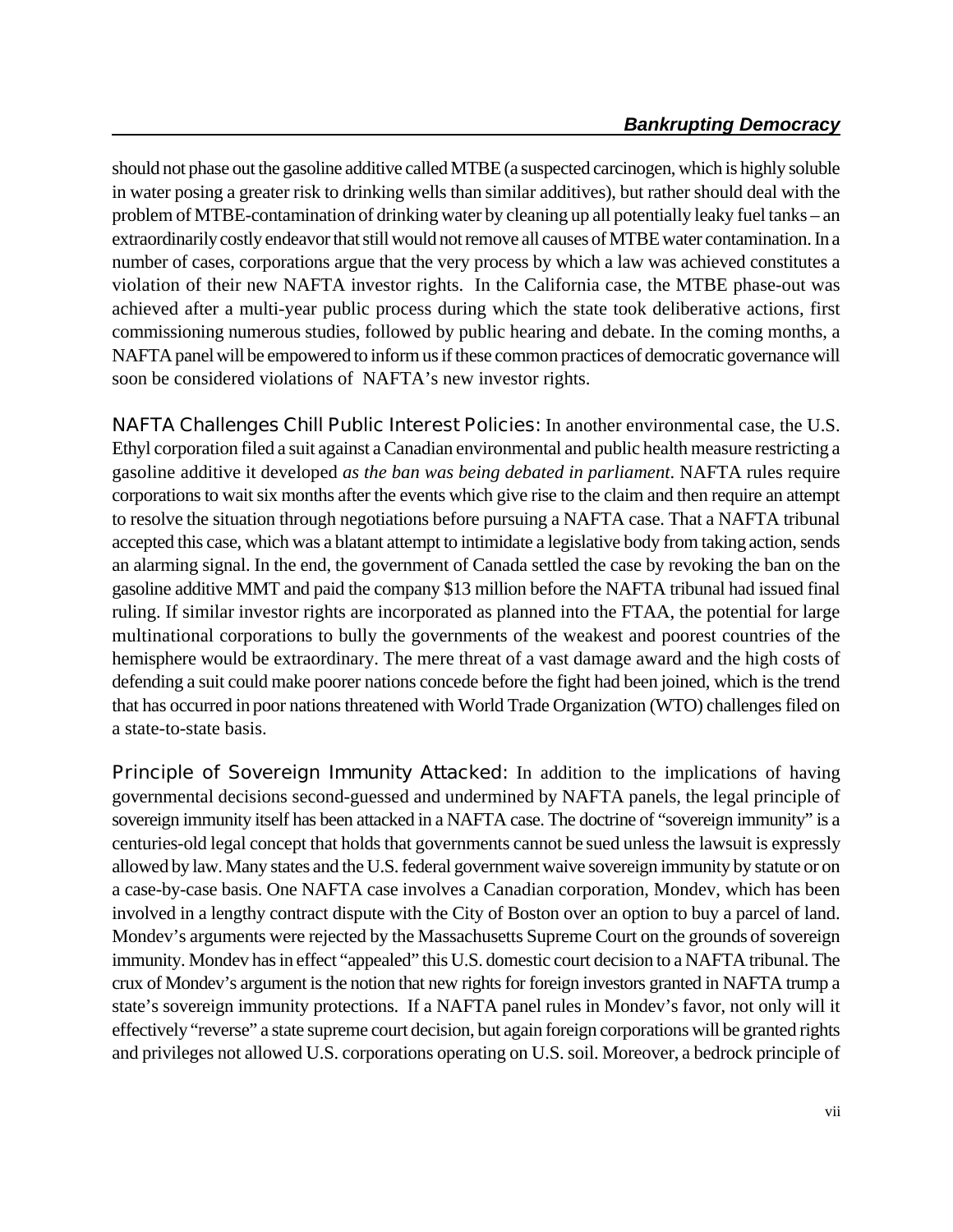Common Law jurisprudence will have been trampled by a three-person NAFTA tribunal with broad ramifications for U.S. governance at all levels.

**NAFTA Fishing Expedition for Government Compensation by Foreign Corporations:** Another troubling trend in the NAFTA Chapter 11 cases is the tendency of corporations to seek government compensation in instances when its actual investment in the country being sued is not readily apparent. Only two of the 15 NAFTA cases deal with circumstances that could be vaguely characterized as a seizure of property. Indeed, in many of these NAFTA cases it is unclear what "property" the investor held in the country being challenged. In the PCB case, it is not at all clear what investment the U.S. company had in Canada; it simply sought to import PCB waste from Canada for treatment and disposal in its Ohio plant. In finding for the company, the NAFTA tribunal decided, among other things, that "market share" was a legitimate investment under NAFTA – meaning that the fact that the company ever had been able to import PCB waste treatment in Canada established a right to do so protected by NAFTA. This is an alarming ruling that could spark an array of new suits geared toward garnering a larger share of the market. In the Sun Belt bulk water case, the U.S. company had visions of a joint venture with a Canadian company that would allow it to export Canadian water in tanker ships to California, but Sun Belt never claimed to have any property in Canada whatsoever. It would require a stretch of the imagination to liken these cases to seizure of property. Instead, the majority of cases being brought under NAFTAmost closely resemble claims for "regulatory takings" not permitted under U.S. law.

**NAFTA Environmental Protections Meaningless:** The Preamble of NAFTA states that countries will undertake their obligations in a manner "consistent with environmental protection and conservation." Further language in Article 1114 of the investment chapter purports to protect the environment, and prevent a race to the bottom in environmental standards. These provisions of NAFTA have been given such short shrift by NAFTA tribunals as to render them meaningless. In the toxic waste case, there was no evidence that the tribunal weighed NAFTA's environmental provisions at all before reaching their final decision. The ruling does make clear that no weight was given to the environmental concerns of the community which was the reason that local officials tried to block the dump. Further, the panel set a number of disturbing precedents. It not only equated the denial of a municipal construction permit and the creation of an ecological reserve with an "expropriation" under NAFTA, but it broadened the definition of expropriations to include "incidental" interference with the value of a property thus opening the door for all sorts of legitimate zoning by a sub-national government to be challenged under NAFTA. In the PCB case, an environmental treaty that regulates trade in hazardous waste called the Basel Convention, was considered by the NAFTA tribunal, but in the end was completely discounted.

**Importing Obligations of all of NAFTA and WTO Into Chapter 11:** Utilizing the Article 1105 requirement that investors must be treated "in accordance with international law," corporations have sought to import the obligations of NAFTA as a whole, as well as international trading obligations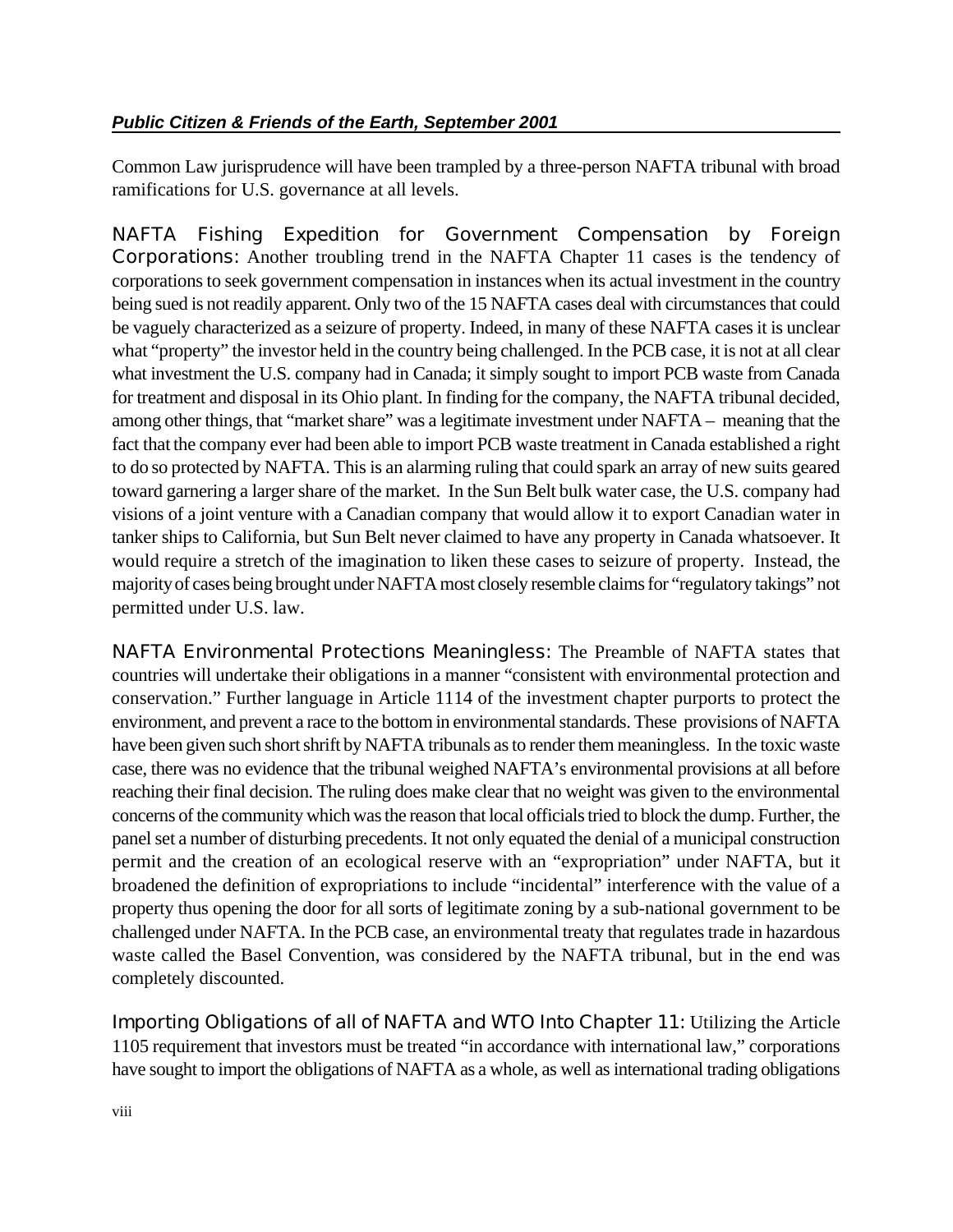of the General Agreement on Tariffs and Trade and the WTO, into Chapter 11 litigation. In the toxic waste case, the panel improperly imported the transparency obligations of NAFTA Chapter 18 regarding publication and administration of domestic law into Chapter 11. In the PCB case, the NAFTA tribunal decided that NAFTA's Chapter 11 protections applied even though the company did not have a concrete investment in Canada but rather sought to import PCBs into the U.S. for disposal. This ruling opens up the possibility that the NAFTA chapter governing services (Chapter 12) now could be dragged into investor-to-state enforcement in its entirety. Indeed, in a new case involving a service provider, United Parcel Service (UPS) is challenging the manner in which Canada provides postal services alleging discriminatory treatment under NAFTA's Chapter 12 as well as Chapter 11. In addition, the heart of UPS case rests on provisions in NAFTA Chapter 15 regarding state-run enterprises. Finally, in the California MTBE case, the corporation has attempted to import key elements of WTO law and jurisprudence into its argument. If this trend continues, the grounds for complaint under NAFTA's Chapter 11 will grow immeasurably, subjecting NAFTA parties and taxpayers to endless litigation and costly compensation.

**Arbitrary Rulings Mean Rudeness by Government Officials Can Be NAFTA Violations:** One ground for bringing an investor-to-state suit is NAFTA Article 1105 which guarantees a minimum standard of treatment for foreign investors. The article states that "Each Party shall accord to investments of investors of another Party treatment in accordance with international law, including fair and equitable treatment and full protection and security."<sup>7</sup> Previously in bilateral investment disputes, similar language has been interpreted narrowly to apply to clear violations of international law, for example, detention without trial. NAFTA panels, however, have interpreted this language to create an enormous catch-all remedy for corporations that believe they have been treated unfairly. In the one case, the panel ruled against the corporation on claims that the Canadian government had violated an array of NAFTA terms. However, the panel found a violation of the minimum standard of treatment guarantee anyway. The panel did not find a violation of domestic or international law, rather it found that the overzealous and rude behavior of government representatives checking the company's paperwork was itself a violation. The ruling in this case broadens the Article 1105 catch-all to any instance when a corporation feels it has been treated unfairly. A recent July 31, 2001 clarification by the NAFTA governments has attempted to deal with this issue by seeking to narrow the application of Article 1105 to treatment that is required by "customary" international law. Yet the new interpretation does not define what is meant by "customary," providing enormous opportunity for a continuation of the expansive interpretation by the tribunals.

**From Defense to Offense:** A number of corporations are not even attempting to claim expropriation when initiating NAFTA Chapter 11 cases. Rather they appear to be using other provisions of NAFTA's investment chapter to improve their strategic position in the marketplace. A glaring example of this strategic maneuvering is the UPS case against the Canadian postal service. UPS is arguing that because Canada Post provides public mail services, it should not also be providing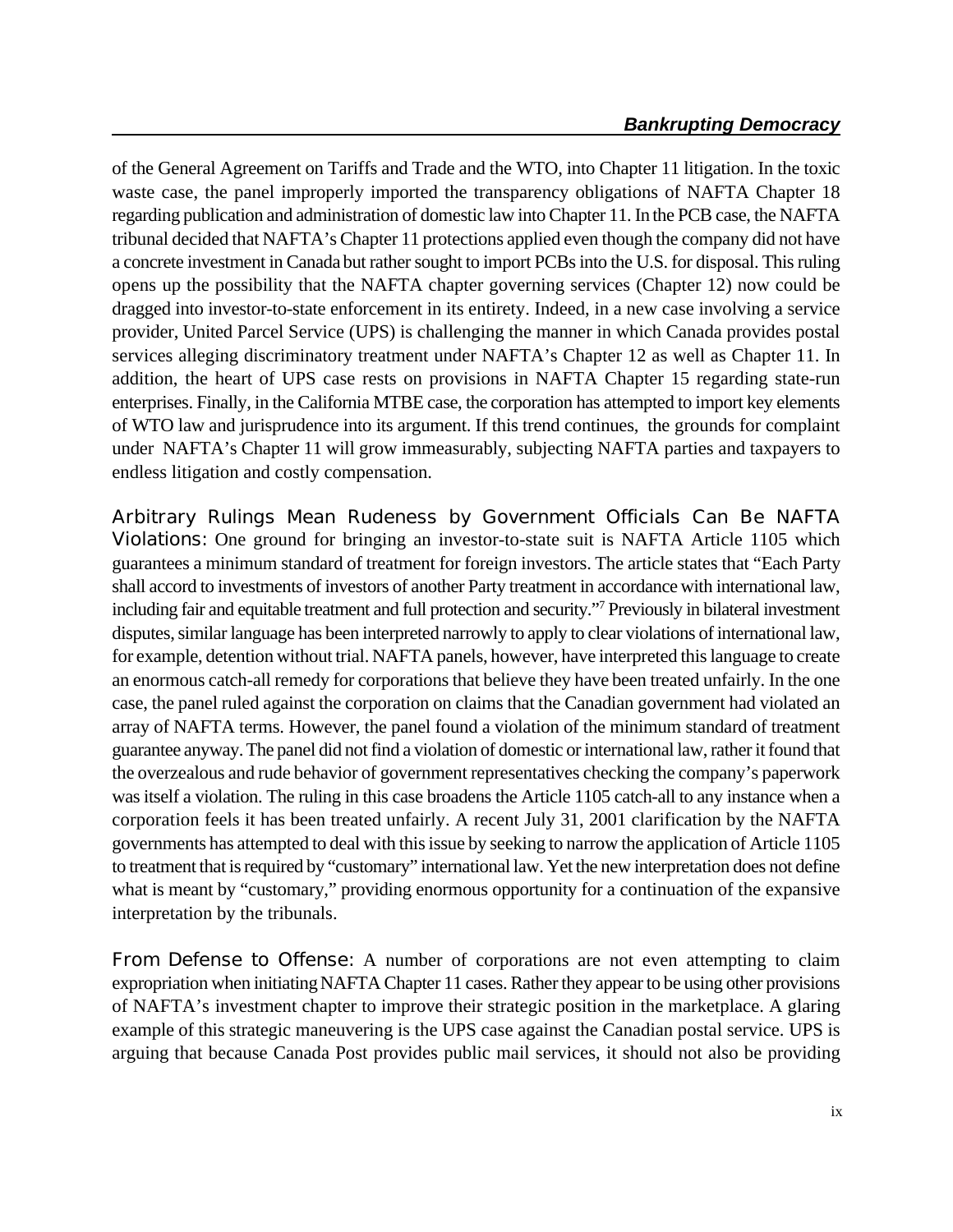integrated parcel and courier services. UPS claims that Canada Post's vast infrastructure is a NAFTAillegal subsidization of its parcel and courier service, giving Canada Post an unfair advantage in the marketplace. In an era when public and commercial service delivery are often commingled, few public services including health care and education would be immune from similar corporate challenges. The UPS case encapsulates one of the most disturbing trends in the NAFTA cases taken as a whole, which is that many corporations seem to be moving from the defensive (protecting themselves against seizure of property) to the offensive in an attempt to carve out move favorable market conditions or market share.

\* \* \* \* \*

On July 31, 2001, the Free Trade Commission, comprised of three NAFTA country trade ministers, issued a "clarification" related to NAFTA Chapter 11. NAFTA provides for the Free Trade Commission to issue interpretations of NAFTA rules if agreed to by consensus.

The Chapter 11 clarification dealt with two issues. First, in response to building criticism of the closed-door process, the trade ministers attempted to address the issue of timely disclosure of NAFTA tribunal documents. The language the trade ministers agreed to in their clarification, however, still allows tribunals to set the guidelines regarding the release of documents other than the final award and tribunals could bar the release of any document until the case is completed. In addition, corporations have requested and have been granted confidentiality orders by tribunals. This practice was not prohibited by the clarification. In the end, the trade ministers' clarification may have limitedeffect.

Second, the clarification attempted to clear up the confusion surrounding the "minimum standard" of treatment provisions of Article 1105 by limiting NAFTA rights and protections to those afforded by "customary" international law. Unfortunately, the language the trade ministers agreed to conflicts with the plain language of NAFTA and does not define what is encompassed in the rubric of "customary" international law. As a result, although we are instructed that a traditional interpretation is intended, we do not know what body of law is included, leaving in place what amounts to an extremely vague and open-ended standard that can be used to challenge efforts to protect the environment and the public interest.

Meanwhile, in issuing this limited clarification, the trade ministers from the three NAFTA nations refused to deal with the core problems of Chapter 11 that have been raised by legislators and policy analysts in all three nations. The regulatory takings provisions of Article 1110 has drawn the most fire, but the trade ministers refused to provide an interpretation of the provision or in any way limit its use, despite increasingly expansive interpretations of the article by NAFTA Chapter 11 panels which continue to treat non-discriminatory domestic environmental and health policies as regulatory takings.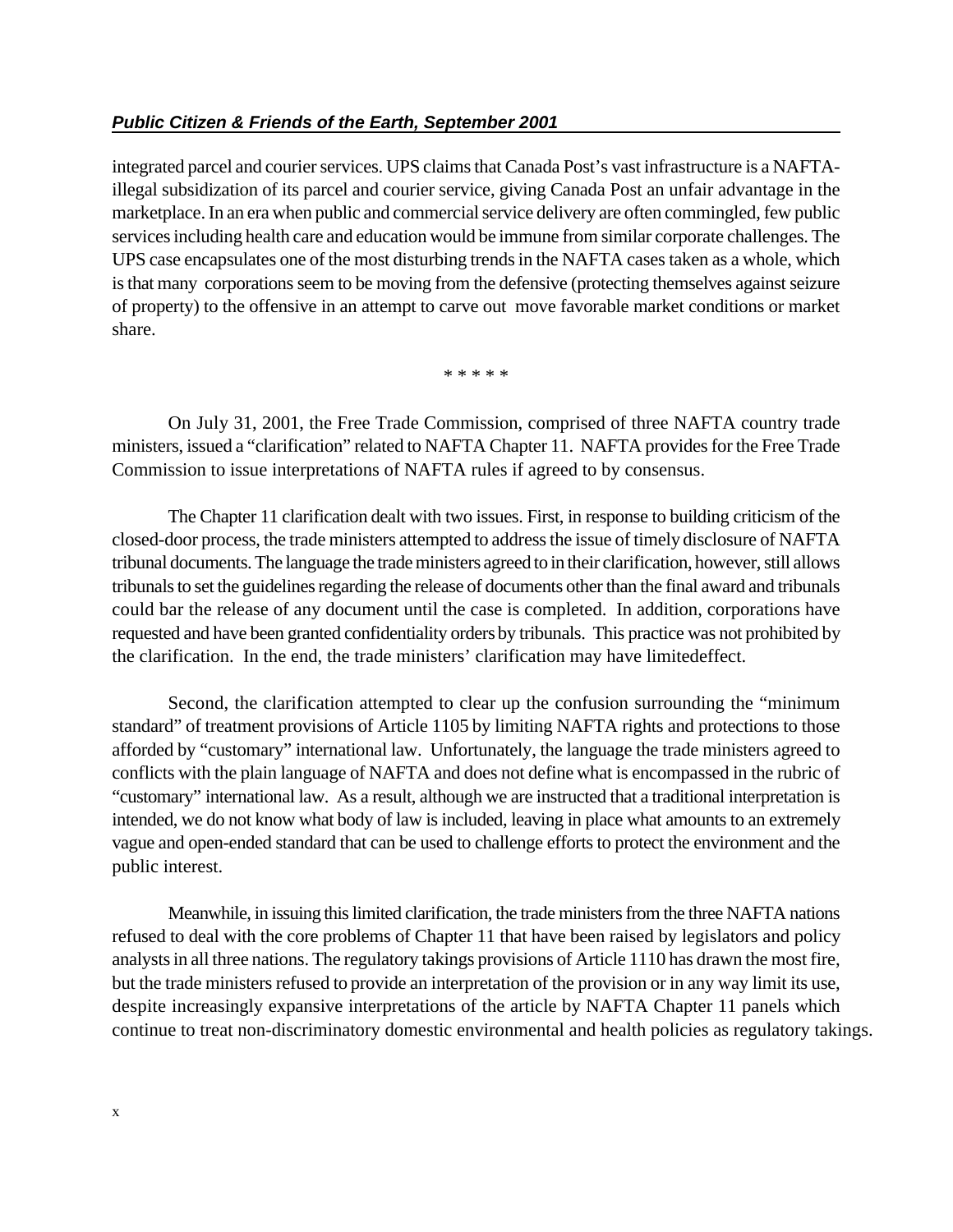These radical regulatory takings provisions should be excised from NAFTA and kept out of the FTAA. Unfortunately, the Bush Administration has rejected just such demands from Congress. Congress must ensure that any Fast Track delegation of its constitutional trade authority to the Executive Branch guarantees that the Chapter 11 problems are remedied and certainly not expanded.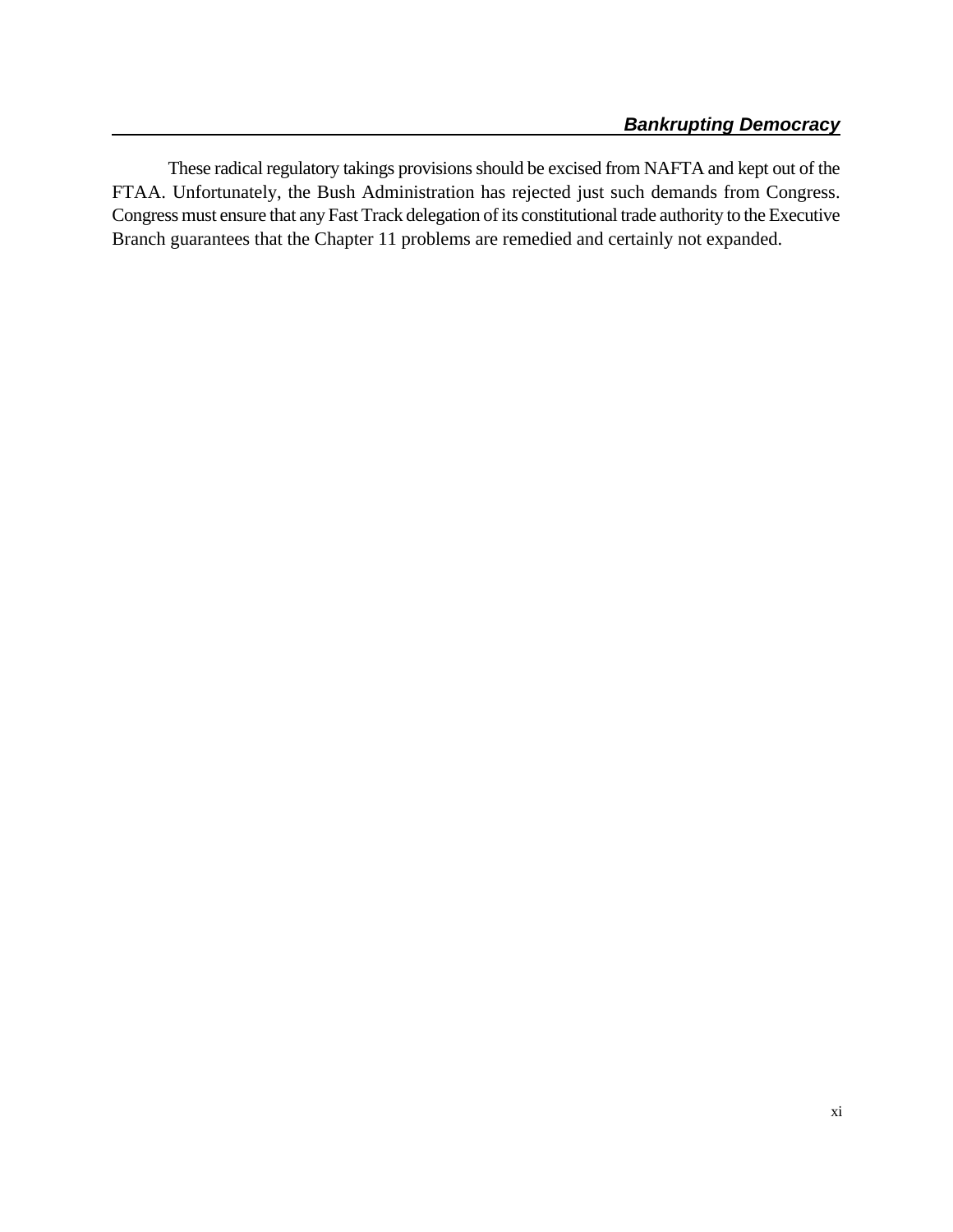| Corporation<br>or Investor               | Venue           | <b>Damages</b><br>Sought (U.S. \$) | <b>Status of</b><br>Case            | <b>Issue</b>                                                                                                                                      |  |  |
|------------------------------------------|-----------------|------------------------------------|-------------------------------------|---------------------------------------------------------------------------------------------------------------------------------------------------|--|--|
| <b>Cases Against the United States</b>   |                 |                                    |                                     |                                                                                                                                                   |  |  |
| Loewen<br>Oct. 30, 1998                  | <b>ICSID</b>    | \$725 million                      | Pending                             | Canadian funeral conglomerate challenges Mississippi jury damage award                                                                            |  |  |
| Mondev<br>Sept. 1, 1999                  | <b>ICSID</b>    | \$50 million                       | Pending                             | Canadian real estate developer challenges Massachusetts Supreme Court ruling<br>on local government sovereign immunity                            |  |  |
| <b>Methanex</b><br>Dec. 3, 1999          | <b>UNCITRAL</b> | \$970 million                      | Pending                             | Canadian corporation challenges California phase-out of gasoline additive<br>MTBE, which is contaminating drinking water around the state.        |  |  |
| <b>ADF Group</b><br>Jul. 19, 2000        | <b>ICSID</b>    | \$90 million                       | Pending                             | Canadian steel contractor challenges U.S. "Buy America" law                                                                                       |  |  |
| <b>Cases Against Canada</b>              |                 |                                    |                                     |                                                                                                                                                   |  |  |
| Ethyl<br>Apr. 14, 1997                   | <b>UNCITRAL</b> | \$201 million                      | Settled; Ethyl Win,<br>\$13 million | U.S. chemical company challenges Canadian environmental regulation of<br>gasoline additive MMT                                                    |  |  |
| S.D. Myers<br>Oct. 30, 1998              | <b>UNCITRAL</b> | \$20 million                       | S.D. Myers Win"                     | U.S. waste treatment company challenges Canadian ban of PCB exports<br>compliant with multilateral environmental agreement                        |  |  |
| Pope &<br><b>Talbot</b><br>Mar. 25, 1999 | <b>UNCITRAL</b> | \$381 million                      | Pope & Talbot<br>Win**              | U.S. timber company challenges Canada's implementation of 1996 U.S.-Canada<br>Softwood Lumber Agreement                                           |  |  |
| <b>UPS</b><br>Apr. 19, 1999              | <b>UNCITRAL</b> | \$160 million                      | Pending                             | UPS claims Canadian post office parcel delivery service enjoys unfair subsidy<br>because it is a public service                                   |  |  |
| Sun Belt<br>Oct. 12, 1999                | <b>UNCITRAL</b> | \$10.5 billion                     | Pending                             | U.S. water company challenges British Columbia's bulk water export moratorium                                                                     |  |  |
| Ketcham<br>Dec. 22, 2000                 |                 | \$19.5 million                     | notified Canada of<br>intent to sue | U.S. timber company challenges Canada's implementation of 1996 U.S.-Canada<br>Softwood Lumber Agreement                                           |  |  |
| <b>Cases Against Mexico</b>              |                 |                                    |                                     |                                                                                                                                                   |  |  |
| Metalclad<br>Jan. 13, 1997               | <b>ICSID</b>    | \$90 million                       | Metalclad Win,<br>\$15.6 million    | U.S. firm challenges Mexican municipality's refusal to grant construction permit for<br>toxic waste dump and State declaration of ecological zone |  |  |
| Azinian, et al<br>Mar. 17, 1997          | <b>ICSID</b>    | \$19 million                       | Dismissed                           | U.S. investors challenge Mexican federal court decision revoking waste<br>management contract for suburb of Mexico City                           |  |  |
| Waste<br>Management<br>Sept. 29, 1998    | <b>ICSID</b>    | \$60 million                       | Pending                             | U.S. waste disposal giant challenges City of Acapulco revocation of waste<br>disposal concession                                                  |  |  |
| Karpa<br>Apr. 7, 1999                    | <b>ICSID</b>    | \$50 million                       | Pending                             | U.S. cigarette exporter challenges denial of export tax rebate by Mexican<br>government                                                           |  |  |
| Adams, et al<br>Feb. 16, 2001            | <b>UNCITRAL</b> | \$75 million                       | Pending                             | U.S. landowners challenge Mexican court ruling that developer who sold them<br>property did not own land                                          |  |  |

### **TABLE OF NAFTA CHAPTER 11 CASES**

All dates correspond with filing of Notice of Arbitration. \*

<sup>\*\*</sup> Award pending as of August 2001.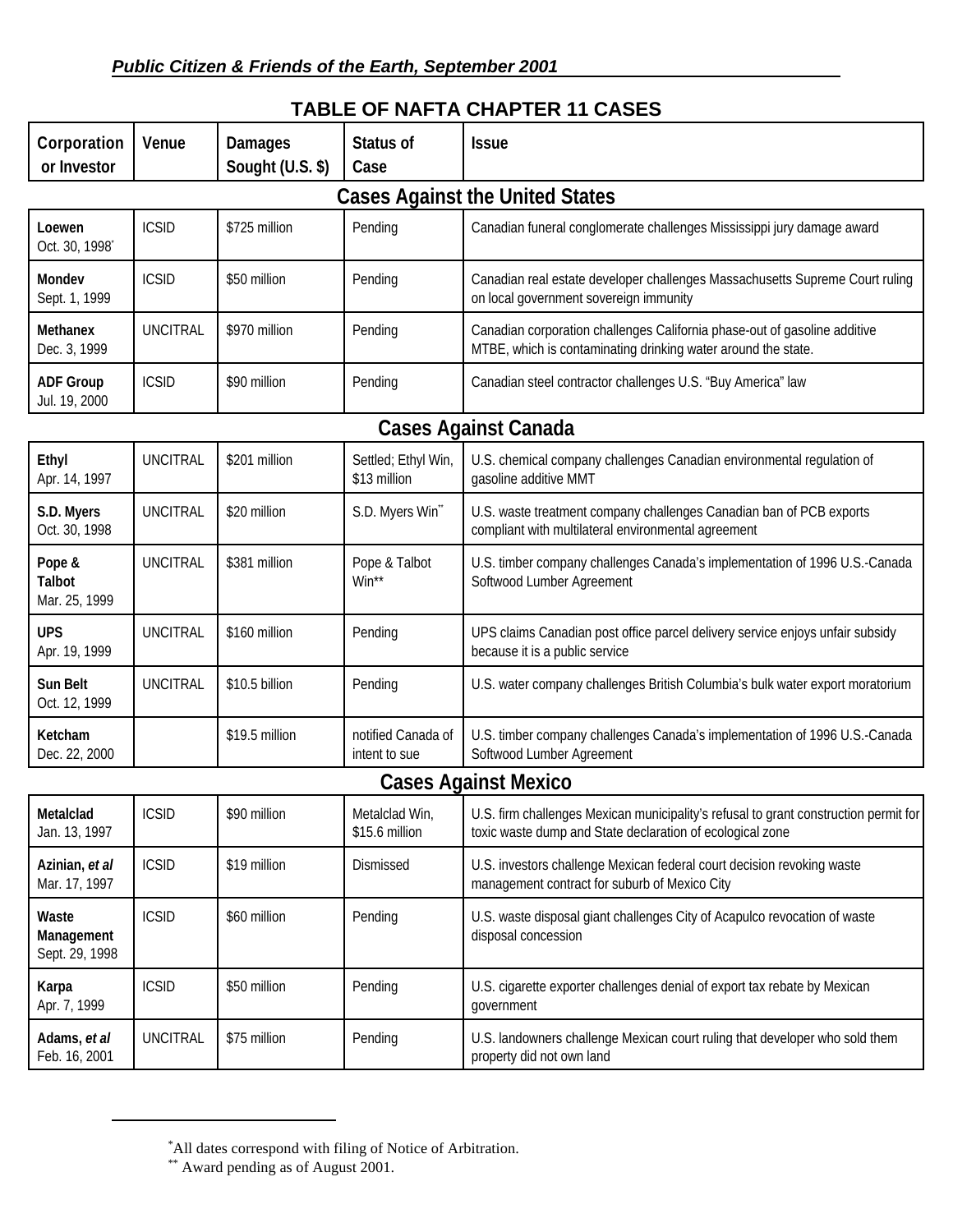# **BACKGROUND**

The North American Free Trade Agreement (NAFTA) includes expansive rules on investment designed to grant special legal protections and new rights to corporations from one NAFTA country that invest in another NAFTA country. NAFTA is an international commercial agreement between U.S., Mexico, and Canada that came into force in 1994. NAFTA's investment chapter, Chapter 11, is unique because it provides for the *private* enforcement of these new investor rights and privileges outside of a nation's domestic court system.

NAFTA was negotiated by President George Bush and signed in 1992. The Clinton administration conducted a major campaign to obtain congressional approval of NAFTA in 1993. Because NAFTA was negotiated under the Fast Track process, the congressional role was limited to an up or down vote a year after the agreement was finished and signed. Fast Track ensured that most members of Congress were excluded from any information about the negotiations much less a formal role in the negotiation. Given that Fast Track also limits congressional debate, for many members of Congress it was only after the Chapter 11 challenges began to occur that they realized NAFTA was more of an investment agreement than a trade agreement. Indeed previous multilateral trade agreements had never included any investment provisions. NAFTA's Chapter 11 investment rules not only provide new security and ease for companies to relocate production to another NAFTA country, but also empower corporations to challenge basic government policies as violating NAFTA's new investor rights.

When a corporation believes its investor rights under NAFTA's Chapter 11 have been violated, the corporation can challenge the policy or law of the government "hosting" its investment using NAFTA's special "investor-to-state" dispute resolution system. Investor-to-state dispute resolution allows a private investor to prosecute a case against a NAFTA government for failure to provide a NAFTA-granted investor privilege.

Such NAFTA investor claims can be brought to a special NAFTA tribunal rather than pursued in a country's domestic court system. Neither sovereign immunity shields nor basic due process guarantees exist in this NAFTA enforcement system. This private enforcement system operates parallel to the state-to-state dispute resolution system that was also established in NAFTA. State-to-state enforcement actions are how trade disputes are traditionally resolved. The global trade agreements of the WTO, for example, are enforceable only through a dispute resolution system which allows only governments to bring cases, not private businesses.

As more of these NAFTA cases are filed and decided, NAFTA's Chapter 11 investor protections and its private enforcement mechanism are drawing growing scrutiny to the NAFTA model of international commercial agreements and the procedures, such as Fast Track, that have led to the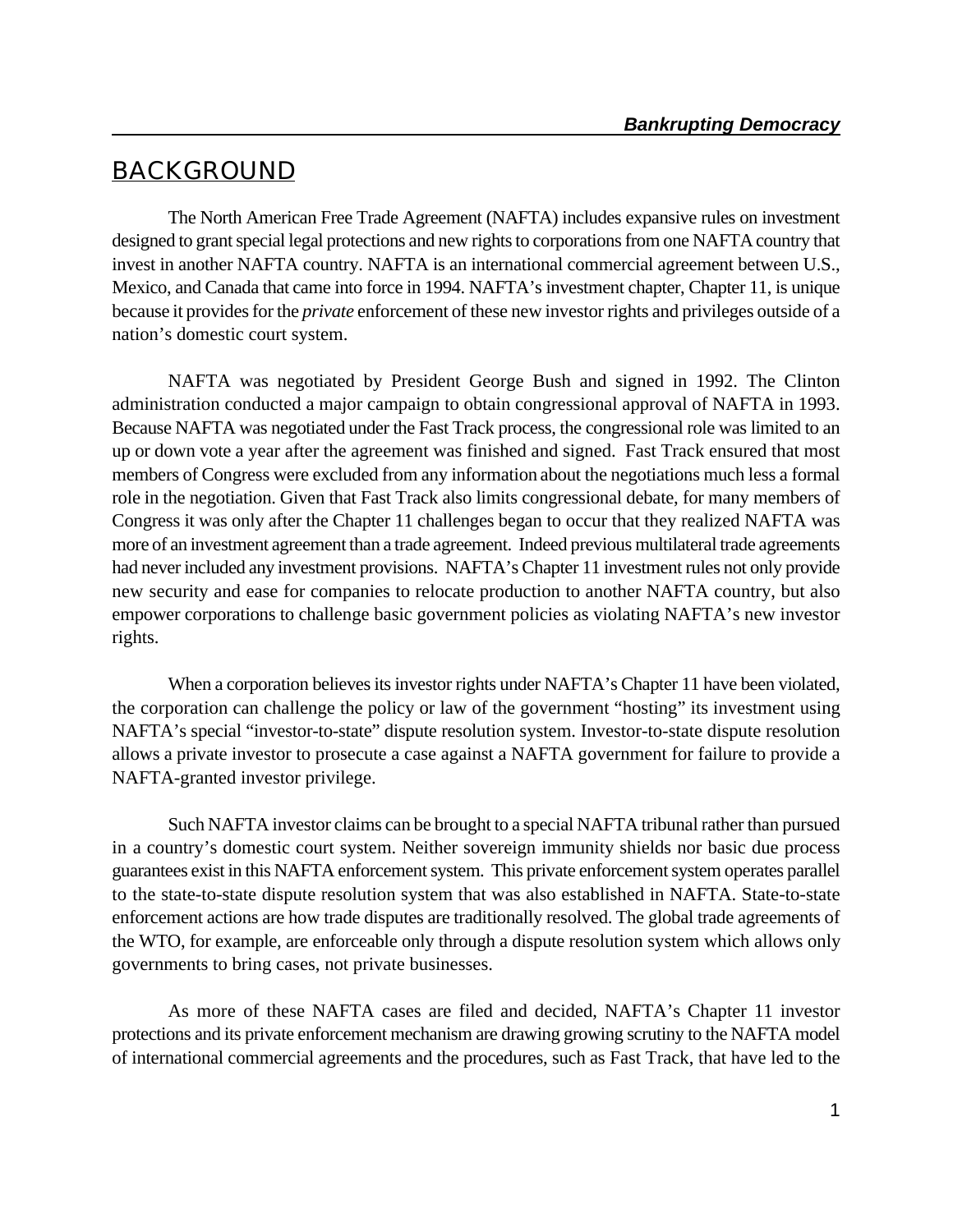development of such agreements. These cases are teaching a stark lesson: Under NAFTA rules, governments must be willing and able to compensate all foreign investors even marginally affected by governments' most fundamental regulatory functions.

# **Investors And Their New NAFTA Rights and Privileges**

Under NAFTA rules, an "investor," who is empowered to use the NAFTA Chapter 11 enforcement system, is one who makes an investment under NAFTA. A long list of business activities constitute an "investment" under NAFTA's definition, including:

- C an enterprise (defined as a private or publicly held legal entity, including any corporation, trust, partnership, sole proprietorship, joint venture or other association),
- C equity security of an enterprise,
- C debt security of an enterprise,
- C a loan to an enterprise,
- C interest in an enterprise that entitles the owner to income or profits,
- C real estate or other property used for business purposes, and
- $\mathcal{C}$  certain interest arising from the commitment of capital.<sup>8</sup>

Under NAFTA's investor-to-state dispute resolution system, only the "parties" to NAFTA can be sued. This means the federal governments of Mexico, Canada and the United States must defend these cases brought by private investors. However, an array of state and local laws and policies are exposed to challenge by investors under NAFTA Chapter 11's new investor guarantees. A government "measure" that can be challenged under NAFTA as infringing on investor rights includes "any law, regulation, procedure, requirement or practice."<sup>9</sup> State and local governments whose policies are challenged as violating NAFTA must rely on federal governments to defend their interests.

NAFTA's Chapter 11 contains a number of new rights and protections for investors. There are five primary rights or privileges that investors have claimed have been violated in the 15 investor-tostate cases reviewed in this report:

C NAFTA Article 1110 guarantees foreign investors compensation from the treasuries (i.e., from the taxpayers) of NAFTA governments for any direct government expropriation (i.e., nationalization) or any other action that is "tantamount to" an expropriation or an "indirect" expropriation.<sup>10</sup> This "tantamount to" clause has been used to file cases claiming that government regulatory policies, including those that treat domestic and foreign investors the same, are equivalent to takings because they restrict investors' actions. This clause is the basis of "regulatory takings" claims that have occurred under Chapter 11.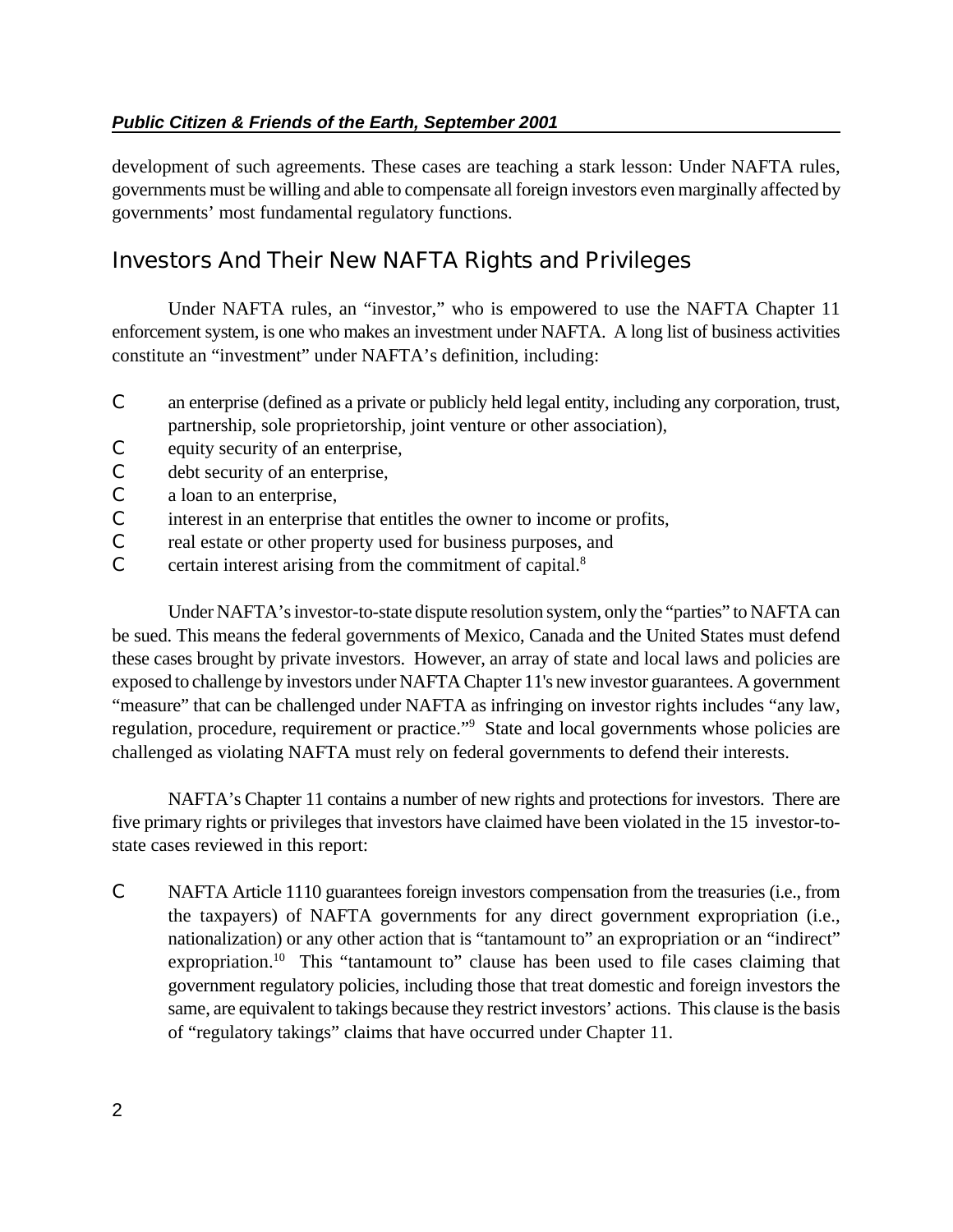- C NAFTA Article 1102 includes a "national treatment" provision which requires governments to treat foreign investors from a NAFTA signatory country no less favorably than domestic investors with respect to all phases and aspects of investment, from the initial establishment of an investment to the sale of the investment. $^{11}$
- C NAFTA Article 1103 provides for "most favored nation treatment," a provision which requires governments to give foreign investors from signatory nations no less favorable treatment than the best treatment given to investors of another signatory nation or even nonsignatory nations, even if that treatment is *better* than that given to domestic investors. 12
- C NAFTA Article 1105 contains a "minimum standard of treatment" provision, which says that investors must be given treatment "in accordance with international law" including "fair and equitable treatment and full protection and security."<sup>13</sup> This vague catch-all has been used in several investor-to-state cases to dramatically expand NAFTA's corporate investor protections.
- C NAFTA Article 1106 forbids the use of "performance requirements" such as domestic content rules and other measures geared toward regulating investors by requiring certain environmental conduct or shaping the terms of foreign investment to ensure local economies also benefit.<sup>14</sup>

If a company believes that a government has violated these NAFTA rights and protections, the corporation can initiate a binding dispute resolution process and seek monetary damages outside the country's court system. Such NAFTA investor-to-state cases are litigated in special international commercial arbitration bodies which are closed to public participation, observation and input. The decisions made in these bodies, which have no appeals process, are binding. Two arbitral bodies, which are described in the next section, are listed in NAFTA's Chapter 11 as venues for private enforcement of NAFTA's terms: the United Nations Commission on International Trade Law (UNCITRAL) and the World Bank's International Center for Settlement of Investment Disputes (ICSID). These two venues do not provide the basic due process or openness guarantees afforded in national courts. Rather, three-person panels composed of professional arbitrators meet behind closed doors to hear arguments in cases. Instead of acting as conciliators, the tribunal members become judge and jury and can rule that a NAFTA member nation must pay an unlimited amount of taxpayer dollars in compensation to the corporation whose NAFTA rights the three arbitrators concluded have been impaired.

Although a NAFTA panel in an investor-to-state dispute cannot directly order a NAFTA country to rescind the law or policy in question, nations are under tremendous pressure to do just that in order to shield themselves from being ordered pay further awards of cash damages to investors because of the policy. Indeed, in the very first NAFTA investor-to-state case ever litigated, which involved the U.S. Ethyl Corporation, Canada moved to rescind its environmental and public health measure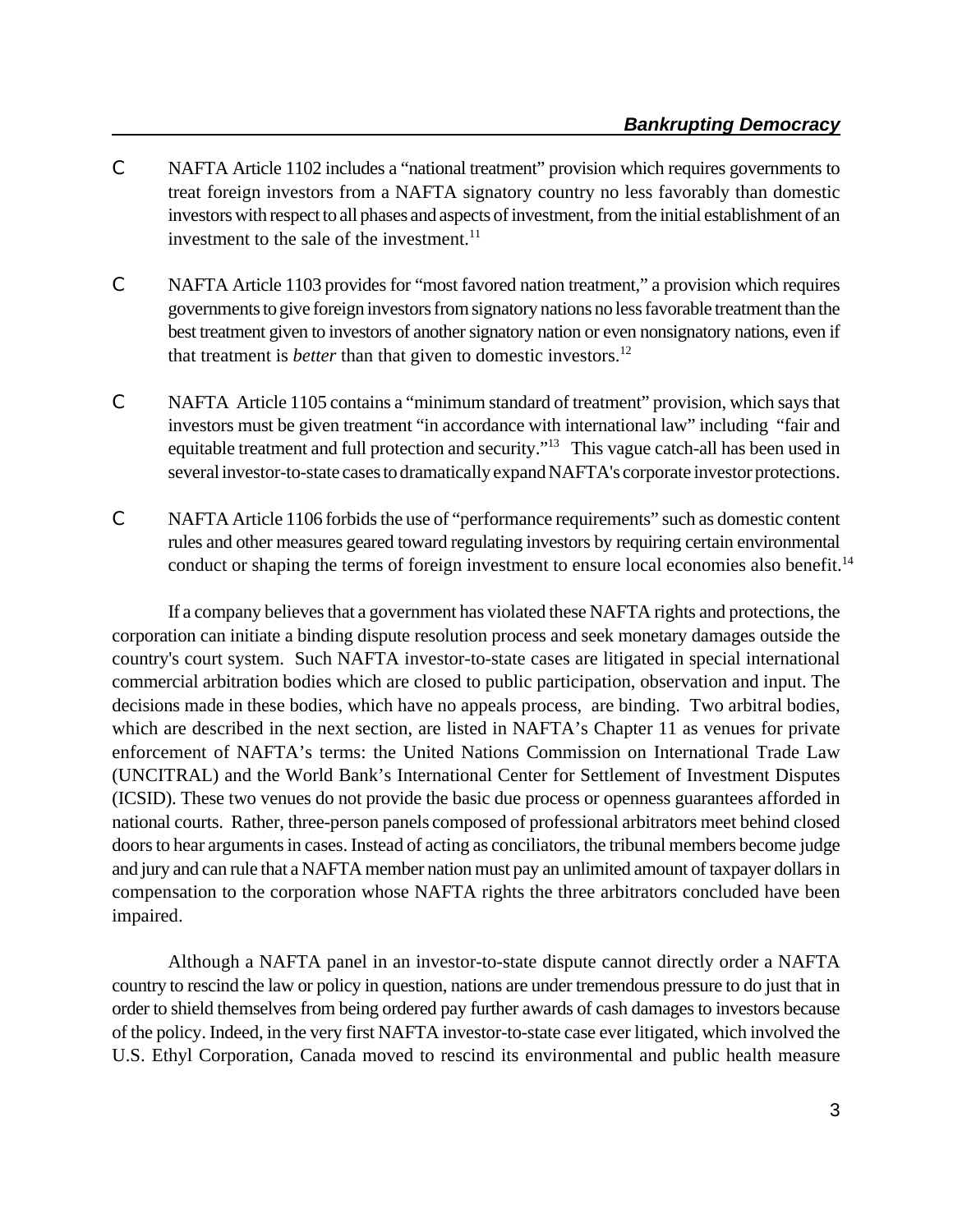**Investor Rights v. Environmental Protection:** While NAFTA provides an array of legally binding constraints on government regulatory action, new rights and privileges for foreign investors and strong private enforcement of these rules, NAFTA's meager terms concerning the environment or other public interest concerns are merely hortatory. Notably, the non-binding preamble of NAFTA states that the parties resolve to strengthen the development and enforcement of environmental laws and regulations as well as promote sustainable development. In addition, Article 1114 of NAFTA's investment chapter contains language purporting to protect the environment. Article 1114.1 states that nothing in Chapter 11 shall prevent a Party from maintaining measures to ensure that investment is undertaken in an environmentally sensitive manner. Article 1114.2 states that parties "should" not encourage investment by relaxing or waiving or derogating their domestic health, safety or environmental measures in order to encourage investment. Of course, unlike NAFTA's investor rights rules, this clause is permissive, not mandatory. The term "shall" is used to establish investor rights, while environment terms "should" be met. This environmental language is also worth noting because it has been almost entirely disregarded by the investor-to-state NAFTA tribunals primarily when weighing environmental protection against investor rights under NAFTA.

regulating a gasoline additive developed by Ethyl even before the final NAFTA tribunal ruling in an effort to avoid a large damage reward. In addition, when a state or local measure is challenged successfully under NAFTA, the federal government bears the liability — creating enormous incentive to pressure local governments into rescinding such policies or to paying the damage award.

The "expropriations" that have been claimed using NAFTA's investment chapter are nothing like the government seizure of property that is generally conveyed by the term. U.S. courts have supported a narrow definition of expropriation, also called "takings," based on the constitutional requirement that property owners be compensated when their property is put to a public use (*i.e.*, for the construction of a road.). Corporations and conservative anti-environment groups, such as the so-called "wise-use" property rights movement, have worked for two decades to broaden the notion of takings to encompass what they call "regulatory takings." Their goal is to have a variety of reasonable regulations that tangentially impact property value labeled as "regulatory takings," to create pressure to reverse governmental zoning, environmental and other policies. For example, property rights groups have launched legal attacks against the Endangered Species Act using "regulatory takings" theories. However, the majority of these cases have made little headway in the U.S. courts.<sup>15</sup> Moreover, attempts to legislate a legal right based on "regulatory takings" have repeatedly failed in the U.S. Congress. In 1993, the U.S. Supreme Court ruled that "our cases have long established that mere diminution in the value of property, however serious, is insufficient to demonstrate a taking."<sup>16</sup>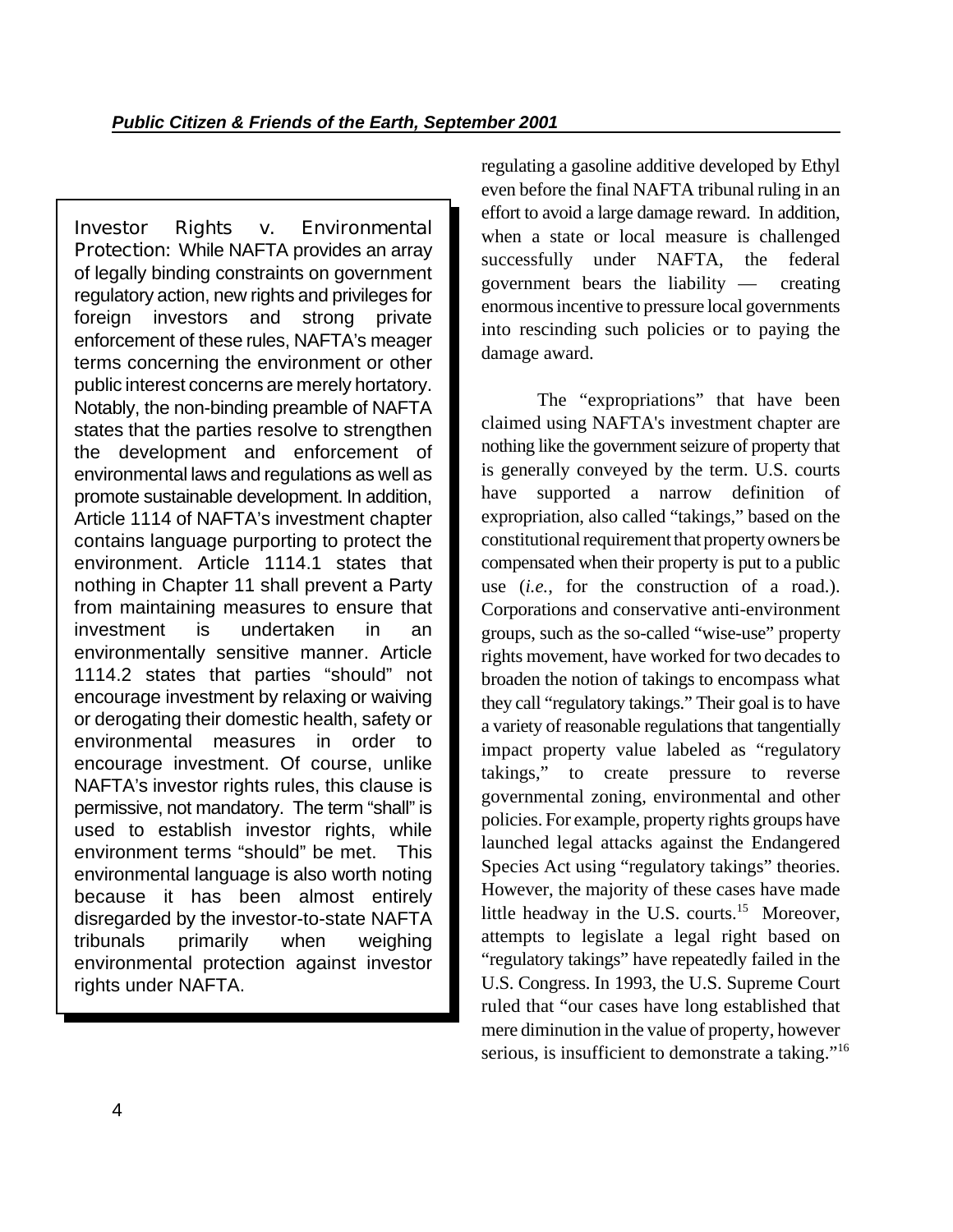Now corporations are using the NAFTA investment agreement to seek compensation for the very sort of public interest policies that the Congress and U.S. courts have determined *not* to be "regulatory takings." Most of the NAFTA investor-to-state cases do not involve nationalization or seizure of property. Rather, environmental, public health zoning and other regular governmental actions that only marginally impact the value of an investment are the targets of foreign investors' attacks. The broad language in NAFTA's investment chapter providing for compensation for government actions "tantamount" to expropriation creates unprecedented rights for foreign investors to attack everyday local and state government powers in a manner that goes far beyond what is permitted under existing domestic law in any of the three NAFTA countries.

These expansive investor rights and constraints on normal government functions currently do not exist in WTO agreements or other major multilateral agreements.They are included only in NAFTA and also appear in an increasing number of bilateral investment treaties. However, plans are underway to incorporate these extreme provisions into a proposed 31-nation NAFTA expansion called the Free Trade Area of the Americas (FTAA).

NAFTA's Chapter 11 investment text clearly was the starting point for FTAA's negotiations. Broad corporate investor rights and privileges are one of the chief goals of the multinational corporations that are the primary backers of FTAA. These interests failed to pass "regulatory takings" legislation in the U.S. Congress. They failed to extend the NAFTA model of investor privilegesin a proposed global Multilateral Agreement on Investment.<sup>17</sup> The latest strategy is to preserve and extend the NAFTA model of these extreme new investor protections and privileges through an FTAA.

"[T]he potential for lawsuits under this process is far-reaching since it could be used by more than 350 million individuals and corporations throughout the NAFTA countries."

> — Appleton & Associates (Attorneys for Ethyl), "First-ever lawsuit against Canadian government using NAFTA investor-state process brought," Press Release, Oct. 1996.

A leaked version of the FTAA investment text reveals the potential for even more expansive investor rights in the FTAA than in NAFTA. While FTAA has been portrayed as a new negotiation with other countries in the Western Hemisphere, there is no question that the radical NAFTA investment chapter is at its core. Indeed, an initial draft FTAA text includes and investment chapter that includes the exact language in question from NAFTA.

Information about NAFTA investor-to-state cases is often difficult to find. Because there is no requirement for notice about the cases, neither the public nor Congress can be certain of the total number of cases. This report reviews the cases known to have been decided by NAFTA tribunals, or settled, and the cases that are known to still be pending.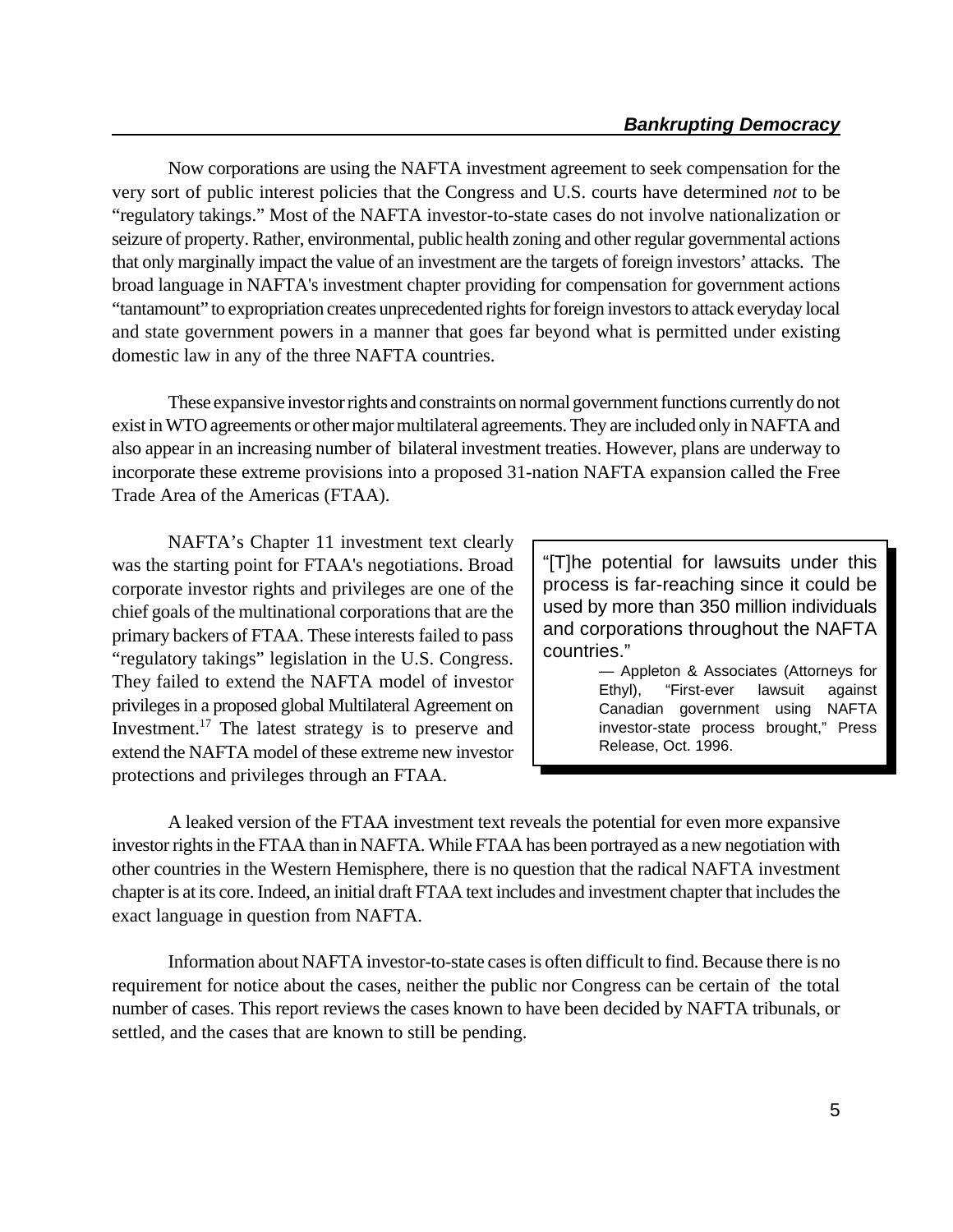# **NAFTA Corporate Dispute Resolution: Private Enforcement of a Public Treaty**

NAFTA's Chapter 11 lists two international arbitration bodies in which NAFTA investor-tostate disputes can be heard. These two bodies operate with similar rules and procedures which exclude the public while providing investors with a sympathetic ear. The International Center for the Settlement of Investment Disputes (ICSID), operates under the auspices of the World Bank. It first began operation in 1966 as the implementation arm for an international treaty called the Convention on the Settlement of Investment Disputes. The Convention assigned ICSID the role of administering the completelynew arbitration system established in the convention for handling disputes between countries and private foreign investors. For the most part, the new system was intended to handle cases involving specific contractual disputes between governments and corporate contractors, not serious questions of public policy. 18

The institutional scope of ICSID increased with the adoption of the ICSID "Additional Facility Rules" in 1978. These rules allowed proceedings when either the investor's home country or the country against which a case was brought did not belong to the ICSID Convention. In 1994, ICSID took on a new role when it was chosen by NAFTA negotiators as one of two arbitral bodies that could hear investor disputes under NAFTA's Chapter 11. Since neither Mexico nor Canada is an ICSID member country, any NAFTA cases involving parties from the United States and one of those two countries would have to be brought to ICSID under the Additional Facility Rules. Meanwhile, any NAFTA investor-to-state cases involving both Canada and Mexico have to be brought under the UNCITRAL rules.

Despite the rapid growth in bilateral investment agreements in recent years, the number of cases brought to ICSID was limited until very recently. In the past five years, however, in the words of the ICSID Secretary-General, "the floodgates then seemed to open."<sup>19</sup> More than half of ICSID's caseload has been instigated since the beginning of 1997; 49 cases have been registered since then – nine more than in ICSID's entire previous history.<sup>20</sup>

Moreover, while many of the early ICSID cases involved private contractual disputes, there has been a recent explosion in cases brought under investment agreements. The first case under a Bilateral Investment Treaty was brought in 1987, and of the 36 total cases brought under investment treaties, 30 have been brought since the beginning of  $1997<sup>21</sup>$ 

The arbitration process in ICSID cases is a closed and unaccountable one. Arbitral tribunals for ICSID cases are appointed on a case-by-case basis, and there is no requirement for the arbitrators to have served in any similar capacity before.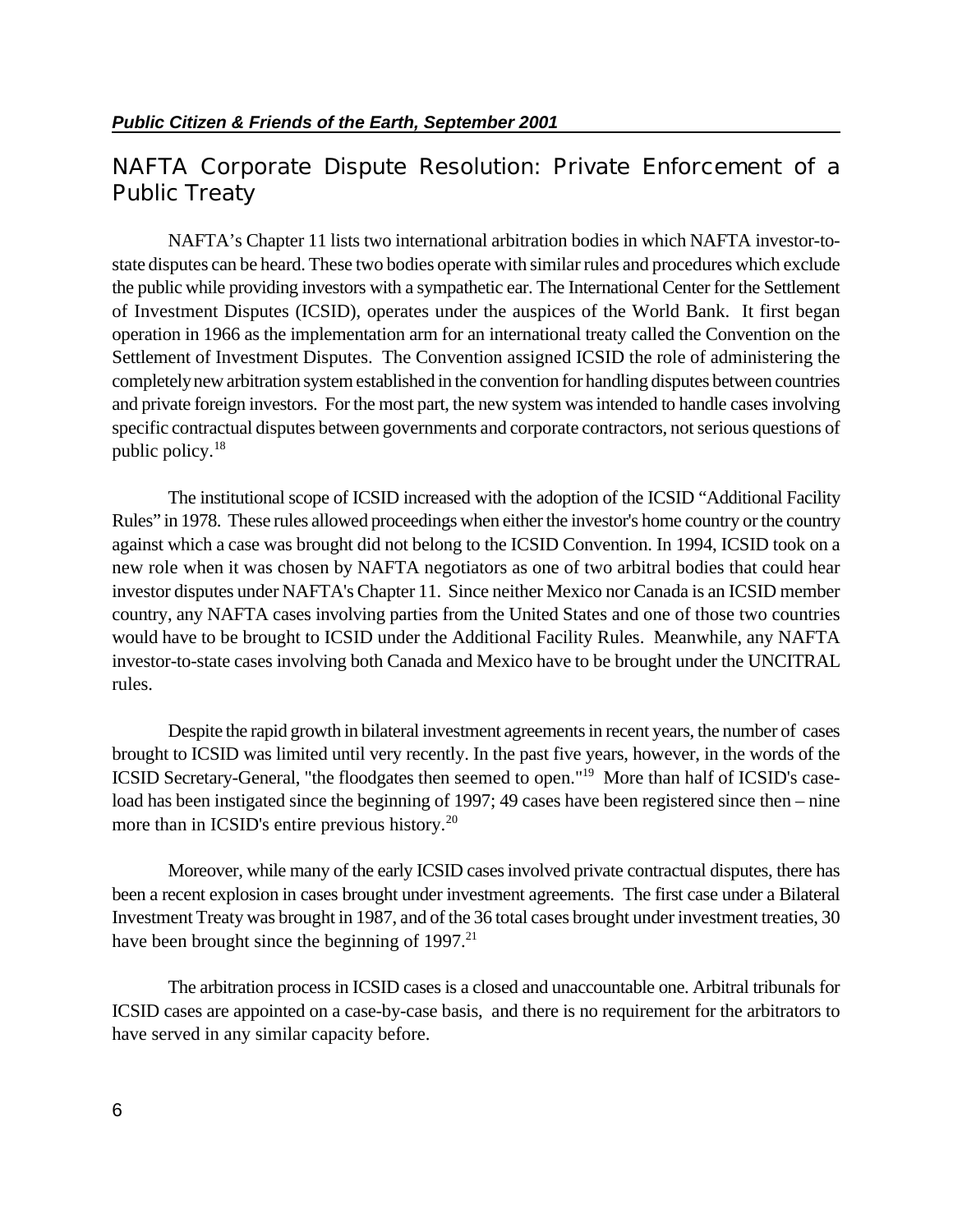Most strikingly, the parties to the case generally appoint the members of the tribunal, a system that may be suited for private contractual disputes, but not for public policy issues. Most often, including under NAFTA, the investor and the country involved each appoint one arbitrator, and the two initial arbitrators then choose a third who serves as the presiding arbitrator. If the parties can't agree on a third arbitrator, the ICSID Secretary-General can choose the third from an ICSID "panel" of arbitrators appointed by member countries.

ICSID provides only minimal information to the public about cases.<sup>22</sup> ICSID only posts on its website basic information such as parties, date of complaint and arbitrators and does not post documents in the course of the proceeding. In addition, there is no provision for amicus participation by outside interested parties, and there is no standard appeals process such as that found in domestic courts.<sup>23</sup> The almost complete lack of transparency and public participation in ICSID, combined with the vast powers of tribunals to grant an infinite amount of taxpayer dollars to corporations that successfully bring NAFTA suits, raise questions as to whether it is an appropriate venue for the arbitration of such significant issues of public concern.

The UNCITRAL process is even more closed and unaccountable than that of ICSID. UNCITRAL is the United Nations Commission on International Trade Law. It adopted a set of Arbitration Rules in 1976 that parties from any country can use.<sup>24</sup> Since neither Mexico nor Canada are members of the ICSID Convention, any NAFTA investor rights cases in which both parties are from these two countries must be brought under the UNCITRAL rules. Any other Chapter 11 dispute can also be brought under UNCITRAL.

The UNCITRAL rules for the arbitration proceedings themselves are very much like those of ICSID, including the rules for the selection of arbitrators. However, unlike ICSID, UNCITRAL only provides a set of rules and does not have a webpage for NAFTA cases; it does not even have a professional staff to provide any administrative oversight for arbitration proceedings. It does not collect or compile final decisions and therefore cannot make them available to the public. In fact, UNCITRAL does not collect and therefore does not make public even basic information about pending and concluded cases. The history of cases brought under its rules is not known.<sup>25</sup> Furthermore, since UNCITRAL has no staff to oversee cases, there is no provision for the review of tribunal decisions. The UNCITRAL rules do not even provide for revision of a decision when significant new facts emerge.

Thus, the process under UNCITRAL provides even less transparency and public participation than under the ICSID rules. A case can proceed under UNCITRAL rules for years without the public being aware that it exists.

As the cases described in detail in this report demonstrate, this closed-door process has benefitted foreign investors to the detriment of the public interest.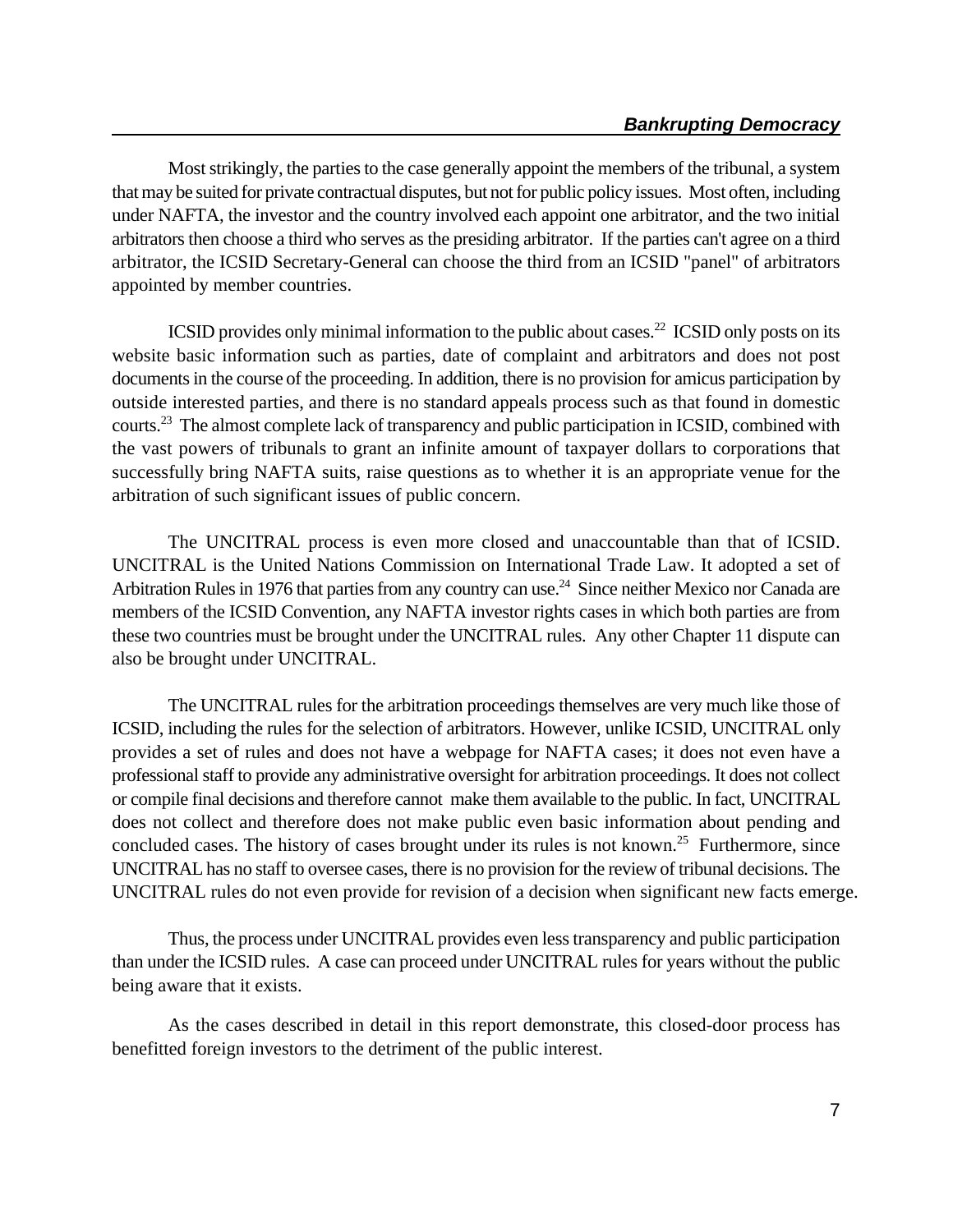# **MAJOR NAFTA CHAPTER 11 CASES**

## **ETHYL V. CANADA**

 Ethyl Corporation is a Virginia-based chemical company with a long and controversial history. In 1922, Ethyl started to produce tetraethyl lead, the additive used to make leaded gasoline, to enhance auto engine performance.<sup>26</sup> Shortly after production started, many of the workers at its New Jersey plant began hallucinating and experiencing acute convulsions.<sup>27</sup> Eventually, five of the workers died.<sup>28</sup> It wasn't until 50 years later that the U.S. federal government took action to eliminate lead from gasoline. By then, numerous studies had demonstrated that lead from gasoline exhaust and spills was contaminating soils and surface water and creeping into the food chain.<sup>29</sup> Lead from automobile exhaust was even getting into the brains of American children, causing neurodevelopmental impairment.<sup>30</sup>

In the 1950s, Ethyl Corporation developed a new gasoline additive called methylcyclopentadienyl manganese tricarbonyl (MMT).<sup>31</sup> MMT, an anti-knocking agent used to improve engine performance, contains manganese – a known human neurotoxin.<sup>32</sup> A concentrated form of MMT is produced in U.S., then imported into Canada by the Ethyl subsidiary there, Ethyl Canada, where it is diluted at a plant in Ontario and sold to Canadian gasoline refiners.<sup>33</sup>

#### **PUBLIC INTEREST**

In 1977, MMT was banned from use in unleaded gasoline by California, which has its own clean air law, and by the U.S. Environmental Protection Agency (EPA) due to environmental and public health concerns.<sup>34</sup> Although little was known about the specific dangers posed to the public from manganese particles coming out of the tail pipes of cars burning fuel containing MMT, the dangers of inhaling manganese have been known since the  $1800s$ .<sup>35</sup> Airborne manganese has been found to cause disabling neurological impairments and symptoms similar to Parkinson's disease in manganese miners.<sup>36</sup> A series of occupational studies of battery plant workers, steelworkers and other workers conducted in the 1990s was characterized in a public health journal as "compelling evidence of neurotoxicity associated with low-level occupational exposure" to manganese in the air. $37$ 

Against this background, the Canadian Parliament imposed a ban on the import and interprovincial transport of MMT in April 1997.<sup>38</sup> As MMT was produced only in the U.S., the transport ban effectively removed MMT from Canadian gasoline. Canada took this action for a number of reasons. First, while Canada was working to tighten vehicle emissions standards, auto manufacturers were recommending against the use of MMT because of concerns that the product damaged the proper functioning of catalytic converters and other devices in automobiles that help control auto emissions.<sup>39</sup> Canadian officials were concerned that MMT could undermine Canada's efforts to control air pollution, and could contribute to the build-up of greenhouse gases which contribute to global warning.<sup>40</sup> Second,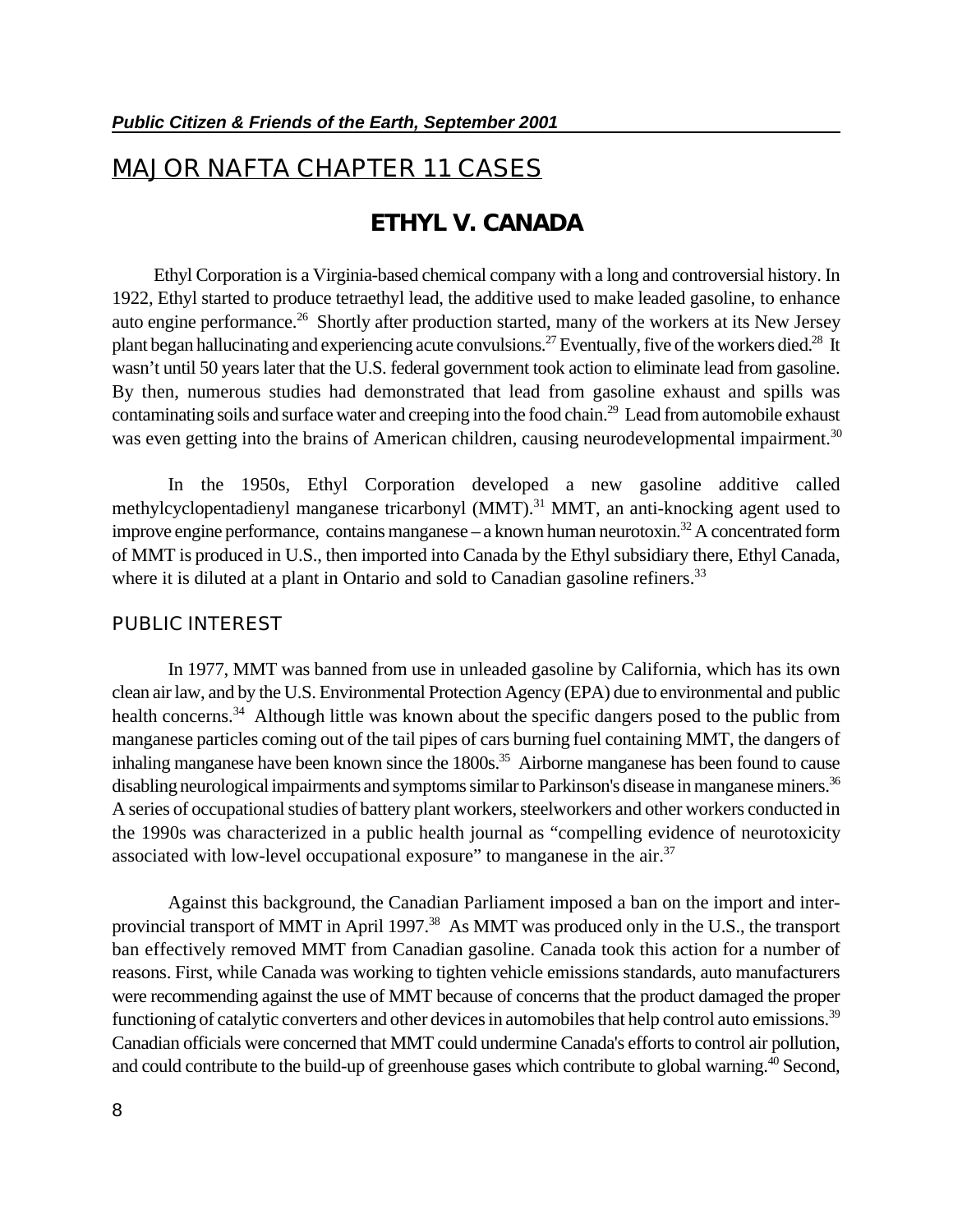Canada was concerned about the potential health effects of exposing workers and drivers to airborne manganese particles via MMT.<sup>41</sup> Although the potential hazards to human health were not fully-known, Canada acted in a precautionary manner until more information was available as had the state of California and the U.S. EPA.

#### **NAFTA ATTACK**

On September 10, 1996, while the prospective ban was being debated in the Canadian Parliament, Ethyl Corporation notified the government of Canada that it would sue for compensation under NAFTA's investment chapter if restrictions were placed on MMT. The Parliament withstood these threats and passed the ban a year later in April 1997.<sup>42</sup> That same month, Ethyl filed a NAFTA Chapter 11 investor-to-state claim against the Canadian government for \$251 million in damages at the United Nations Commission for International Trade and Law (UNCITRAL).<sup>43</sup> Ethyl argued that NAFTA granted it new rights and privileges *vis-a-vis* the Canadian government and that the Canadian MMT ban amounted to a NAFTA-forbidden expropriation of its assets as defined in NAFTA Article 1110. Further, Ethyl argued that the ban was a violation of NAFTA's Article 1102 rules requiring national treatment for foreign investors, because it banned imports, but not local production of MMT.<sup>44</sup> Finally, the corporation argued that the ban was a "performance requirement" forbidden under NAFTA Article 1106, because it would effectively require Ethyl to build a factory in every Canadian province to comply with the transport ban and make an MMT investment in Canada.<sup>45</sup>

#### **OUTCOME**

A NAFTA panel was constituted at UNCITRAL to hear the Ethyl case. Initially, Canada objected to the NAFTA suit, claiming that the MMT ban was not a "measure" covered by NAFTA Chapter 11, and that Ethyl had failed to wait the requisite six months after the ban was passed and implemented before filing a claim.<sup>46</sup> On June 24, 1998, however, the NAFTA panel rejected Canada's claims, clearing the way for the case to move forward. $47$  Shortly after this initial ruling, the government of Canada decided to settle with Ethyl. On July 20, 1998, Canada reversed its ban on MMT, paid \$13 million in legal fees and damages to the Ethyl Corporation, and issued a statement for Ethyl's use in advertising declaring that "current scientific information" did not demonstrate MMT's toxicity or that MMT impairs functioning of automotive diagnostic systems.<sup>48</sup>

#### **IMPLICATIONS**

**Pay the Polluter:** Ethyl Corporation's claim that restrictions on MMT "expropriated" the company's investment and the NAFTA tribunal's decision to accept the claim and allow it to proceed on the merits constitutes a significant and potentially dangerous new limit on the exercise of basic government functions. Governments must be able to regulate a product because of environmental or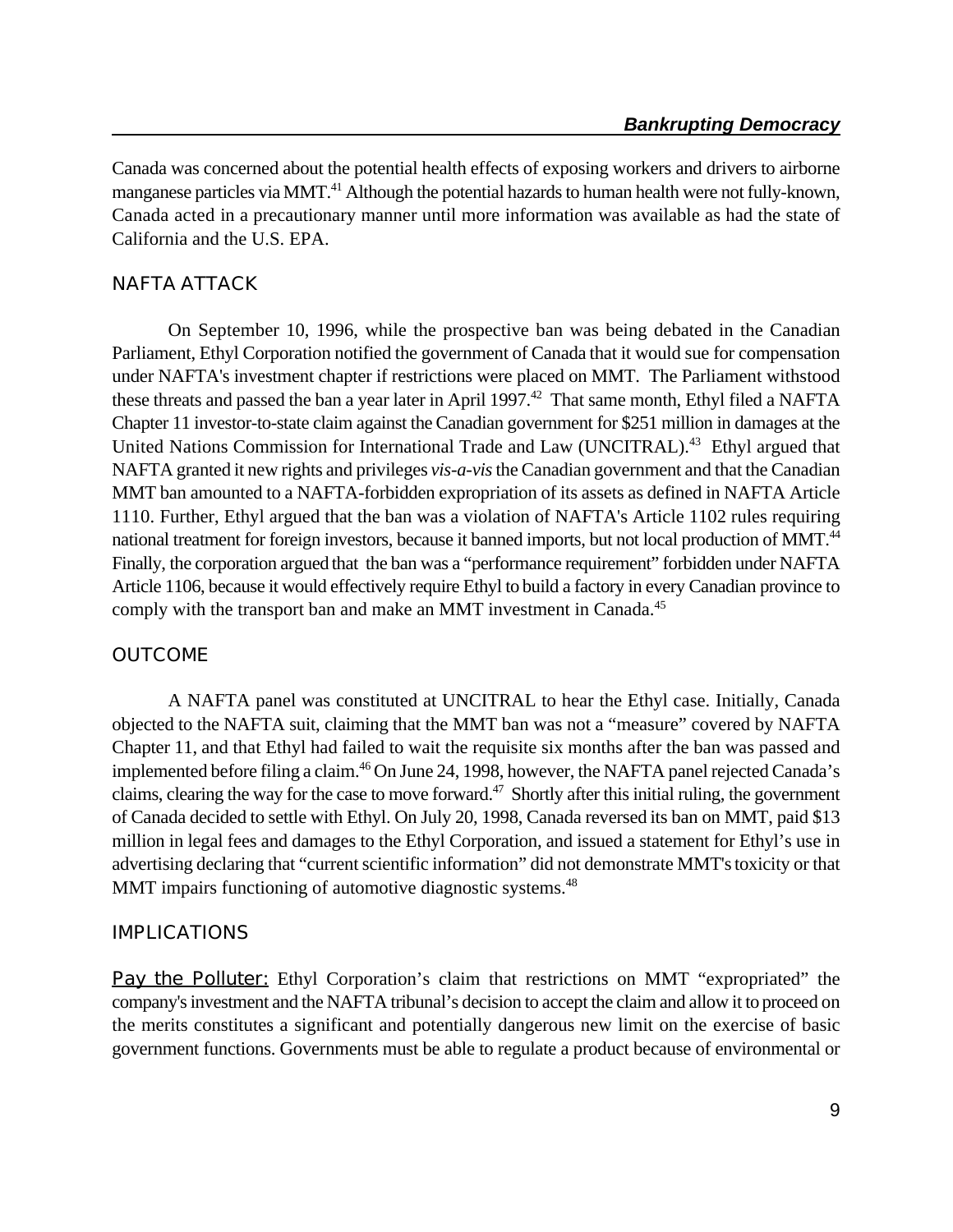public health concerns without having to pay a corporation that imports the substance. Effectively this case establishes a new protection for foreign investors under NAFTA that goes beyond what is recognized in U.S. law.

**Intimidation:** By threatening to initiate a NAFTA suit before the law was even passed and by circumventing domestic avenues for challenging a law or regulation, Ethyl hung the threat of future monetary damages over the heads of lawmakers. While the Canadian Parliament did not give in to the pressure, the number of threats of corporate "trade challenges" is increasing. The record of similar threats at the WTO shows that they can have a chilling effect on future public interest policies being considered by governments and often result in governments preemptively conceding and changing a policy to avoid a trade challenge – as Canada did in this instance. $49$ 

**Undermining the Government's Ability to Exercise Precaution:** In this case, NAFTA was used to undercut a strong, domestic public interest protection. Cognizant of the parallels between the two organometallic compounds  $-$  tetraethyl lead and MMT  $-$  and not wanting to repeat the devastating history of leaded gasoline, the Canadian Parliament acted in accordance with the Precautionary Principle. The Precautionary Principle is generally understood to mean that in cases where there is a risk to public health or the environment, but the current data is insufficient to fully quantify or assess that risk, government has a right and a responsibility to err on the side of safety. The principle is based on the fact that science does not always provide the information necessary for authorities to avert public health or environmental threats in a timely manner. As the leaded gas example illustrates, sometimes it takes years and numerous long-term studies to fully understand the dangers of a new product. NAFTA and WTO rules turn the Precautionary Principle on its head and in effect require proof of harm before regulatory action can be taken. Both Canada and the U.S. are now undertaking the longterm studies needed to better understand the dangers posed by MMT. In the meantime, consumers in both nations are being exposed to the potentially dangerous compound.

**Successful Suit:** Ethyl's NAFTA lawsuit succeeded in reversing Canada's ban on MMT. This success has encouraged other corporations to use NAFTA's investment rules to challenge government policies. To date, more cases have been lodged against Canada (7 of 15) than any other NAFTA country.

# **METALCLAD V. MUNICIPALITY OF GUADALCAZAR, MEXICO**

In 1990, the Mexican federal government authorized a Mexican company called Coterin to operate a hazardous waste transfer station in the State of San Luis Potosi.<sup>50</sup> Coterin wanted to expand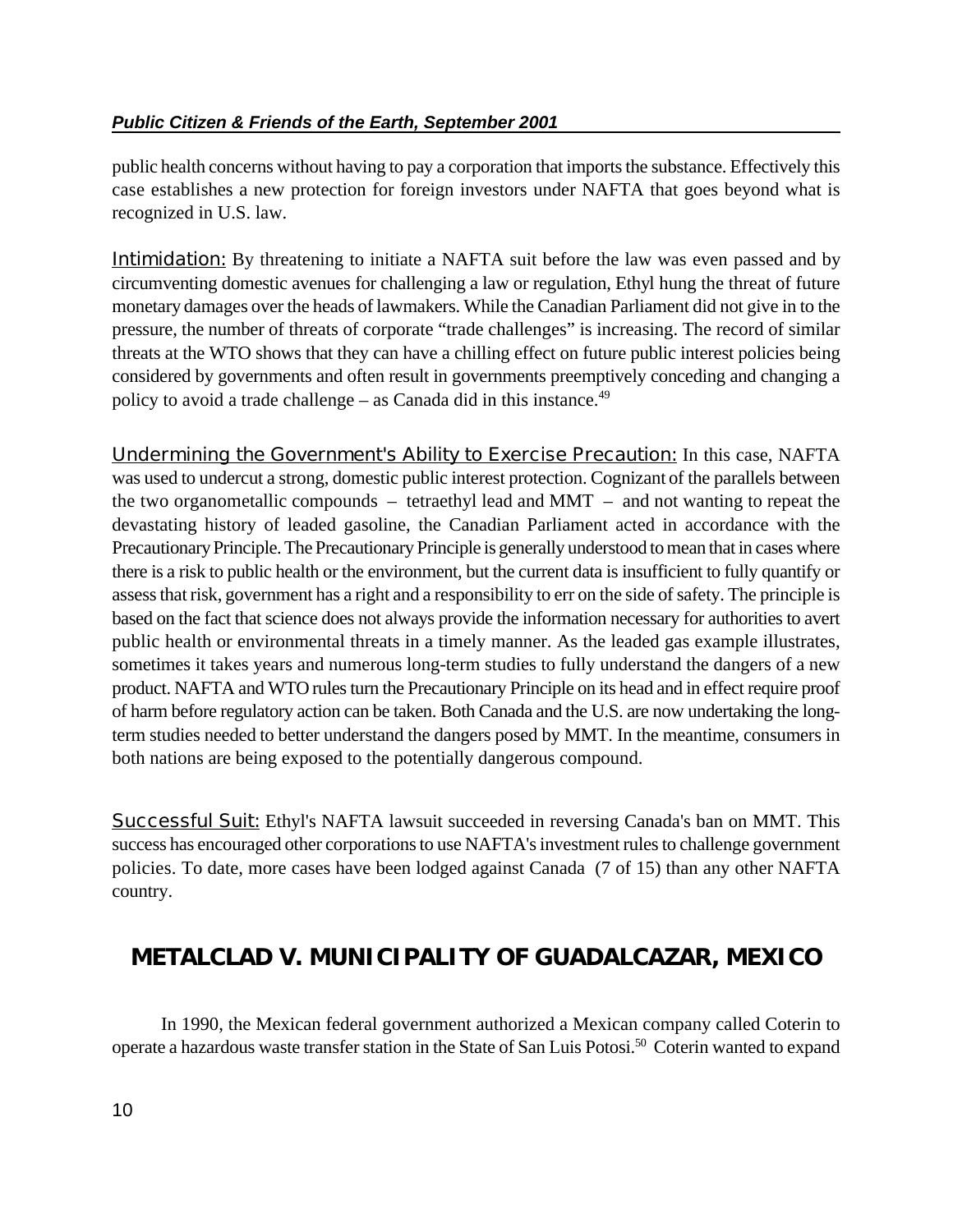the site to be a hazardous waste landfill but was denied a municipal construction permit in 1991 and 1992 by the local municipality of Guadalcazar.<sup>51</sup> In 1993, Metalclad, a California-based corporation, bought Coterin and the transfer station. For 30 years, Metalclad's primary work involved installing insulation and removing asbestos for industrial, commercial and public agency clients on the West Coast of the United States.<sup>52</sup> In Mexico, Metalclad soon took up Coterin's efforts to expand the transfer station into a toxic waste processing plant and landfill. Metalclad secured the requisite Mexican state and federal permits but failed to secure a local municipal construction permit, as had Coterin.<sup>53</sup>

### **PUBLIC INTEREST**

Under Coterin management, the site was contaminated with 55,000 drums, or 20,000 tons of toxic and potentially explosive waste.<sup>54</sup> The geology of the region involves a complex hydrology with active sinkholes and subterranean streams.<sup>55</sup> Studies indicate that the site's soils are very unstable which could permit toxic waste to infiltrate the subsoil and carry contamination via deeper water sources as well as the intermittent surface streams that form only in the rainy season.<sup>56</sup> In 1991, the local community mobilized to stop the dumping.<sup>57</sup> They blocked trucks, called the federal authorities and succeeded in getting the facility shut down.<sup>58</sup> Several years after this successful effort, the local community was still concerned about the environmental hazards posed by the site and strongly opposed reopening it.<sup>59</sup>

In 1994, the local municipality of Guadalcazar ordered Metalclad to cease construction on the new toxic waste facility due to the absence of a municipal construction permit.<sup>60</sup> Metalclad applied for the permit but continued construction while the permitting process was pending.<sup>61</sup> In 1995, the company paid for an environmental assessment supervised by federal environmental authorities.<sup>62</sup> The assessment found the site suitable for the project, but the report was quickly contested by Greenpeace Mexico and a local environmental group.<sup>63</sup> The construction project was completed in March of 1995, still without the proper municipal permit, but the company was prevented from opening and operating the site due to continued local opposition and public demonstrations. $^{64}$  In December of 1995, the municipal government denied Metalclad's request for a permit, reprimanding the company for moving forward without proper authorization.<sup>65</sup> In October 1996, Metalclad notified Mexico that it intended to sue under NAFTA's Chapter 11.<sup>66</sup> On September 23, 1997, the Governor of San Luis Potosi declared the site part of a special ecological zone for the preservation of the area's unique bilogical diversity and several species of rare cacti.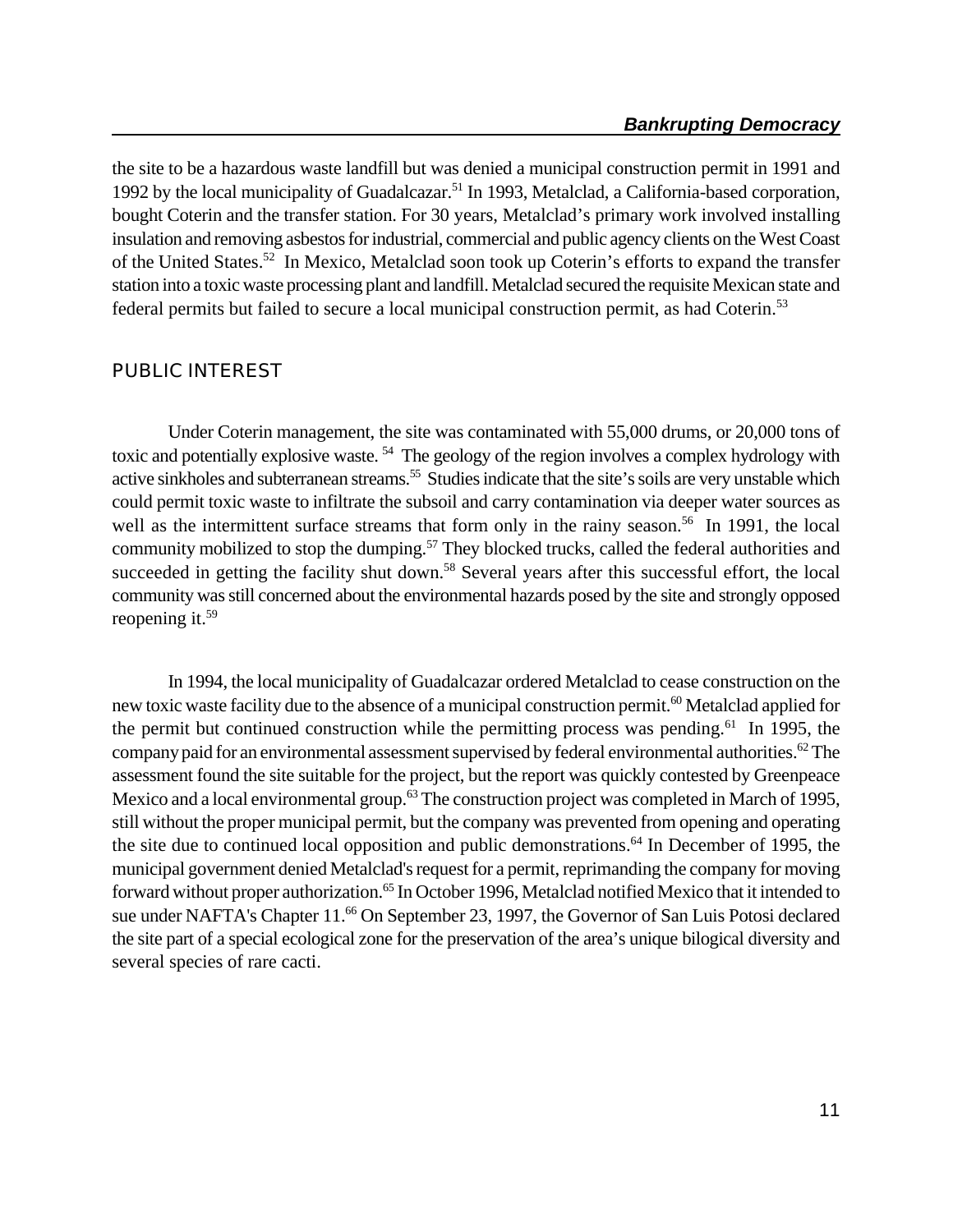#### **NAFTA ATTACK**

On January 2, 1997, Metalclad sued the government of Mexico under NAFTA's investment provisions for \$90 million.<sup>67</sup> Metalclad claimed that the actions of the municipal government amounted to expropriation without compensation forbidden under NAFTA Article 1110.<sup>68</sup> In addition, the company claimed that the government of Mexico had failed to provide fair and equitable treatment in accordance with international law as required by NAFTA Article 1105.<sup>69</sup>

#### **OUTCOME**

On August 30, 2000, a special NAFTA tribunal, operating under the rules of the World Bank's International Center for the Settlement of Investment Disputes (ICSID) Additional Facility Rules, awarded Metalclad \$16,685,000.<sup>70</sup> The tribunal held that the denial of the construction permit as well as the creation of an ecological reserve constituted "indirect" expropriations in violation of NAFTA Chapter  $11$ .<sup>71</sup> In addition, the tribunal held that Mexico violated the minimum standards provisions of NAFTA because the company was led to believe that the federal and state permits it secured allowed for the construction and operation of the landfill.<sup>72</sup> The tribunal decided that by tolerating the actions of the municipality and by tolerating the actions of state and federal officials who failed to sufficiently clarify the situation for Metalclad, Mexico failed in its duty to provide "a transparent, clear and predictable framework for foreign investors."<sup>73</sup> (As one observer has noted, the NAFTA tribunal in effect created a duty for the federal government of Mexico to take the company by the hand and walk it through the complexities of Mexican municipal, state and federal law. Plus, the Mexican federal government was required to ensure that officials at the various levels of federal, state and local government, never gave contradictory advice—an extraordinary task for any government.)<sup>74</sup>

In reaching its conclusions regarding transparency, the panel imported transparency obligations from NAFTA's preamble (Art. 102) and from NAFTA Chapter 18 into Chapter 11.<sup>75</sup> Remarkably, the panel also presumed an expansive competency and ruled that under Mexican domestic law, the municipality's insistence on and denial of a construction permit was improper.<sup>76</sup> Using circular reasoning, the panel not only argued that a domestic law violation had taken place, but they equated this perceived violation of domestic law with an international law violation under NAFTA Article 1105, significantly broadening the Article 1105 catch-all. The panel also ruled that the same facts that created a violation of Article 1105 also constituted an expropriation under Article 1110, thereby equating a process violation with an expropriation.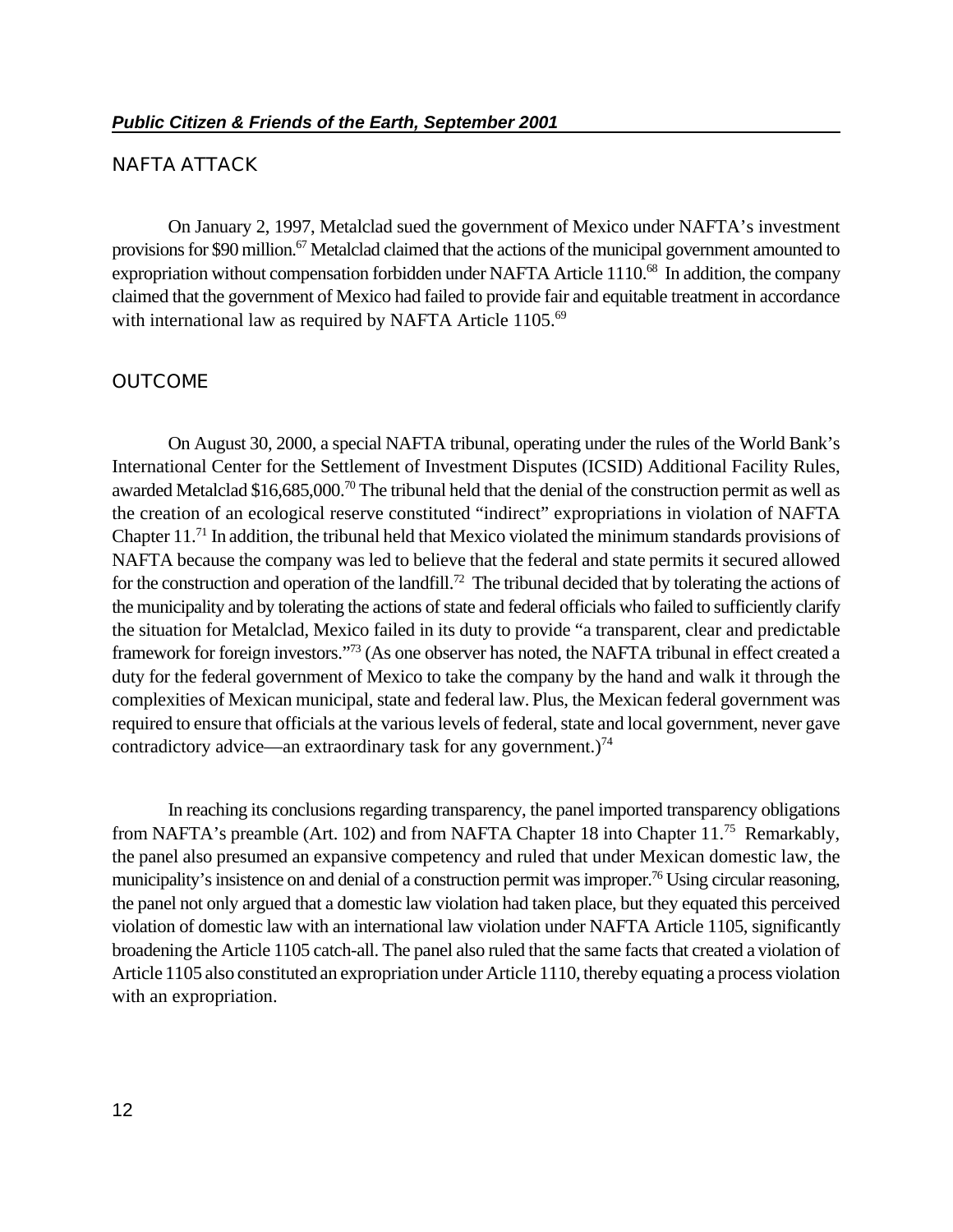In an unprecedented move in October 2000, the government of Mexico challenged the NAFTA tribunal decision in a Canadian Court, alleging arbitral error.<sup>77</sup> This petition was initiated in British Columbia because under ICSID rules, a place of arbitration must be chosen by the panel, and in this instance Vancouver was chosen by the tribunal. Once a place of arbitration is chosen, the local laws governing arbitration in that region come into play.<sup>78</sup> In a narrow ruling that did not question the legitimacy of utilizing a commercial arbitration process for these expansive NAFTA claims, Justice David Tysoe of the Supreme Court of British Columbia issued a split decision. On May 2, 2001, Judge Tysoe held that the NAFTA panel erred when it imported the transparency provisions of NAFTA's Chapter 18 into Chapter  $11.^{79}$  As a consequence, Judge Tysoe struck down most of the panel's arguments with regard to Article 1105, relating to the actions of the municipality and Mexico's obligations to create a clear and predictable environment for investors. But the judge did so solely because the panel based these arguments on the wrong section of NAFTA. Consequently, he struck down the panel's finding that a violation of Article 1105 constituted a violation of Article  $1110$ .<sup>80</sup> However, the judge agreed with the NAFTA panel on the merits that the actions of the Governor constituted expropriation. As a consequence, the Judge reduced the award due to Metalclad by post-dating the calculation of the award to the date the Governor issued the decree making the area an ecological zone.<sup>81</sup> Mexico initially announced that it would appeal the decision to a higher Canadian court,  $82$  but on June 13, 2001, Metalclad announced that Mexico agreed to pay the amount ordered by Judge Tysoe, \$15.6 million.<sup>83</sup>

### **IMPLICATIONS**

**Undermining Local Control:** In reviewing the NAFTA tribunal decision, Judge Tysoe noted that the tribunal's definition of expropriation was "sufficiently broad to include a legitimate re-zoning by a municipality or other zoning authority," but concluded that "the definition of expropriation is a question of law with which this court is not entitled to interfere."<sup>84</sup> Permit requirements and environmental land use controls at the local level are common in all three NAFTA countries. Local governments should not have their judgements second-guessed or undermined by NAFTA tribunals.

**Deciding Issues of Domestic Law:** The NAFTA panel felt competent to decide complicated issues of Mexican domestic law; *i.e.*, whether a municipal permit was required. Not only did the panel find that the municipal government's actions amounted to expropriation, but the panel went further to say the municipality "acted outside its authority" in denying the construction permit based on environmental concerns and made a ruling on the substance of Mexican domestic law declaring that the "exclusive authority for siting and permitting a hazardous waste landfill resides with the Mexican federal government."<sup>85</sup> Worse, when faced with the choice between Metalclad's interpretation of the Mexico's domestic law or the Mexican government's interpretation of its own law, the NAFTA panel chose the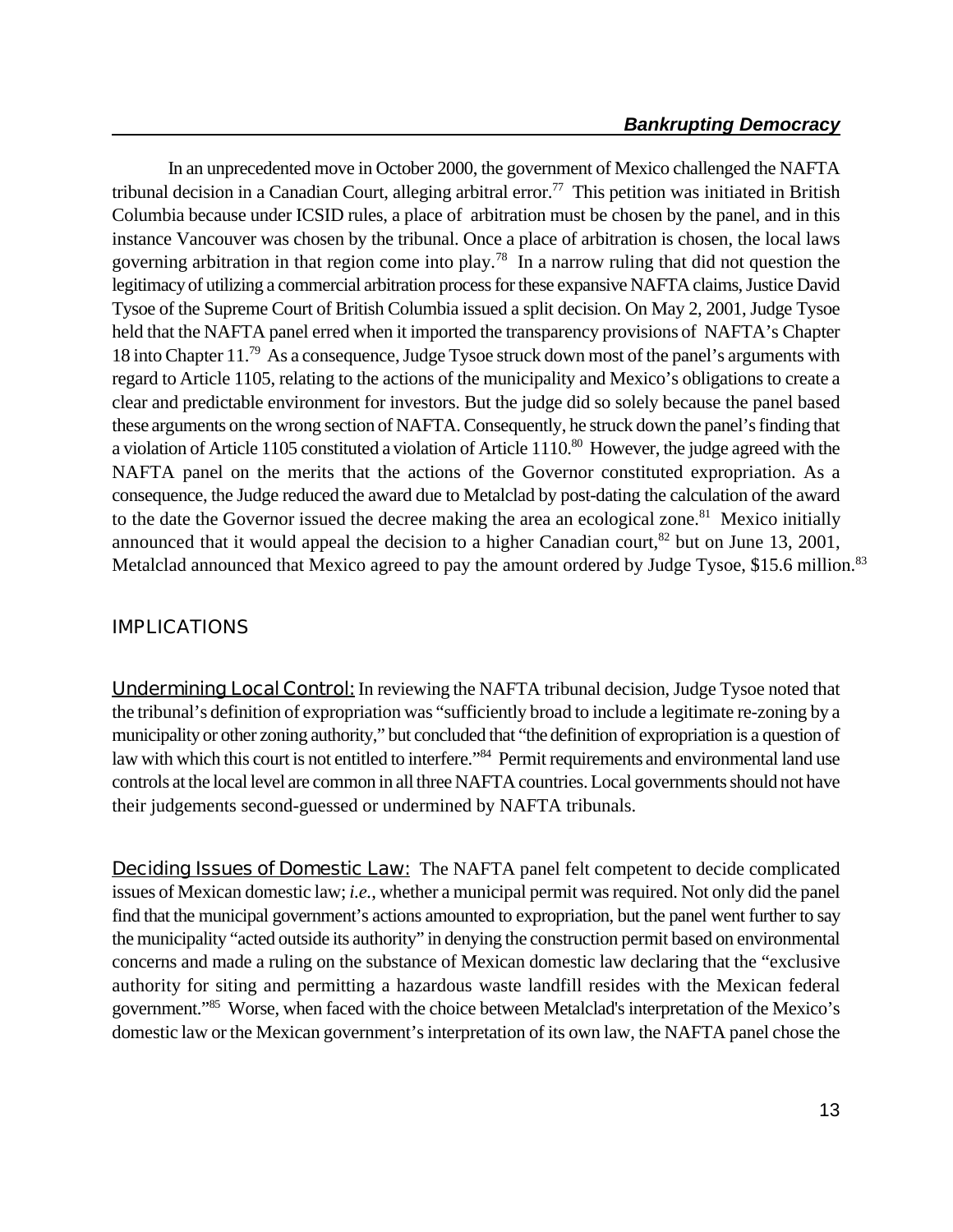corporation's interpretation. The proper place for such a substantive dispute over the meaning of a domestic law is a domestic court.<sup>86</sup>

**Disregard for Environmental Provisions of NAFTA:** While the NAFTA tribunal imported language from NAFTA's preamble to support its convoluted reasoning in the case, it is striking that the tribunal completely ignored other language in the preamble supporting sustainable development and environmental protection. The panel also ignored Article 1114 of Chapter 11, which purports to protect NAFTA nations from a race-to-the-bottom in environmental standards. On the contrary, the Metalclad panel stated that even though it found that the Ecological Decree constituted further grounds for a finding of expropriation, the panel decided it "need not consider the motivation or intent for the adoption of the Ecological Decree."<sup>87</sup>

**Broadening the Definition of Takings:** The NAFTA tribunal in the Metalclad case defined expropriation as not only "open, deliberate and acknowledged takings" of property such as outright seizure, but also "covert or incidental interference" with the use of property."<sup>88</sup> This definition of takings clearly is much broader than what is allowed by U.S. courts and could have a crippling effect on the ability of NAFTA nation's to carry out traditional governmental regulatory functions.

"Most of the Mexican environmental standards governing site selection for a toxic landfill have been violated by this project. Why would a North American company select a site that already has problems and select a partner that has demonstrated grave irresponsibility?"

> — Fernando Bejarano, Mexico Network on Free Trade, (RMLAC) "Toxic Shock in a Mexican Village," *Multinational Monitor*, Oct. 1995.

**Secrecy:** Finally, it is striking that the NAFTA panel felt comfortable lecturing Mexico at length about its obligations to provide a transparent commercial environment for corporations while the tribunal itself operated behind closed doors. Under NAFTA, the citizens of San Luis Potosi could not be a party to the case. Even the state and municipal governments, whose actions were being challenged, had no standing in the case and had to rely on the Mexican federal government, who had been supportive of the Metalclad project, to defend their concerns. While federal governments are free to consult with state and local officials about the case, they are free to exclude them as well.

# **S.D. MYERS V. CANADA**

S.D. Myers is an Ohio-based waste treatment company. S.D. Myers claimed to have an investment in Canada, variously referred to as S.D. Myers Canada and Myers Canada. In the early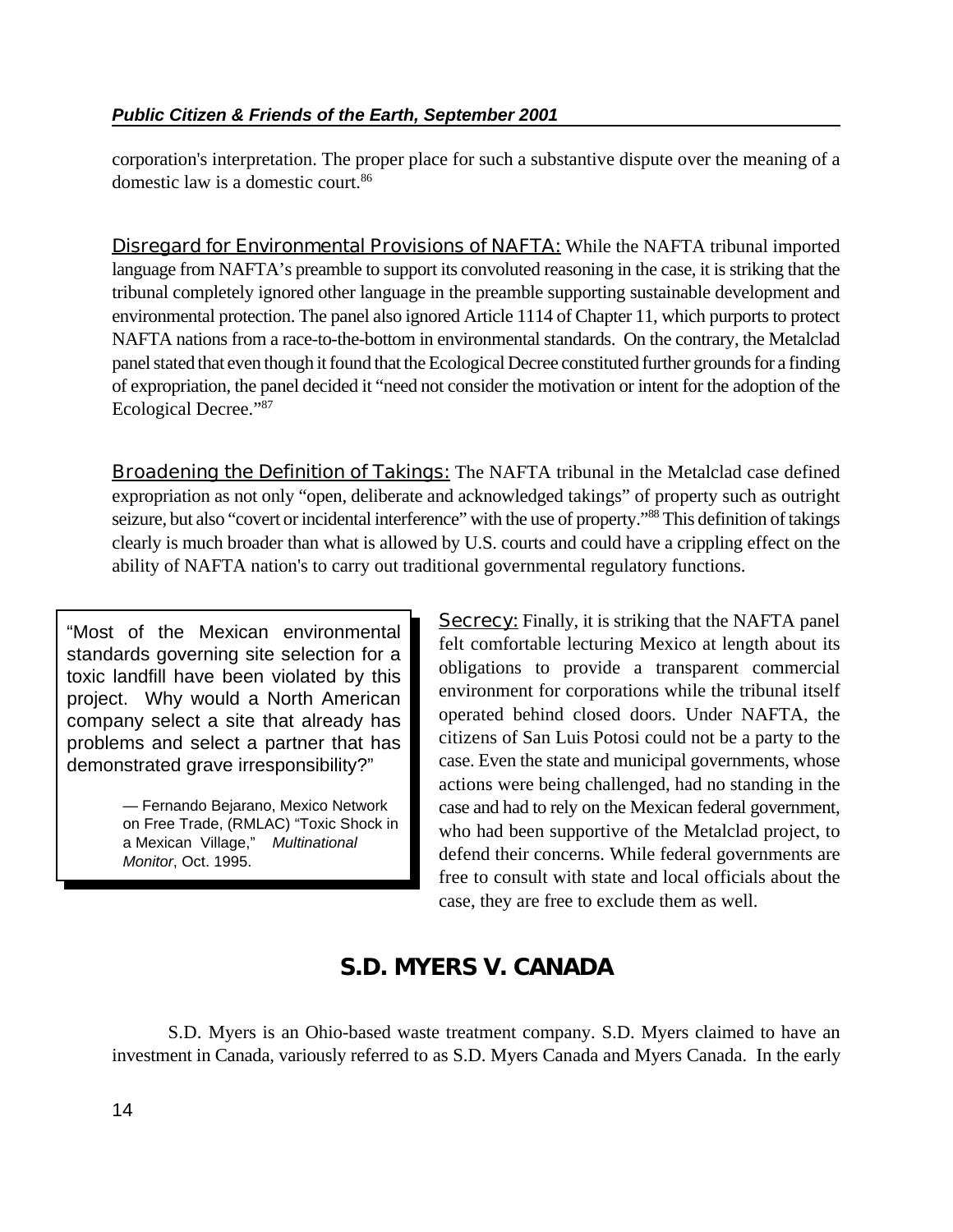1990s, the company sought to import polychlorinated biphenyls or PCBs from Canada to the U.S. for processing in its Ohio facility and pressed for permission to do so from U.S. and Canadian government officials. Canadian law at the time favored the domestic treatment and disposal of PCBs. However, Canada's 1990 PCB Waste Export regulations allowed for exports to the United States if the U.S. EPA gave prior approval.<sup>89</sup> In the U.S., the 1976 Toxic Substance Control Act prohibited imports of PCBs, with very narrow exceptions, such as imports from U.S. military bases overseas.<sup>90</sup> In October 1995, however, the EPA exercised its enforcement discretion to allow S.D. Myers and nine other companies to import PCBs into the U.S. for processing and disposal.<sup>91</sup> In 1996, the EPA moved to make this informal policy a federal regulation and issued a final Import for Disposal Rule that opened the U.S. border to PCBs imports for processing and disposal.<sup>92</sup> In November 1995, one month after the EPA opened the border, Canada issued an Interim Order banning exports of PCBs.<sup>93</sup> Canada declared that it sought time to study the contradictory legal situation in the United States (the law prohibiting imports and the regulation allowing them) and review its international obligations concerning PCB trade. Canada is a signatory to the Basel Convention, a multilateral environmental agreement governing trade in toxic waste.<sup>94</sup>

#### **PUBLIC INTEREST**

PCBs were used as coolants and lubricants in transformers, capacitors and other electrical equipment because they are good insulators and weatherproofers.<sup>95</sup> PCBs were banned for production in the United States in 1977 because of evidence that they built up in the environment and caused health effects.<sup>96</sup> Over the years, the U.S. EPA has studied PCBs and determined them to be toxic to humans and hazardous to the environment. "PCBs enter the body through lungs, gastrointestinal tract, and skin and can circulate throughout the body and can be stored in fatty tissue. PCBs are absorbed and stored in the fatty tissue of higher organisms as they bioaccumulate up the food chain through invertebrates and mammals.... PCBs may cause developmental toxicity, reproductive effect and oncongenicity [ cancer ] in humans."97

Because of the unique dangers posed by PCBs and other highly toxic substances, the Basel Convention sets rules regarding their disposal. $98$  Canada and Mexico are parties to the 1989 convention, but the U.S. is not. The Basel Convention strongly encourages countries to limit exports of hazardous waste and to develop the capacity to treat hazardous waste domestically. When issuing its Interim Order which banned the export of PCBs, Canada announced that it needed to assess its obligations under the Basel Convention which encourages countries: 1) not to engage in trade in toxic waste with non-parties; 2) to ensure PCBs are disposed in an environmentally sound manner; and, 3) to develop a viable, long-term strategy to dispose of such waste at home.<sup>99</sup> In addition in deciding to issue the order, Canada was aware that U.S. law prohibited the importation of PCBs and correctly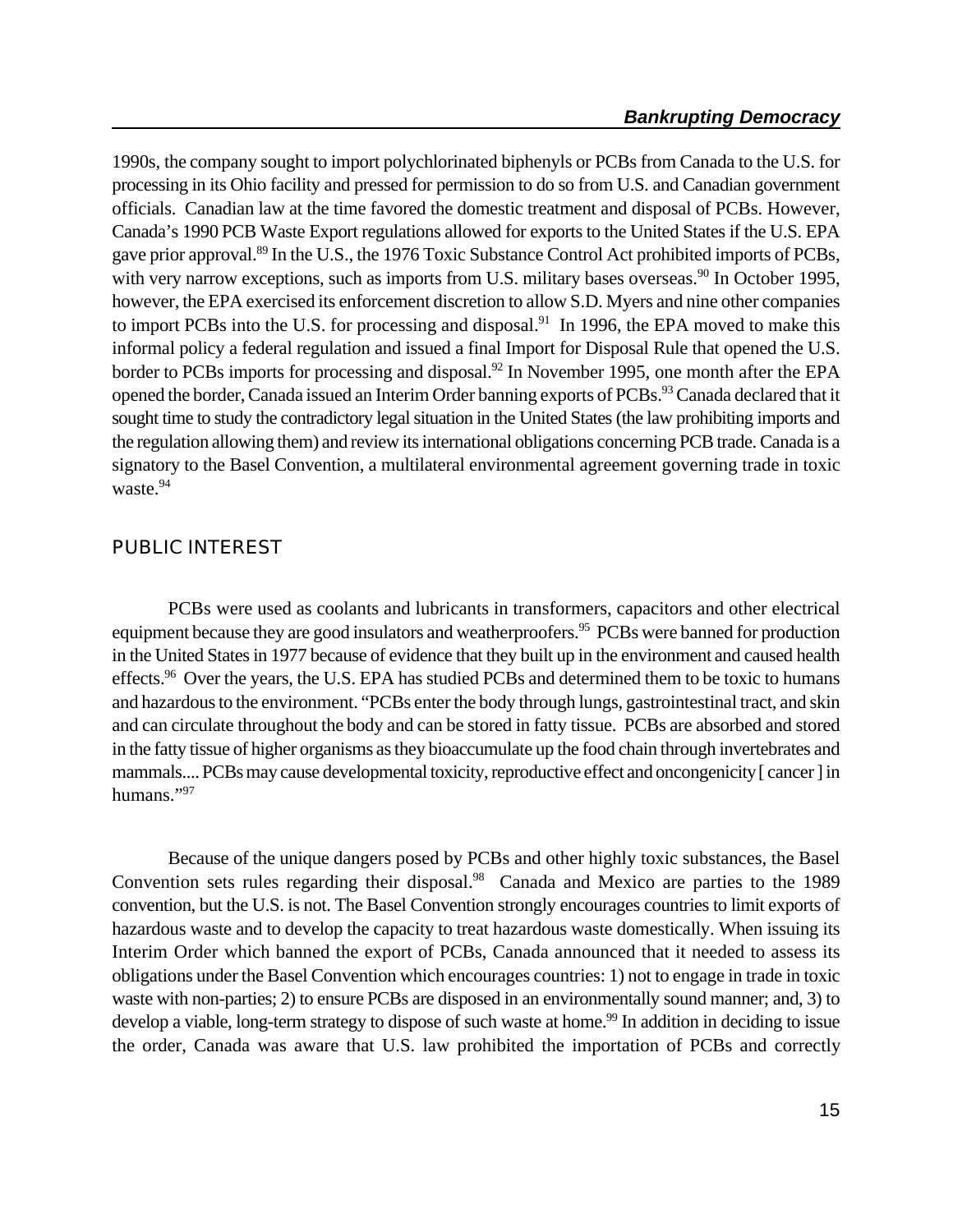questioned whether the EPA's "enforcement discretion" was in compliance with U.S. law.  $^{100}$  Following the assessment, Canada moved to develop permanent regulations to allow the export of Canadian PCB waste to the U.S. under certain conditions.<sup>101</sup> The new Canadian regulations took effect on Feb. 4, 1997, and S.D. Myers imported seven shipments of Canadian PCB waste into the United States.<sup>102</sup> On July 20, 1997 however, the U.S. border was permanently shut for PCB trade by a U.S. judge after the Sierra Club successfully challenged the EPA's new Import Disposal Rule in a U.S. federal court as a violation of the Toxic Substance Control Act.<sup>103</sup>

#### **NAFTA ATTACK**

On October 30, 1998, S.D. Myers sued Canada for \$20 million in compensation to cover its lost profits during the 16-month period that the EPA allowed for imports of PCBs while they were blocked by Canada.<sup>104</sup> The company argued that the Canadian Interim Order was a violation of NAFTA's investment chapter because it damaged its ability to recoup profits from its plan to import Canadian PCBs for disposal in the U.S. Specifically, the company claimed that its new NAFTA investor privileges were violated because the Canadian ban constituted "disguised discrimination" aimed specifically at S.D. Myers in violation of NAFTA's national treatment rules (Article 1102).<sup>105</sup> The company also claimed that the ban was done in a "discriminatory and unfair manner which constituted a denial of justice and violation of good faith" contrary to NAFTA rules guaranteeing foreign investors fair

"[H]azardous wastes and other wastes should, as far as is compatible with environmentally sound and efficient management, be disposed of in the State where they were generated."

> — Preamble, Basel Convention on the Control of Transboundary Movements of Hazardous Wastes, Mar. 22, 1989.

### and equitable treatment (Article  $1105$ ).<sup>106</sup> In addition, S.D. Myers argued that the export ban effectively required the company to dispose of PCBs in Canada, which constituted an illegal performance requirement on which its investment was being conditioned which is forbidden under NAFTA's Article  $1106$ <sup>107</sup> Finally, the company argued that the ban deprived the corporation of the benefits of its investment in Canada and constituted a measure "tantamount to an expropriation" as defined by NAFTA Article 1110.<sup>108</sup>

#### **OUTCOME**

 On November 13, 2000, a NAFTA UNCITRAL tribunal ruled in favor of S.D. Myers. Although the tribunal dismissed S.D. Myers' claims regarding expropriation and performance requirements, the panel upheld the company's other claims. The tribunal found that Canada had violated the national treatment rules of NAFTA in a variety of ways.<sup>109</sup> Even though Canada had a "legitimate goal" in seeking to develop a domestic PCB treatment industry, the tribunal ruled that it was obliged to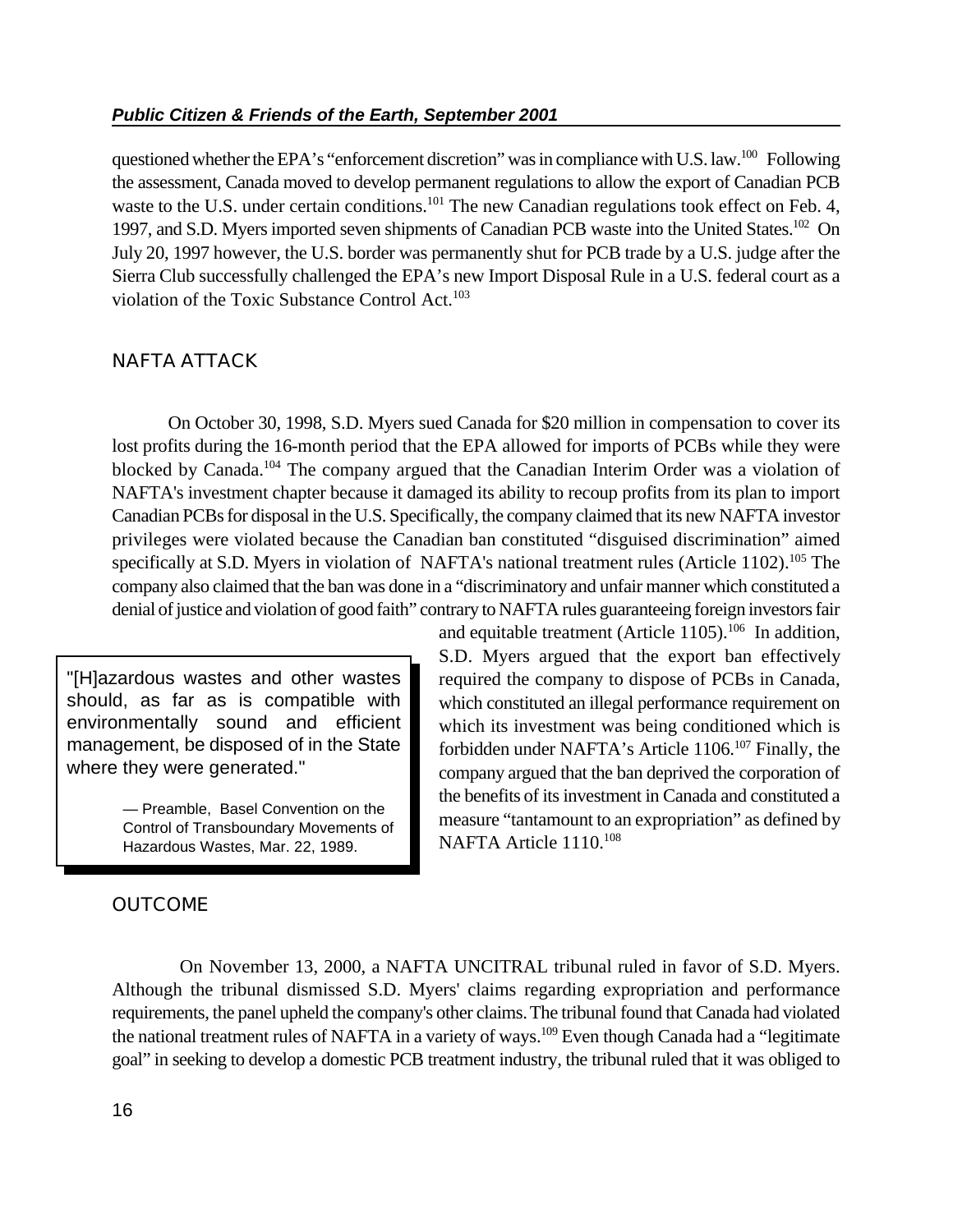do so in a manner "consistent with NAFTA investment rules."<sup>110</sup> The panel suggested that Canada should have used government contracts and subsidies to encourage a domestic PCB disposal system rather than issue an export ban.<sup>111</sup> In addition, the tribunal decided that S.D. Myers share of the Canadian PCB market constituted a legitimate investment under NAFTA, adding another form of investment to the long list already explicitly covered in the "definitions" section of NAFTA's investment chapter.<sup>112</sup> In a fashion similar to the Metalclad panel, but reaching the opposite conclusion, the S.D. Myers panel also ruled that the national treatment violation in the case also constituted a minimum standards violation and thus no further injustice under international law need be established.<sup>113</sup> Accordingly, Canada must compensate S.D. Myers for the profits it could have made had it been allowed to import PCBs during the 16 months in question. Although the tribunal has yet to determine the level of compensation, recent news reports indicate that the S.D. Myers claim has risen to \$50 million.<sup>114</sup> Following the lead of Mexico in the Metalclad case, on February 8, 2001, Canada asked a British Columbia Federal Court to set aside the NAFTA tribunal's decision.<sup>115</sup> This case is still pending.

### **IMPLICATIONS**

**Broadening the Definition of Investor and Investment:** The S.D. Myers case indelibly broadened the definition of "investor" and "investment." S.D. Myers sought to be a cross-border service provider. The services would be provided at the company's Ohio plant, not in Canada. As the government of Canada argued in its statement of defense, it is not clear what S.D. Myers' "investment" was in Canada.<sup>116</sup> The U.S. company claimed to have a joint venture with Myers Canada, which was owned by a Myers family member. However, it is not clear if this Canadian company had assets damaged by the closing of the border. Clearly S.D. Myers' long-term efforts to obtain a share of the Canadian PCB market is not comparable to Metalclad's investment via the construction of a multimillion dollar facility in Mexico. However, the NAFTA tribunal did just that, going so far as to suggest that S.D. Myers could be considered an investor merely because it sought a share of the PCB market in Canada.

**Investor Rights Trump International Environmental Obligations:** Canada raised its obligations under a multilateral environmental agreement(the Basel Convention) as a reason for its PCB export ban. Sierra Club trade specialist Christine Elwell called the decision "a devastating blow not only for a country's domestic ability to set its own standards, but for the Basel Convention as well."<sup>117</sup> This case sends an alarming signal about what happens under NAFTA when investor rights come in conflict with other environmental obligations.

**International Tribunals Second-Guess Governments:** It is also striking that the tribunal in the S.D. Myers case felt competent to decide what policy the Canadian government could use to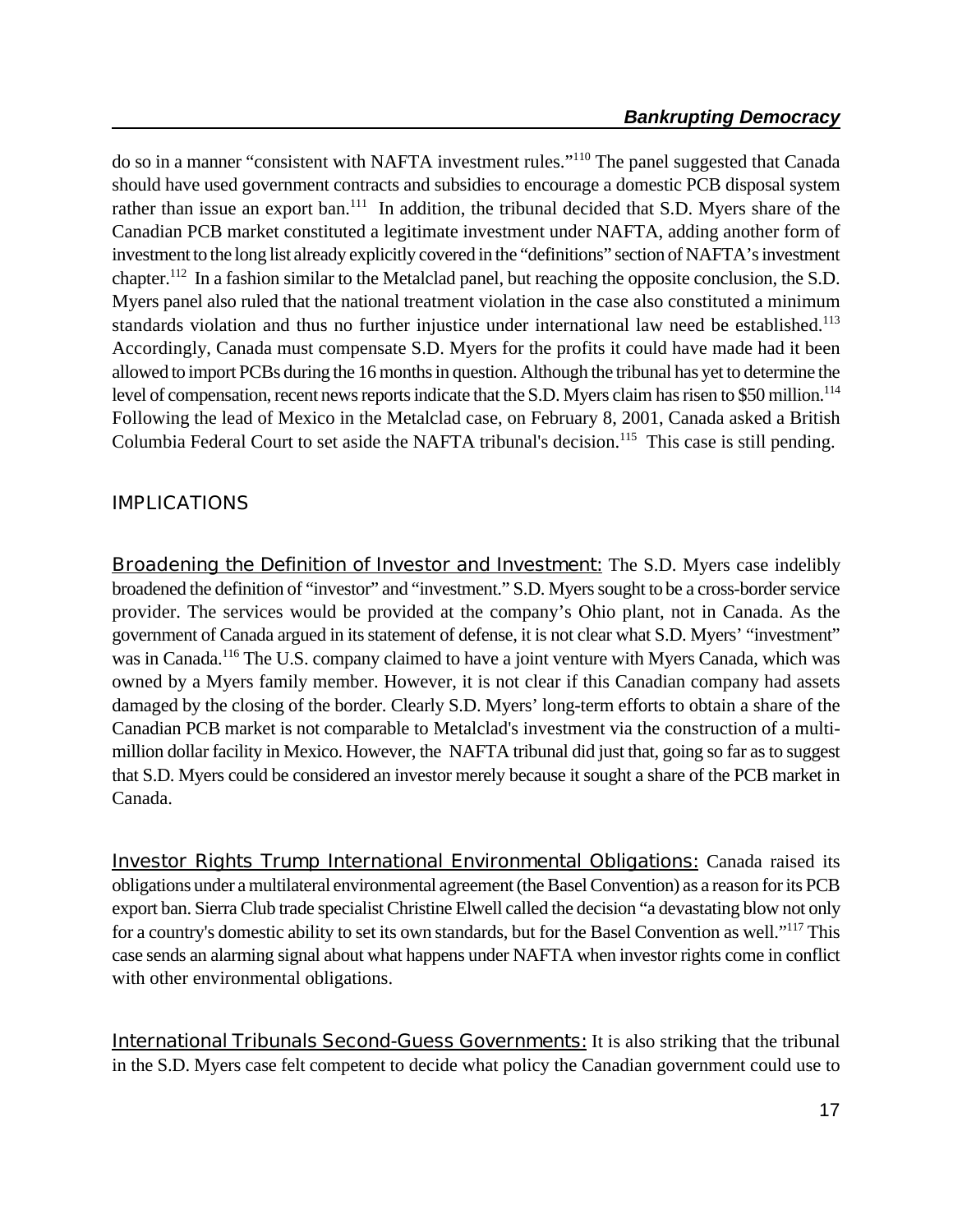#### *Public Citizen & Friends of the Earth, September 2001*

carry out its environmental objectives. The tribunal, which had no expertise in environmental policy, designated Canada's goal of fostering a Canadian PCB industry as legitimate and did not find that the Canadian approach to meeting its goals was unreasonable. Rather, the panel decided that Canada was obliged to adopt a means of obtaining its goal that was most consistent with open trade, or "least trade restrictive" in WTO parlance. In other words, the corporate rights of foreign investors must be the chief policy concern of public policy officials crafting a domestic regulatory policy.

**Don't Bother Me with the Law:** Finally, while acknowledging the fact that at all times PCB imports were illegal under U.S. law, the NAFTA tribunal did not seem to find this fact at all relevant to the case.<sup>118</sup> In other words, even if it was illegal to bring PCBs over the U.S. border, the fact that Canada halted such trade was ruled to be a Canadian NAFTA violation.

# **LOEWEN V. MISSISSIPPI JURY**

The Loewen Group is a Canadian-based funeral conglomerate that has aggressively acquired more than 1,100 funeral homes across Canada and the U.S.<sup>119</sup> The Loewen NAFTA case arose in the context of increasing consolidation in the U.S. funeral home market as a handful of conglomerates have acquired or pushed out of business small, independent firms. This phenomenon has drawn public attention because of subsequent consumer abuses and several high-profile investigations of anticompetitive business practices. A 1996 *Time Magazine* investigation into the funeral industry charged that "Loewen and a handful of other large death-care companies are racing to buy up as many independent funeral homes as possible – not out of any desire to share the resulting economies of scale and cut the cost of funerals – but rather to boost prices still higher." $120$ 

#### **PUBLIC INTEREST**

In 1994, Loewen Group was sued in Mississippi state court by a Biloxi businessman named Jeremiah O'Keefe. O'Keefe alleged that Loewen, as part of a strategy to dominate the local funeral market, had committed various unlawful, anti-competitive and predatory acts designed to drive O'Keefe's local funeral and insurance companies out of business in violation of state law.<sup>121</sup> This was neither the first nor the last time Loewen would land in U.S. court. In 1996, Loewen settled a similar breach of contract case for \$30 million.<sup>122</sup> The Massachusetts Attorney General became so concerned about Loewen's near monopoly status in the Cape Cod area, that it ordered the company to divest itself of a number of funeral homes.<sup>123</sup>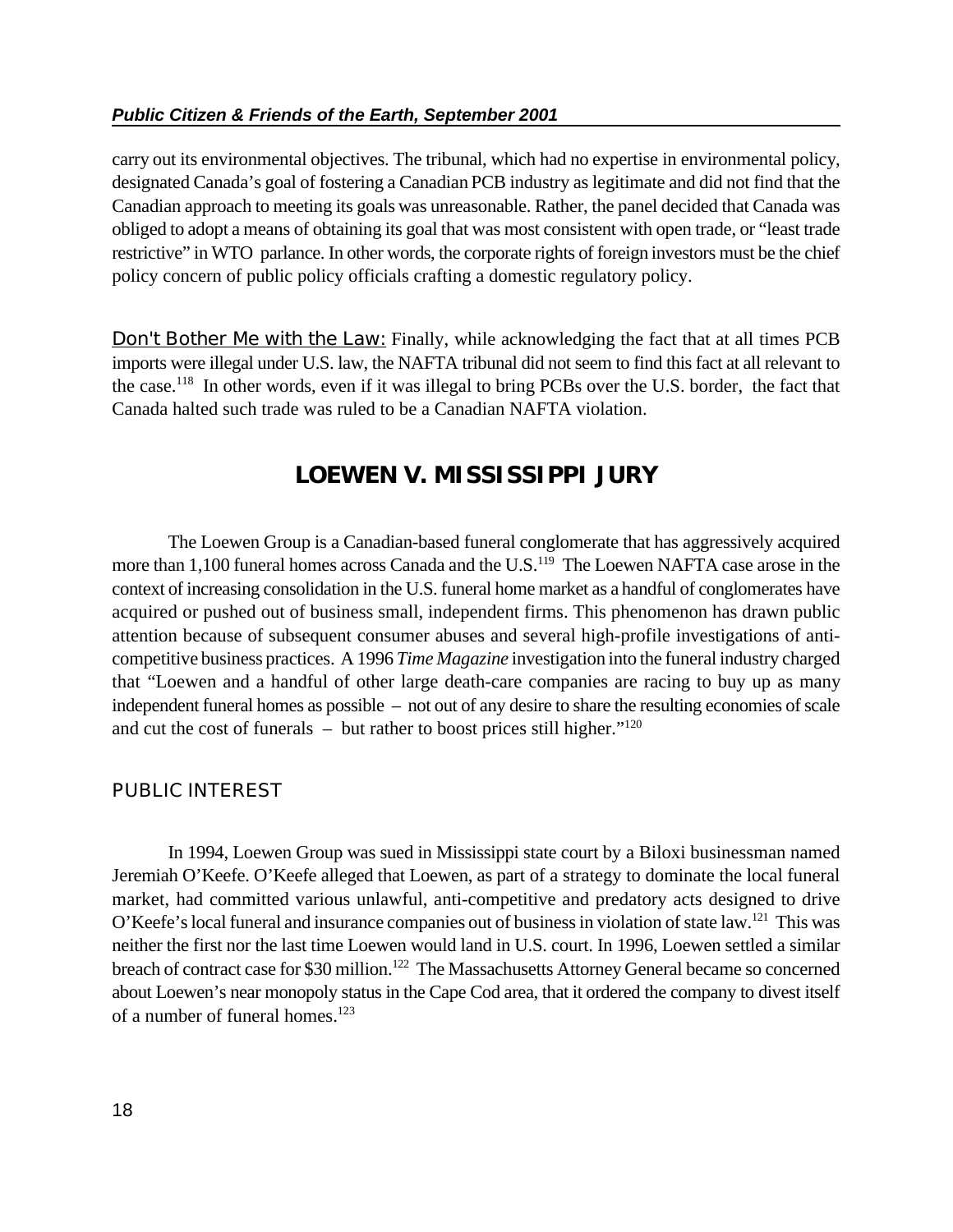After a trial reviewing O'Keefe's claims, a Mississippi jury agreed with O'Keefe. Angered by Loewen's behavior, the jury came back with a verdict of \$260 million.<sup>124</sup> According to one juror, "The Loewen group...clearly violated every contract it ever had with O'Keefe... If there was ever an indefensible case, I believe this was it." $125$  Because the jury decided on an amount in the judgment phase of the trial and not the penalty phase, Loewen had the choice of accepting the jury's verdict or going back to the same jury for the penalty phase of the trial. Loewen chose to go back to court, but this time the jury upped the damages to \$500 million.<sup>126</sup> Ironically, O'Keefe's attorney's had attempted to settle the case even before the trial began; \$5 million was the number they had in mind, but they were authorized to go even lower. $127$ 

Loewen decided to appeal the jury verdict to a higher court. Before proceeding with the appeal, the company sought to be exempted from a long-standing rule of civil court procedure.<sup>128</sup> The state rule, which is identical to a national rule of civil procedure, requires that losing defendants who wish to pursue an appeal without beginning to pay damages to the plaintiff must buy a bond worth 125% of the damages owed. To buy a bond, a defendant will typically put forward 10% of the bond requirement in cash and pledge the rest in collateral. The purpose of the rule is to prevent defendants from using the lengthy appeals process to hide assets or otherwise evade liability. Loewen's request to be exempt from the rule was rejected, and Loewen appealed the issue to the Mississippi Supreme Court. In 1996 the Mississippi Supreme Court rejected Loewens' demand. Rather than post the large bond or pursue other legal avenues, Loewen decided to settle the case with O'Keefe, and on January 29, 1996, the company settled for approximately \$150 million, 30% of the jury verdict and more than 30 times what the company could have settled for when the case began.<sup>129</sup>

#### **NAFTA ATTACK**

The settlement was not the end of the story, however. On October 30, 1998 Loewen filed suit against the United States in ICSID under NAFTA's investment chapter.<sup>130</sup> Although Loewen only paid out a fraction of the original jury award, the company is demanding \$725 million in compensation from U.S. taxpayers, arguing that the jury verdict, the punitive damages and the Mississippi bond requirement (which is identical to the federal requirement) all violated its new investor rights guaranteed under NAFTA.<sup>131</sup> Specifically, the company claimed that the judge allowed the plaintiff's attorney to appeal to the "anti-Canadian, racial and class biases" of a Mississippi jury in violation of national treatment rules in NAFTA Article 1102.<sup>132</sup> (In response to these allegations, the U.S. government has argued that comments by a private attorney in a private contract dispute did not constitute a government "measure" covered by NAFTA rules, noting that Loewen never objected to these comments at trial.<sup>133</sup>) The company also claims that the bond requirement effectively forced Loewen to settle and thus denied Loewen its right to appeal in violation of Article 1105 requiring fair and equitable treatment.<sup>134</sup> Finally,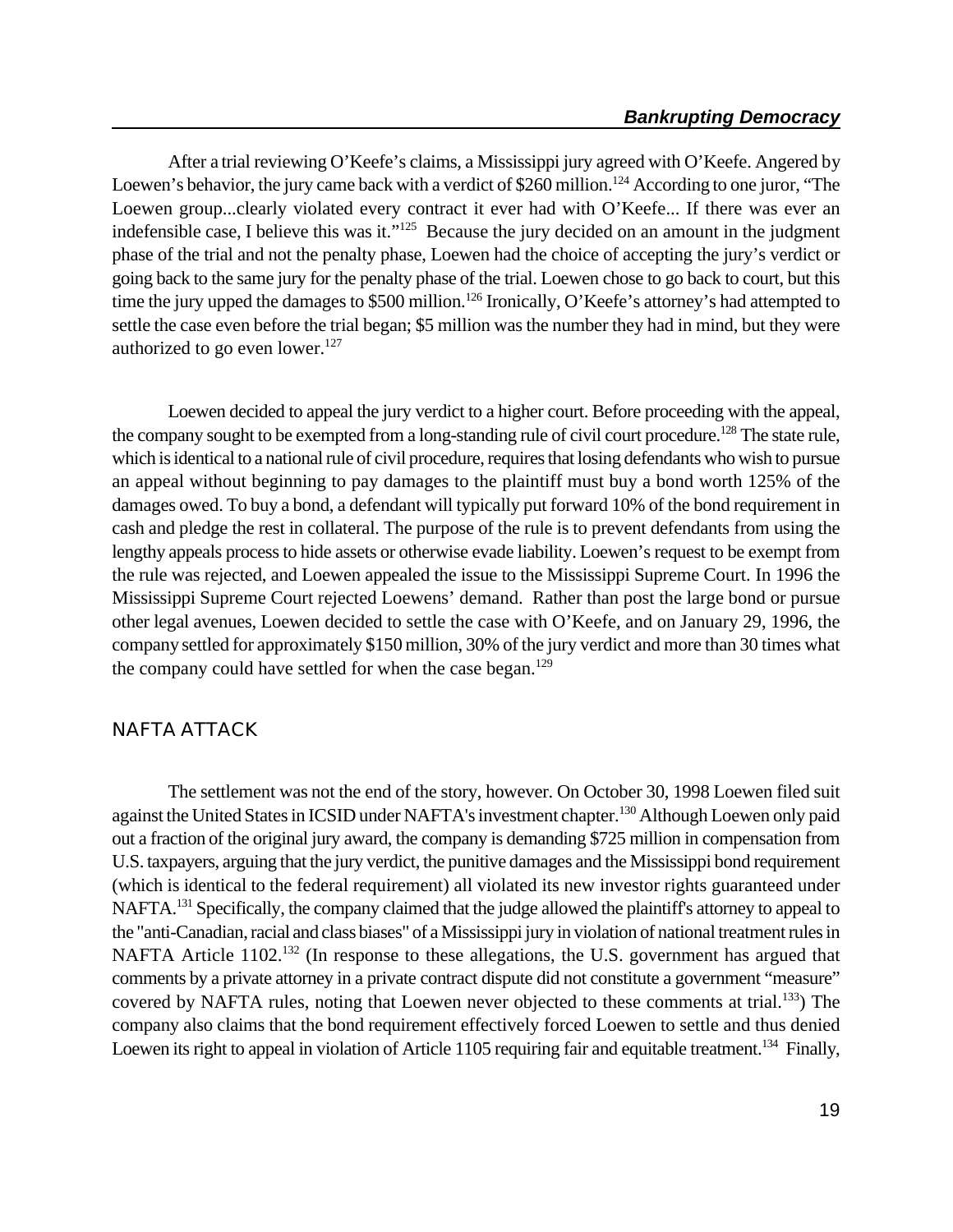Loewen argued that "the excessive verdict, denial of appeal, and coerced settlement were tantamount to an uncompensated expropriation in violation of Article 1110 of NAFTA."<sup>135</sup>

### **OUTCOME**

Loewen represents the first instance in which a jury ruling has been challenged under NAFTA. In March 1999, ICSID formed a NAFTA panel to hear the case consisting of Anthony Mason (Australia), L. Yves Fortier (Canada), and former Congressman and U.S. federal court judge Abner J. Mikva.<sup>136</sup> On January 9, 2001, the panel issued an interim decision rejecting a variety of U.S. arguments, including the argument that a jury decision in private contract litigation did not constitute a governmental measure under NAFTA.<sup>137</sup> Instead, the panel found NAFTA jurisdiction, surprising many observers. Further, the panel placed no limits on what types of court action or decision it considers covered by NAFTA rules. This ruling thereby opens up the possibility that all court decisions, even those of the U.S. Supreme Court, are now open to review by unaccountable NAFTA tribunals. A final decision on the merits of this case is still pending.

### **IMPLICATIONS**

**Using NAFTA to Evade Liability, A Special Right of Appeal:** The Loewen case could send the powerful message to foreign businesses that they can evade justice by challenging the workings of state, local and federal courts in NAFTA tribunals. Foreign corporations that lose tort cases in the U.S. can use NAFTA to attempt to evade liability by shifting the cost of their court damages to U.S. taxpayers. In contrast, U.S. citizens and businesses must comply with the rulings of U.S. courts.

"The absolute frightening part of this thing is that in this particular instance, the United States government has surrendered its sovereignty over a matter of fraud and tort and predatory and illegal practices within its own boundaries."

> — Michael S. Allred, Attorney for O'Keefe, "Trade Pacts Accused of Subverting U.S. Policies," *Los Angeles Times*, Feb. 28, 1999.

#### **Advancing a Rear-Guard Attack on the U.S.**

**Legal System:** The U.S. justice system guarantees a strong role for citizen juries. A jury trial is broadly viewed as an important safeguard for equalizing the imbalance between citizens and more powerful or wealthy interests. In addition to attacking the principle of a jury trial, the Loewen case attacks the U.S. civil justice system, which allows juries to send strong messages to defendants who abuse their power and resources to rip off consumers, pollute the environment or evade the law by assessing damages. In sum, Loewen Group is arguing that the U.S. civil justice system is NAFTA-illegal.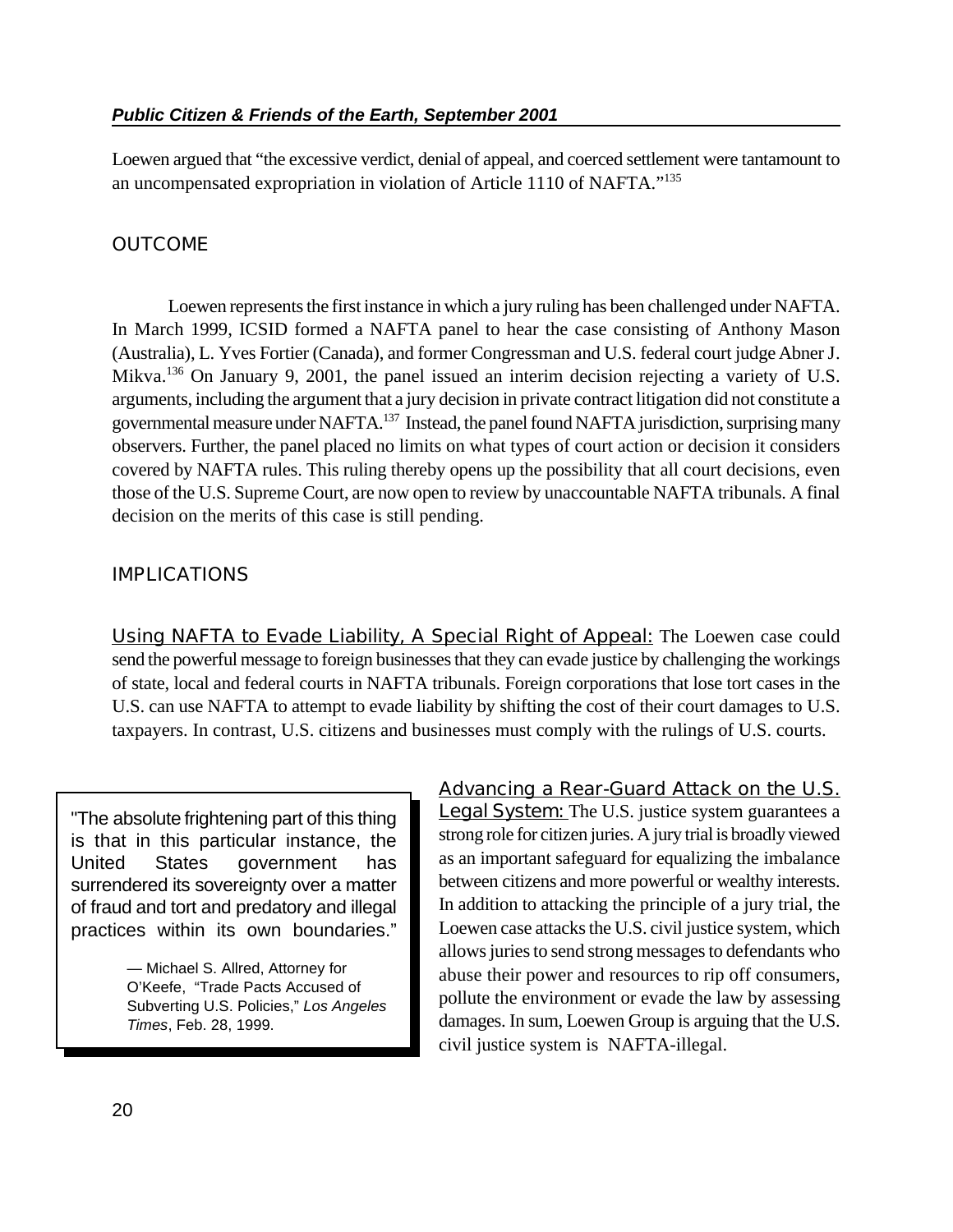**Forum Shopping:** It is ironic that Loewen ended up paying \$150 million when it could have settled for less than \$5 million early in the civil suit and saved itself years of costly litigation. Loewen is seeking to use NAFTA to force U.S. taxpayersto pay for its legal missteps and failed courtroom strategy. The fact that Loewen had another avenue of appeal in the NAFTA dispute resolution system may have relieved the corporation of the pressure it might normally feel to settle the case quickly and easily in the U.S. court system. If Loewen succeeds in its NAFTA case, more foreign corporations may look to NAFTA for a "get out of jail free" card.

# **POPE & TALBOT V. CANADA**

Pope & Talbot is an Oregon-based timber company that operates three sawmills in British Columbia, Canada. The company exports timber from British Columbia into the United States. A portion of these shipments enter duty-free up to a limit set by the government of Canada under an overall quota determined by a U.S.-Canada Agreement on Trade in Softwood Lumber.<sup>138</sup>

#### **PUBLIC INTEREST**

The Softwood Lumber Agreement was a corporate-managed trade arrangement which ended in March of 2001 when it was not renewed by the parties, although the U.S. had sought renewal. The Agreement set a maximum quota of softwood lumber imports that could enter the U.S. duty-free from the four major timber-exporting Canadian provinces. The agreement was signed in 1996 to avert a trade war over U.S. industry complaints that Canada was unfairly subsidizing logging companies. The crux of the disputes has centered on the impacts that the different timber policies employed by Canada and the U.S. have on the lumber industries in the respective countries. The U.S. International Trade Commission has contended that the Canadian government subsidizeslumber production by setting the price lumber companies pay for harvesting rights (known as "stumpage fees") from public land at artificially low levels.<sup>139</sup> Nearly all (93%) of Canadian forests are owned by the government.<sup>140</sup> In contrast, more than half  $(58%)$  of the timber land in the U.S. is privately owned.<sup>141</sup> Environmentalists also have argued that Canada's lumber policies promote intensive harvesting of Canada's forests and sales of lumber at a fraction of its real value.<sup>142</sup>

#### **NAFTA ATTACK**

On March 25, 1999, Pope & Talbot filed a NAFTA Chapter 11 suit at UNCITRAL alleging that the manner in which Canada implemented the lumber agreement violated the company's rights under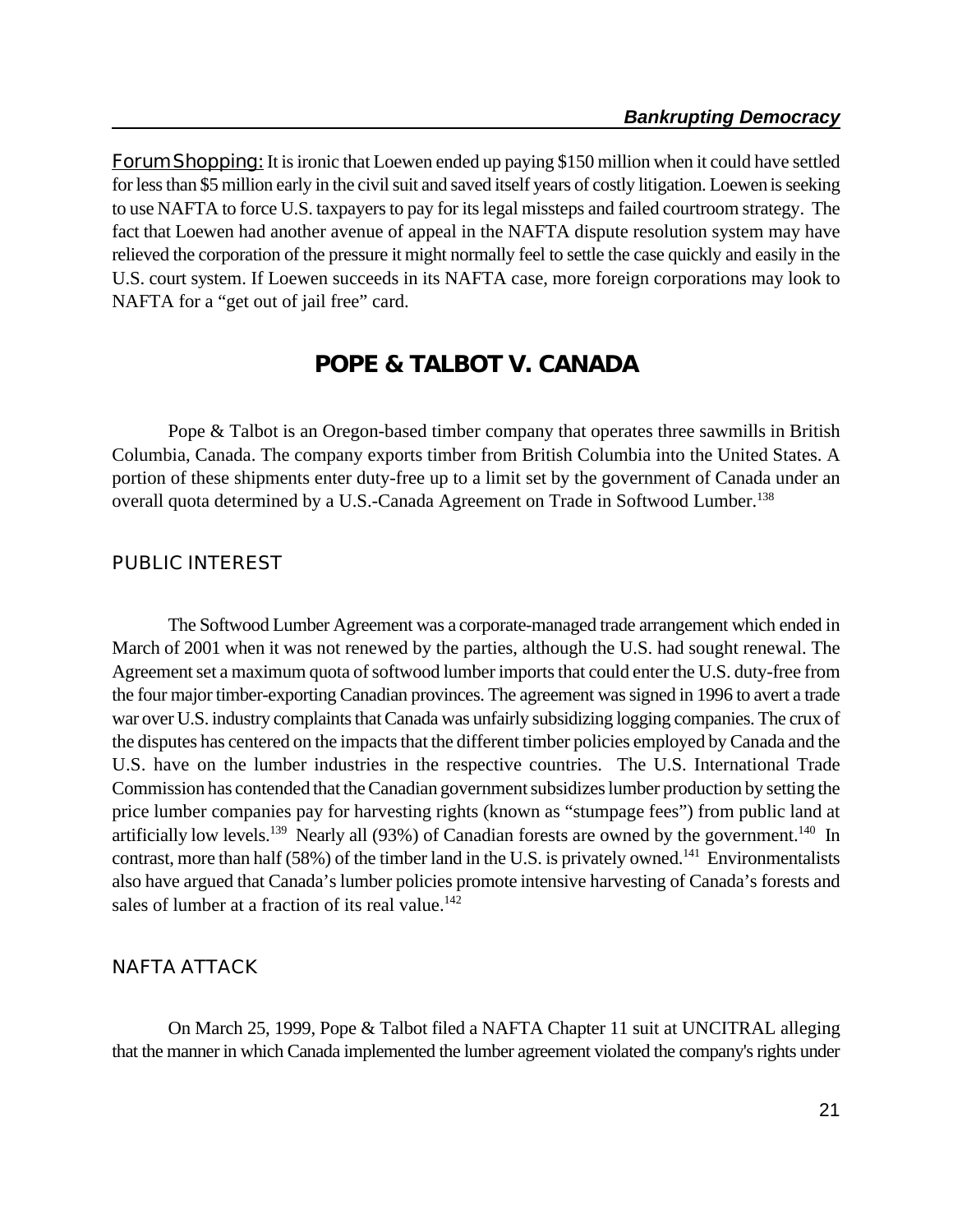NAFTA. Specifically, the company claimed that the quota system established in the U.S. - Canada Softwood Lumber Agreement violated the national treatment and minimum standard of treatment guarantees provided for in NAFTA Articles 1102 and 1105 and imposed performance requirements on the company which are forbidden under NAFTA Article  $1106$ .<sup>143</sup> The company argued that its investment has been "expropriated" in violation of NAFTA Article 1110 to the amount of \$507 million, an amount later reduced to \$381 million.<sup>144</sup> The complicated argument boils down to an allegation that, while Pope & Talbot obtained treatment similar to other companies in British Columbia, it was treated less favorably than logging companies that operate in other parts of Canada that are not subject to the quotas of the Softwood Lumber Agreement.

#### **OUTCOME**

On June 26, 2000, a special tribunal operating under UNCITRAL rules issued a partial ruling. The tribunal held that further hearings were necessary on Pope & Talbot's claims regarding national treatment and minimum standards of treatment, but dismissed other claims including claims of expropriation.<sup>145</sup> On April 10, 2001 the panel issued its final ruling.<sup>146</sup> Although the panel held that Canada acted reasonably in response to most allegations raised by the corporation with regard to the country's implementation of the Softwood Lumber Agreement, in the end the panel found against Canada. At issue was the behavior of Canadian government officials when the Canadian government was seeking to verify Pope & Talbot's compliance with the requirements of the Agreement. During the period in question, Canada knew it was being sued by the company under NAFTA and the panel stated that relations between the company and the government "were more like combat than cooperative regulation."<sup>147</sup> The tribunal found that Canada acted unreasonably when it asked the company to produce information verifying the company's quota allocation in Canada versus providing the information at the corporate headquarters in Portland. The tribunal held that these and other actions were a violation of the fair and equitable treatment provisions of NAFTA.<sup>148</sup> Newspaper reports indicate that the company is now seeking \$80 million from the Canadian taxpayers.<sup>149</sup>

#### **IMPLICATIONS**

**"Fair and Equitable" Catch-All:** At issue is what sort of government conduct rises to a level of violating investor guarantees. The ruling in this case suggests rudeness is a NAFTA violation. In a submission in the Canadian domestic court hearings on the Metalclad case, Canada made a strong argument that bilateral investment disputes have established the precedent that before any minimum standard violation can be found, the conduct must be egregious and amount to "a willful neglect of duty or an insufficiency of governmental action that every reasonable and impartial person would recognize as insufficient."<sup>150</sup> To make its point, Canada cited numerous ICSID cases where American property was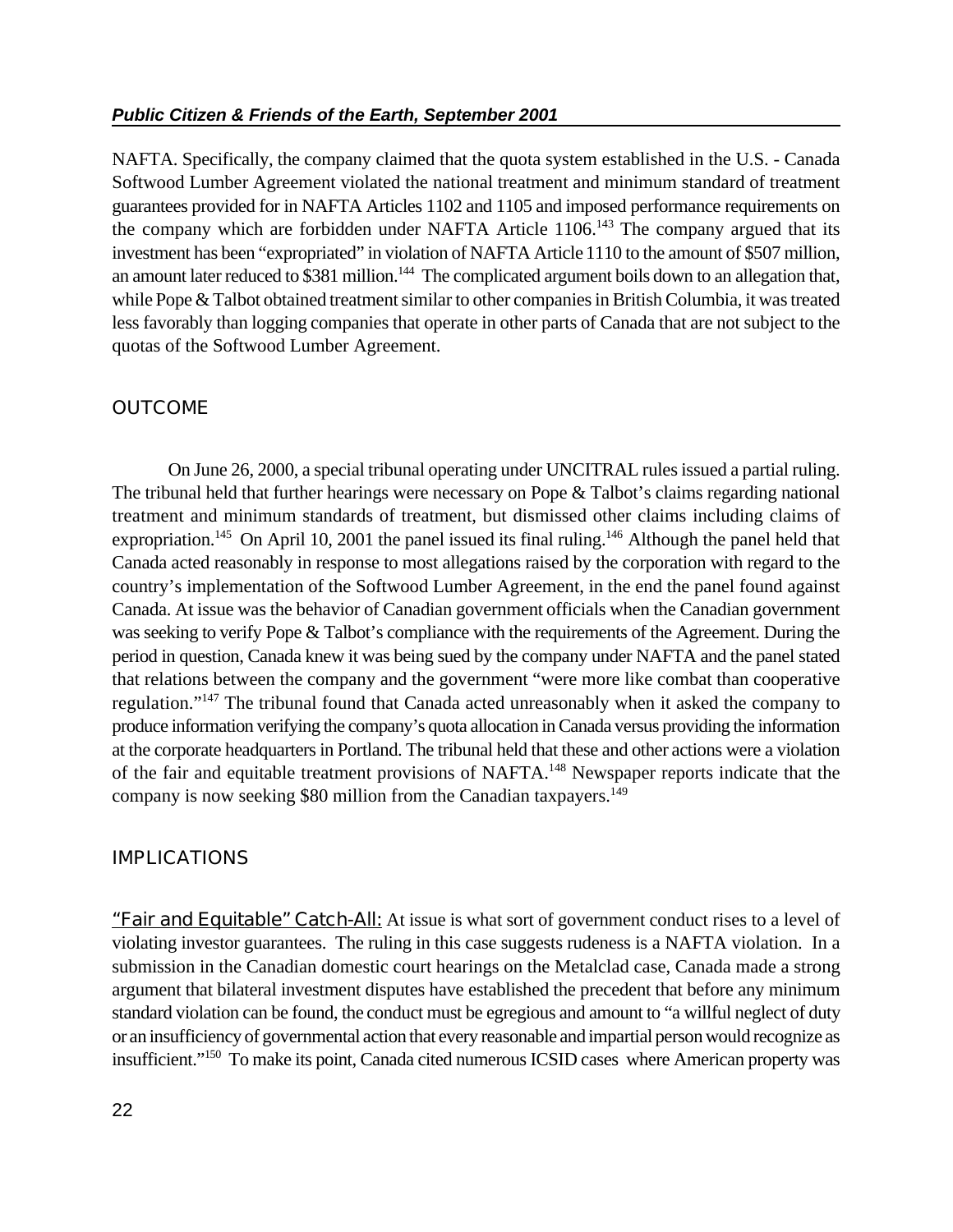looted or destroyed in other nations by government forces while battling guerrillas, arguing that it took such extreme circumstances for a government to be held liable.<sup>151</sup> The Pope & Talbot panel rejected this formulation and focused on the allegations of rude and overly zealous behavior by Canadian officials attempting to verify Pope & Talbot quotas. The panel did not find a violation of international law or even domestic law in the government's conduct. Instead, by declaring that the actions of government officials in this case violate NAFTA's guaranteed "minimum standard of treatment" for foreign investors, the panel has expanded the concept of "fair and equitable treatment" to include almost any behavior a corporation might consider unfair, widening the Article 1105 catch-all even further than previous panels.

# **SUN BELT V. BRITISH COLUMBIA**

Sun Belt Water, Inc. is a bulk water importer/exporter based in Santa Barbara, California. In the late 1980s, California was in the midst of a drought, and the City of Santa Barbara and neighboring towns expressed an interest in acquiring bulk water delivered by marine tanker.<sup>152</sup> In 1990, Sun Belt claims that it embarked on a "joint venture" with the Canadian firm Snowcap Waters Limited, which possessed a limited license to export bulk water from Canada.<sup>153</sup> The companies planned to take the unprecedented step of exporting British Columbia river and lake water to California in oil tankers, and filed for an expanded water export license.<sup>154</sup>

#### **PUBLIC INTEREST**

At a time when more of the world's people are living in areas where fresh water is a scarce resource, Canada holds 20% of the world's fresh water supply.<sup>155</sup> Over the years, a number of investors have looked longingly at Canada's vast fresh water resources as a potential profit-making enterprise. In the early 1990s, the British Columbia government issued six export licenses for sale of a limited amount of bulk water and Snowcap received one of them.<sup>156</sup> Dozens of applications for new and expanded licenses followed, and strong public opposition to bulk water exports quickly mounted.<sup>157</sup> Many Canadians feared that if any province in Canada started to sell bulk water, water would become treated as a "commodity" under NAFTA, and thus NAFTA's investor rights and service sector market access provisions would kick in. If Canada's domestic need expanded, the government would be unable to limit such water exports. In other words, under NAFTA rules, once the spigot is turned on for foreign investors or foreign service providers, itmight be illegal under NAFTA to turn it off. In 1991, the British Columbia government was forced by public protest to impose a temporary moratorium on the granting of new or expanded licenses for the export of fresh water.<sup>158</sup> This temporary ban was extended and made permanent in 1995, when British Columbia imposed a moratorium on water exports.<sup>159</sup> In 1993, both Sun Belt and Snowcap sued the British Columbia government in domestic court.<sup>160</sup> In July 1996, a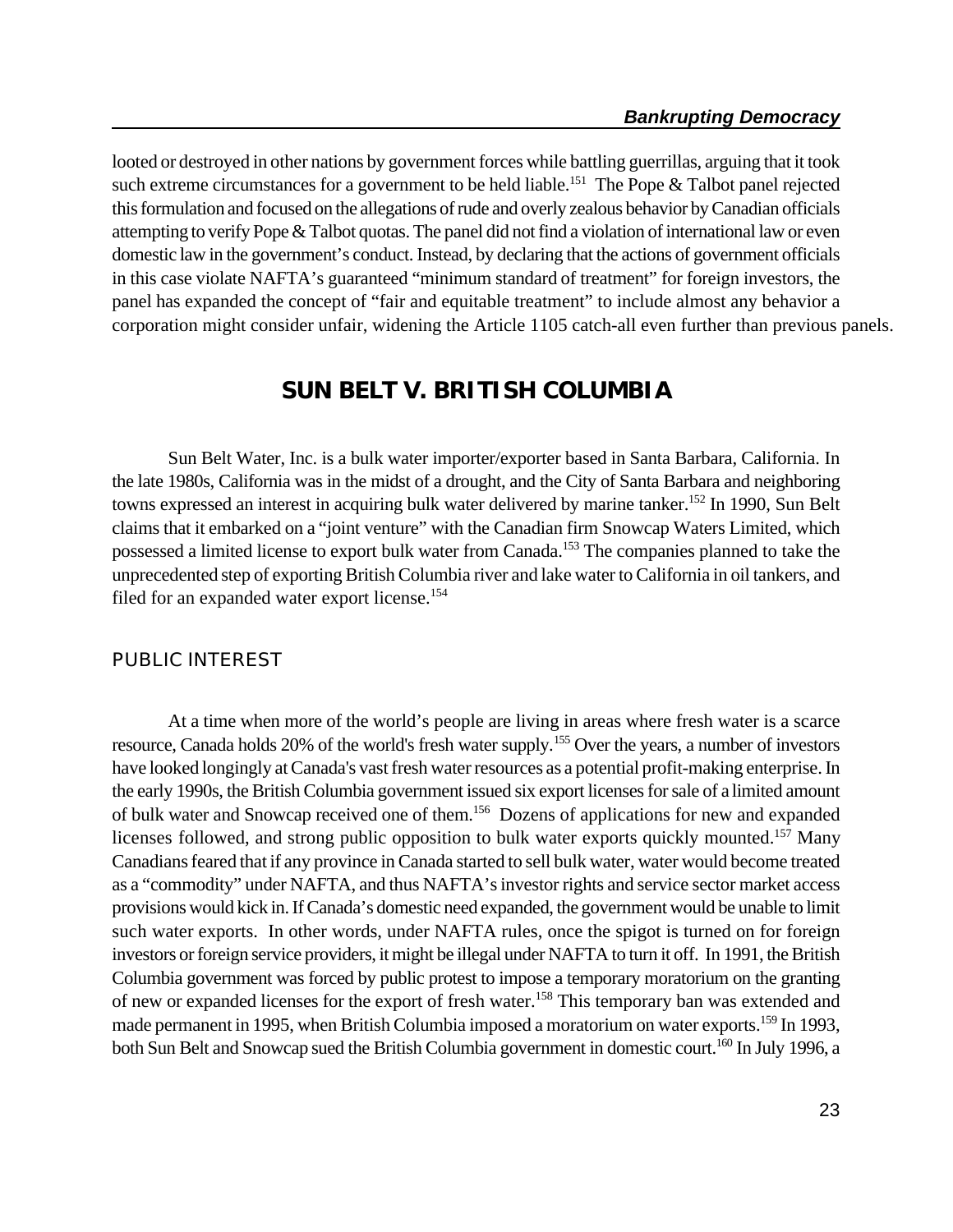settlement for \$245,000 was reached with Snowcap, which already held a water export license it could no longer use, but no settlement was reached with Sun Belt.<sup>161</sup>

#### **NAFTA ATTACK**

On October 12, 1999, Sun Belt filed a "notice of claim and demand for arbitration" in UNCITRAL for damages in excess of \$10.5 billion for the company's future expected losses given its permanent lost business opportunity due to the water moratorium.<sup>162</sup> In its NAFTA submissions, Sun Belt argues that by reaching a legal settlement with Snowcap, which held the export license, and refusing to settle with Sun Belt, the Canadian government violated the NAFTA investor national treatment provisions requiring equal treatment for domestic and foreign investors under Article 1102.<sup>163</sup> In addition, the company claims that Canada violated NAFTA's minimum standard of treatment guarantee for foreign investors by infringing upon its due process rights (Article 1105).<sup>164</sup> The Sun Belt claim in its NAFTA petition regarding these issues are provocative: It alleges that the British Columbia government has delayed, obstructed and denied<sup>165</sup> the company's ability to take legal action in domestic courts and that "criminals remain entrenched in the bureaucracy at the Attorneys General's Office and elsewhere in Her Majesty's government of British Columbia."<sup>166</sup> Sun Belt alleges these actions amount to an expropriation of its "investment" forbidden by NAFTA Article 1110.<sup>167</sup> Finally, since Sun Belt cannot argue that the 1991 water export moratorium violated NAFTA (which was signed in 1992 and adopted in 1994), it seems to be arguing that the moratorium violated the 1989 Canada-U.S. Free Trade Agreement (CUSTA), which was rolled into NAFTA. The firm also expanded its claim to incorporate the 1995 permanent regulation.<sup>168</sup>

#### **OUTCOME**

No information is available from UNCITRAL about the status of this case.

#### **IMPLICATIONS**

**Decreasing Control Over Natural Resources:** The Sun Belt Case reinforces the concerns of many Canadians that NAFTA rules apply to fresh water – as a good, a service or an investment – a contention that would have far-reaching environmental consequences for governments at all levels in North America. If Sun Belt succeeds in its claim to have a right of access to Canada's water, Canada's capacity to regulate foreign investors who want to make a profit from the nation's glaciers, freshwater lakes and streams will be handicapped.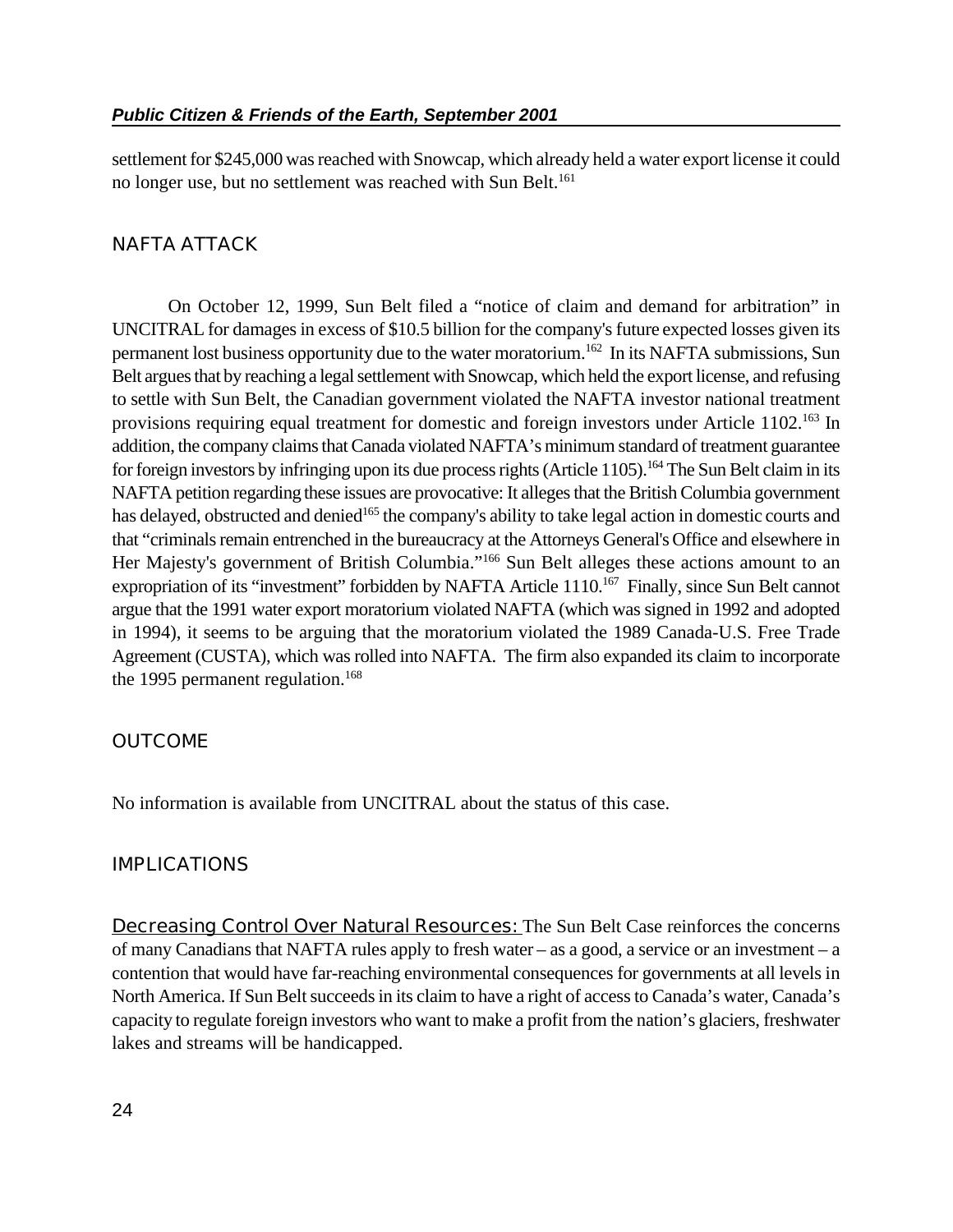**Does the Federal or State Government Pay?:** As the first NAFTA investor-to-state challenge against a sub-national measure in Canada, the case will establish a precedent on how future cases are dealt with in Canada. Although only the federal government can be named in the NAFTA suit,

"Companies like Sun Belt see water as the oil of the next century."

> — Sarah Miller, Canadian Environmental Law Association, "National Organizations Urge Chretien to Ban Bulk Water Exports before It's Too Late," Council of Canadians, Press Release, Feb. 9, 1999.

critical questions remain unresolved about which level of government will be responsible for paying the costs of defending against these cases and for paying the compensation that may be ordered by a NAFTA panel. Federal governments have a number of ways in which theycan hold provincial and local governments "hostage" for the funds needed in a NAFTA suit. In the end, however, Canadian taxpayers would foot the bill whether the money comes from the federal or a provincial treasury.

**Using NAFTA to Enforce Other Agreements:** The British Columbia water moratorium occurred in 1991, before NAFTA went into effect. Thus, Sun Belt seems to be arguing that the bulk water export moratorium violated some right it obtained under the terms of the earlier CUSTA, which had no investor-to-state provisions. Because CUSTA was subsumed into NAFTA, Sun Belt believes it can use NAFTA to enforce CUSTA, enhancing the possibility that NAFTA investor claims could proliferate by applying retroactively to 1989, when CUSTA was went into force.

# **METHANEX V. CALIFORNIA**

Methanex, a Canadian-based corporation, is the world's largest "producer and marketer" of Methanol.<sup>169</sup> Methanol is used to produce formaldehyde, acetic acid and other chemicals and is used in the manufacture of resins, adhesives, paints, inks, foams and plastic bottles.<sup>170</sup> Methanol is also the key ingredient in methyl tertiary-butyl ether (MTBE), a gasoline oxygenate designed to reduce harmful auto emissions. Notably, Methanex does not produce or manufacture MTBE which is the substance at issue in a California drinking water regulation that is the target of this NAFTA challenge. Methanex claims to own "indirectly" 100% of the shares of two U.S.-based companies, Methanex Methanol Company in Texas, which appears to be an marketing operation, and Methanex Fortier in Louisiana, which once produced Methanol.<sup>171</sup>

#### **PUBLIC INTEREST**

On March 25, 1999, the Governor of California ordered the phase-out by 2002 of MTBE from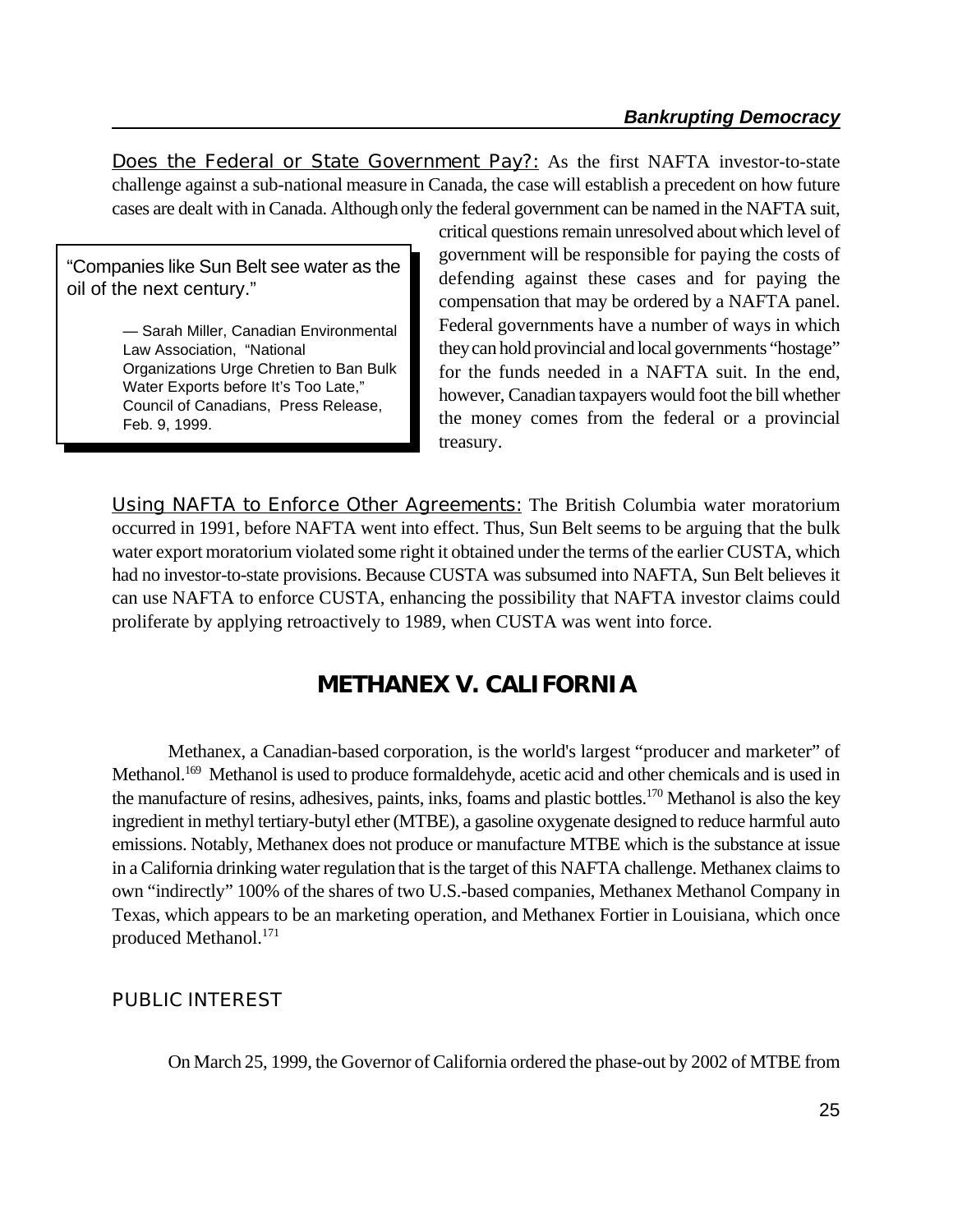gasoline sold in the state, after the gasoline additive had been found to have contaminated drinking water wells throughout the state.<sup>172</sup> The California phase-out of MTBE is based on a 1998 University of California-Davis report that found "significant risks and costs associated with water contamination due to the use of MTBE."<sup>173</sup> The report found that MTBE posed unique threats because it is highly soluble in water and will transfer readily to groundwater from gasoline leaking from underground storage tanks, pipelines and other components of the gasoline distribution system.<sup>174</sup> In addition to the significant environmental problems of water contamination, MTBE has been associated with human neurotoxicological effects, such as dizziness, nausea, and headaches.<sup>175</sup> It has been found to be an animal carcinogen with the potential to cause human cancer.<sup>176</sup> Because water contaminated with MTBE has a strong odor and taste, Santa Monica, California, had to shut down its municipal wells when MTBE leeched into its drinking water. Dozens of other California municipal water supplies have been affected.<sup>177</sup> According to The New York Times, at least 11 other states are also in the process of restricting MTBE.<sup>178</sup>

#### **NAFTA ATTACK**

On December 3, 1999, Methanex used Chapter 11 litigation to challenge the California executive order implementing the environmental policy.<sup>179</sup> In effect, Methanex demanded that MTBE be allowed in gasoline sold in California or that \$970 million be paid for keeping it out. In its NAFTA submissions, the corporation cited WTO principles to argue that the California phase-out was not the "least trade restrictive" method of solving the water contamination problem and therefore violated NAFTA's guarantee of fair treatment for foreign investors under international law (Article 1105).<sup>180</sup> Further, Methanex alleged that U.S. company Archer-Daniel-Midlands (ADM), a principal producer of another gasoline oxygenate called ethanol, influenced California Governor Davis' decision with \$200,000 in campaign contributions.<sup>181</sup> Methanex does not say the campaign contributions were illegal *per se*, but that the process by which the decision to phase out MTBE was reached was a violation of NAFTA's "fair and equitable" treatment guarantees.<sup>182</sup> Finally, Methanex claims that the ban improperly discriminates against MTBE in favor of a U.S.-produced gasoline additive ethanol and therefore gives preferential treatment to a domestic firm in violation of the national treatment provisions of NAFTA Article 1102.<sup>183</sup> Finally, the company claims that the California measure constituted an expropriation under Article 1110 because it prevented Methanex from maintaining its market share and, in effect, transferred that market share to U.S. ethanol producers.<sup>184</sup>

#### **OUTCOME**

Methanex is pressing its lawsuit under UNCITRAL rules. The arbitration panel had its initial meeting in September of 2000 and the case is pending. Former U.S. Secretary of State Warren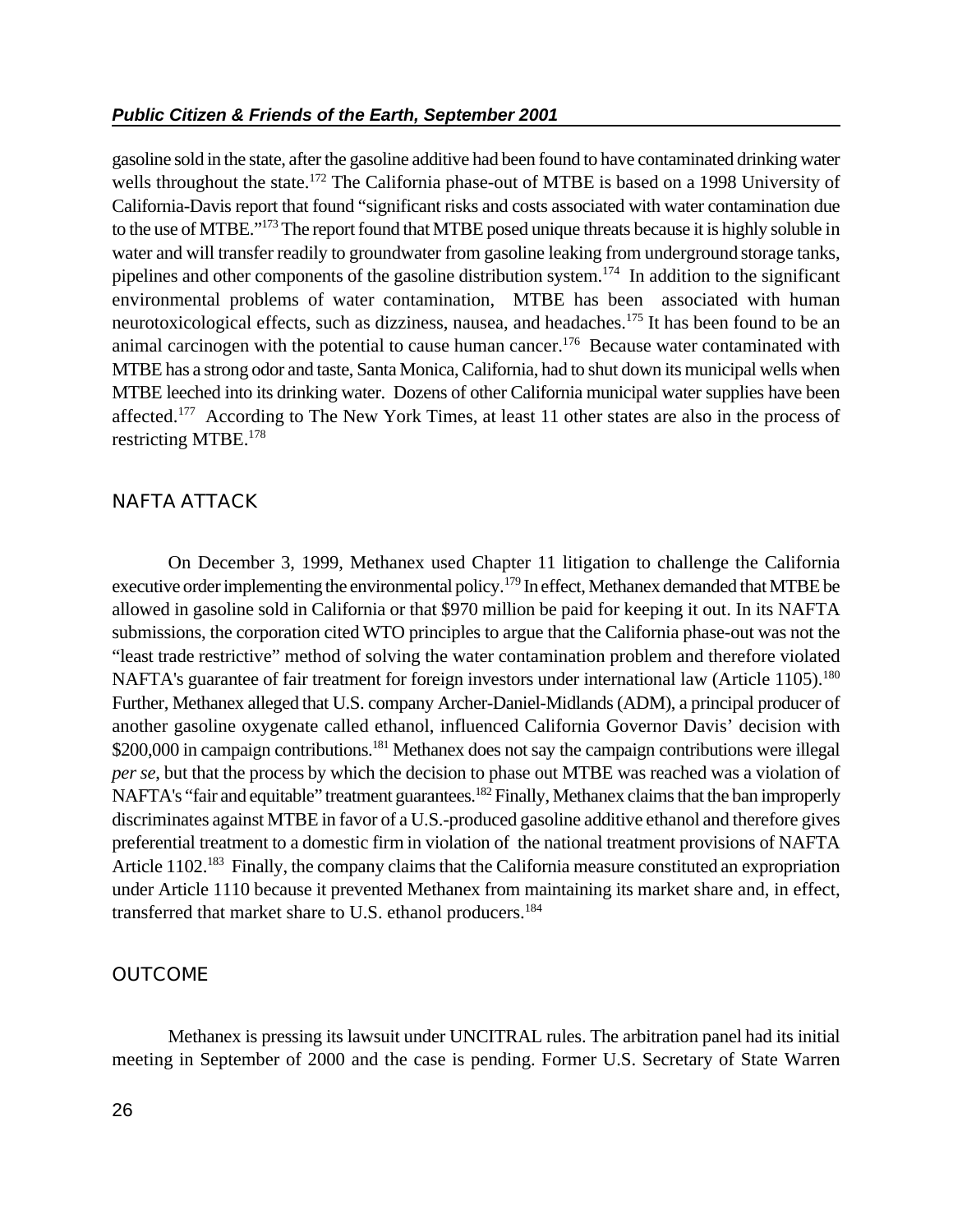Christopher has been appointed to the arbitration panel.<sup>185</sup> This case is one of the first to deal with the issue of whether NAFTA investor-to-state case tribunals will accept amicus briefs. In a preliminary decision, the panel ruled that it had the right to accept amicus briefs, but it was too early to decide in this instance whether it would do so.<sup>186</sup> Finally, it is notable that, as in the Loewen case, the U.S. government is arguing that Methanex's claims are not within the jurisdiction of a NAFTA tribunal. In its Statement of Defense filed August 20, 2000, the U.S. argues: 1) that no final regulation banning MTBE has yet taken effect so the California actions are not "measures" under NAFTA;<sup>187</sup> 2) that Methanex lacks standing to bring the case because the California actions are directed at MTBE and not methanol, the Methanex product;<sup>188</sup> 3) that Methanex hasn't demonstrated that it had an investment in the U.S. (versus seeks to import a product to the U.S.) because its plant in Louisiana had ceased production and its office in Dallas has no significant assets and earns no significant income; $^{189}$  and, 4) that the company's claims of violation of "fair and equitable treatment" are without merit because California's actions were taken in a democratic fashion after days of public comment and testimony and were based on ample scientific findings.<sup>190</sup> Methanex bases its damage claims on the decline in its market value.<sup>191</sup> In response, the U.S. government argues that the decline in Methanex's share price began in 1995 and is due to market forces.<sup>192</sup>

#### **IMPLICATIONS**

**Local Control:** The Methanex, Metalclad and S.D. Myers cases demonstrate that no state law, regulation, zoning ordinance or other decision is safe from attack by foreign investors using the expansive new rights and privileges NAFTA grants foreign investors. State governments in all three NAFTA countries need to be aware of these cases and decisions and the impact they might have on state sovereignty.

"This is a situation in which someone is causing a harm and then making the assertion that they will stop that harm only upon payment of a fee. It is tantamount to extortion. This is even more appalling when you consider that the victims of this extortion are the people of California, who don't want their drinking water contaminated by MTBE."

> — Martin Wagner, Earthjustice Legal Defense Fund, Personal Communication with Author, Feb. 20, 2001.

**The Chilling Effect:** The U.S. EPA and many U.S. states are considering action to restrict the use of MTBE.<sup>193</sup> On March 24, 2000, EPA gave advance notice to the public that it was considering eliminating or limiting the use of MTBE and asked for public feedback on how best to do this.<sup>194</sup> However, to date, no formal federal regulation has been proposed. Some environmental and public health advocates worry that this a sign that Methanex's NAFTA lawsuit is already having an effect on environmental and public health measures at the state and federal level.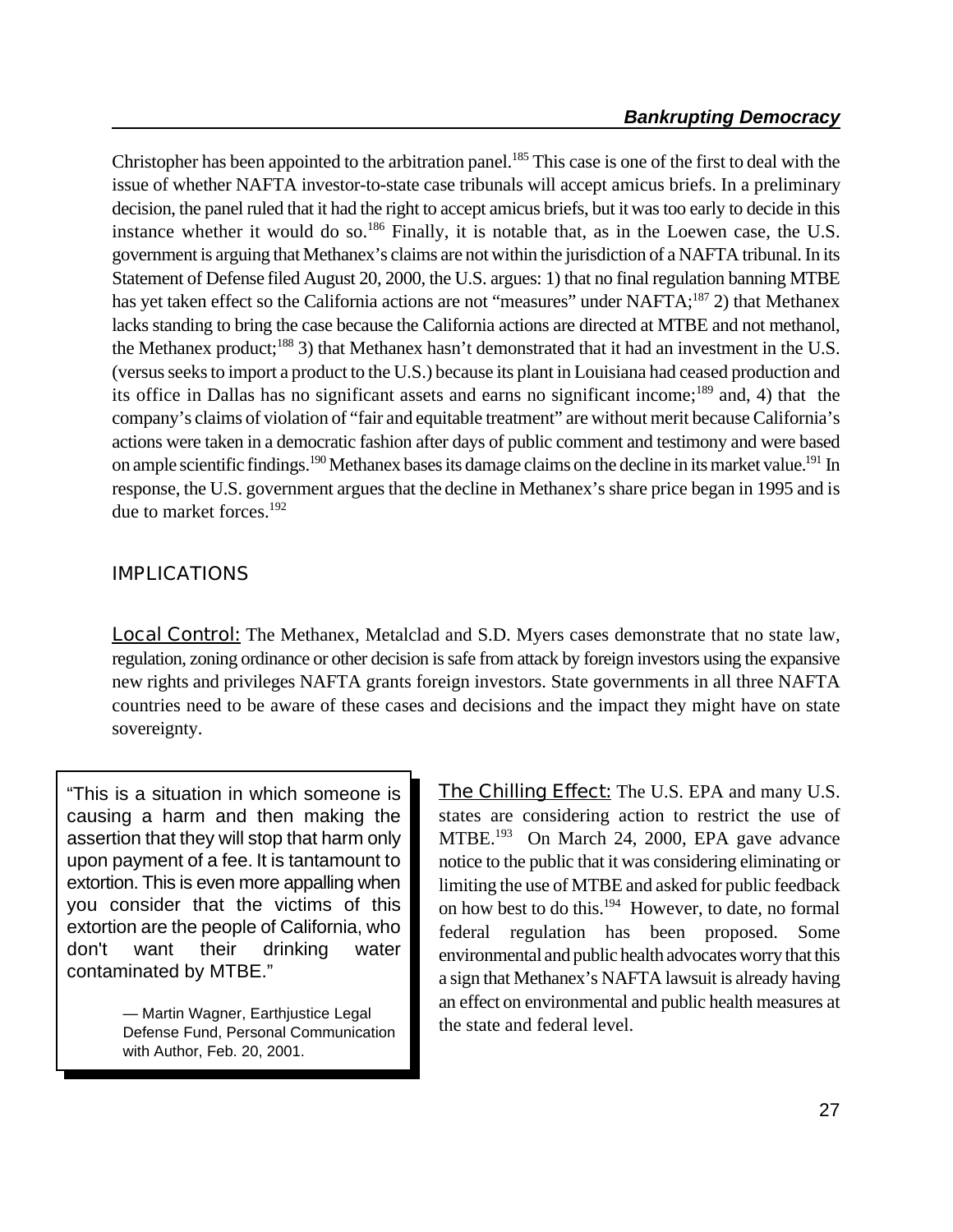**Dragging the WTO into NAFTA:** As if the corporate rights and protections established in NAFTA were not expansive enough, the Methanex corporation has attempted to import into NAFTA's Chapter 11, via the broad Article 1105 language, WTO rules and jurisprudence. Specifically, Methanex cites WTO rules which hold that governmental measures are only trade-legal if : 1) they are intended to achieve an objective that WTO considers to be legitimate; 2) they are the least trade restrictive alternative, and; 3) they do not constitute a disguised restriction on international trade.<sup>195</sup> These are key substantive rules from the WTO's Technical Barrier to Trade Agreement.

# **MONDEV V. CITY OF BOSTON**

According to its NAFTA submission, Mondev International of Montreal Canada has been a major developer of commercial real estate both in Canada and the United States for 30 years.<sup>196</sup> In December 1978, Mondev entered into an agreement with the City of Boston to build several shopping complexes and a hotel in downtown Boston. The agreement – called the Tripartite Agreement – was signed by the City of Boston, the Boston Redevelopment Authority (BRA) and Lafayette Place Associates, a limited partnership owned and controlled by Mondev.<sup>197</sup> The agreement provided for a multi-phase, multi-million-dollar project to revitalize a dilapidated section of downtown Boston bordering on "the combat zone," a crime-infested red light and pornography district. Phase I of the project consisted of a straightforward real estate development deal. Mondev built a mall, an underground garage and a hotel.<sup>198</sup> The first phase cost \$175 million.<sup>199</sup> Phase I was completed, named "Lafayette Place" and opened in 1986. Phase II, however, was never completed. The story of Phase II entails a 13-year saga including a seven-year legal battle that went all the way to the U.S. Supreme Court before ending up in a NAFTA tribunal.

#### **PUBLIC INTEREST**

Phase II of the Tripartite redevelopment plan was subject to Boston's implementing a plan to construct an underground parking facility under a parcel of land adjacent to Lafayette Place with the aboveground parcel offered for sale to Mondev for a formula price set out in the agreement.<sup>200</sup> Mondev planned to construct an office tower, additional parking and another department store on the second parcel. In 1983, the city announced it would build the garage, and in 1986 Mondev announced that it would exercise its option to buy the second parcel.<sup>201</sup> However, by this time, almost 10 years after the original agreement was reached, the formula price set out in the agreement was much lower than the actual market value of the parcel, and the city and the BRA were reluctant to sell the land. Mondev alleges that the city pursued a variety of avenues to avoid selling the property at the price agreed upon in 1978.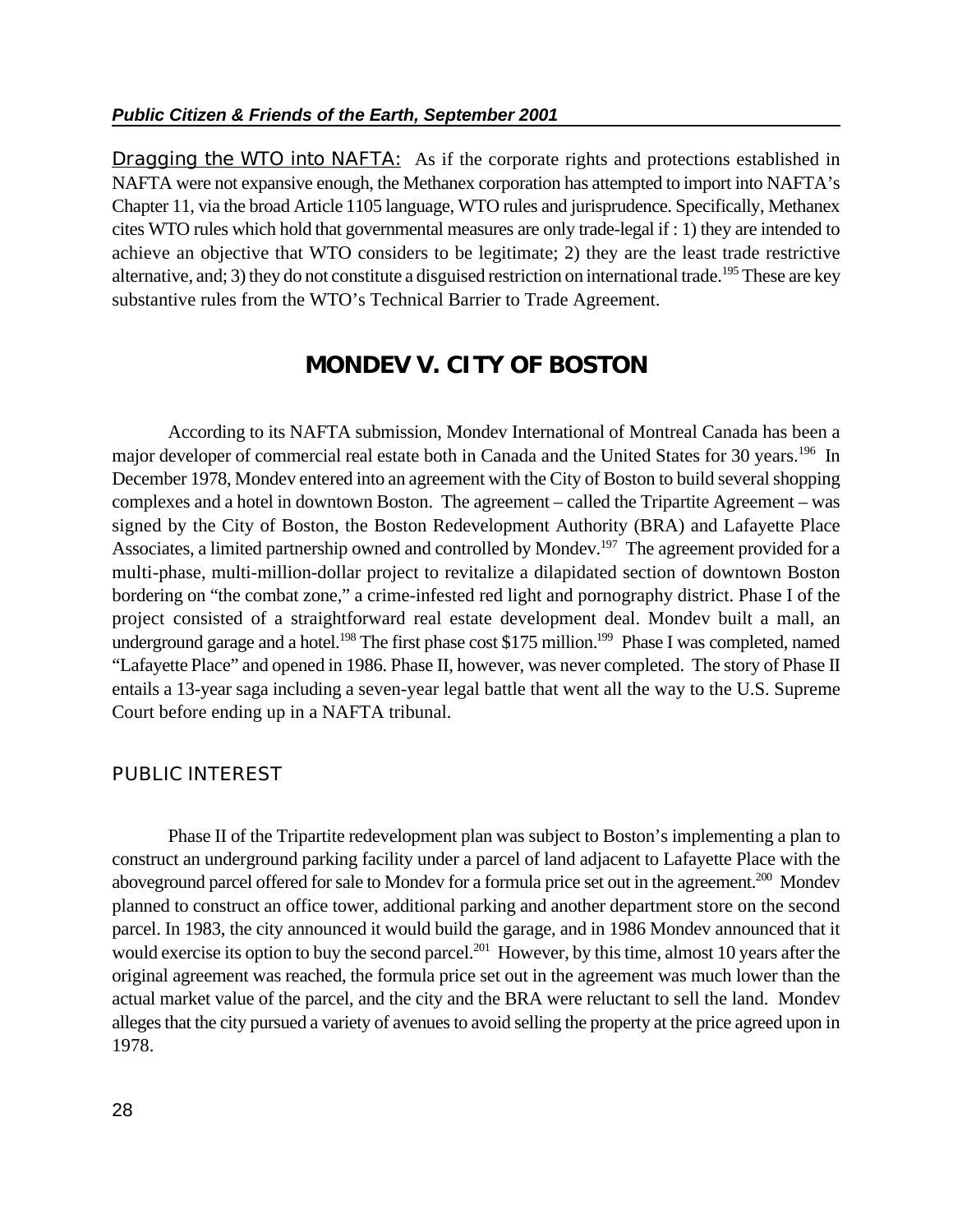In 1992, Mondev's Boston-based Lafayette Place Associates (LPA) sued the BRA and the City of Boston in the Massachusetts Superior Court for breach of the Tripartite Agreement.<sup>202</sup> In 1994, a jury found for LPA, awarding it and its Canadian partner Mondev \$16 million in damages. The jury found that the City had breached its contract and LPA was due \$9.6 million for this offense.<sup>203</sup> The jury also found that the BRA had intentionally interfered with the contract and LPA was entitled to recover \$6.4 million for this second offense.<sup>204</sup> The judge later held that the BRA was a public employer and therefore as a matter of law immune from suit for tort claims, and reduced the verdict to \$9.6 million.<sup>205</sup> Both LPA and the City of Boston appealed the \$9.6 million verdict. In May 1998, the Massachusetts Supreme Judicial Court reversed and annulled the \$9.6 million breach of contract judgment, holding that LPA had failed to demonstrate that it was willing and able to perform its own contractual obligations.<sup>206</sup> The Supreme Judicial Court also upheld the trial court's ruling that the BRA was statutorily immune from civil liability.<sup>207</sup> In March 1999, the U.S. Supreme Court denied a re-hearing of the case, effectively reinforcing the Massachusetts Supreme Court's judgment on state sovereign immunity.<sup>208</sup>

#### **NAFTA ATTACK**

On September 1, 1999, Mondev filed suit under NAFTA Chapter 11 in ICSID. Mondev claims that its failure to obtain damages through the U.S. judicial system amounts to discriminatory expropriation without compensation, and that its loss was at least \$50 million in non-realized profits.<sup>209</sup> Specifically, Mondev claimed that the Massachusetts Supreme Court's reversal of the jury award and application of the doctrine of sovereign immunity constitute a substantive and procedural denial of justice in violation of the minimum standards of treatment guaranteed foreign investors under NAFTA Article 1105.<sup>210</sup> Mondev argues that "under no conception of fairness and equity can the [Massachusetts Supreme Court's] arbitrary, unprecedented and unprincipled decision be allowed to strip Mondev of the \$16 million verdict...."<sup>211</sup> Mondev's filing makes clear that it believes NAFTA provides compensation for lost revenues from a building project that was never begun. Further, Mondev argues that the actions of the Massachusetts Supreme Court constitute "expropriation without compensation" in violation of NAFTA Article 1110.<sup>212</sup> Finally, Mondev alleges that comments by BRA staff and the Boston City Counsel demonstrate an anti-Canadian bias and discriminatory intent in violation of NAFTA Article 1102 national treatment guarantees. $213$ 

#### **IMPLICATIONS**

**NAFTA Review Higher Than Supreme Court?** Like the Loewen funeral home litigation, the Mondev litigation and subsequent NAFTA case has little to do with international trade. Instead it is an attempt to circumvent the U.S. justice system. Unlike Loewen, however, Mondev aggressively appealed its case all the way through the domestic court system to the highest court in the land, and failed. Then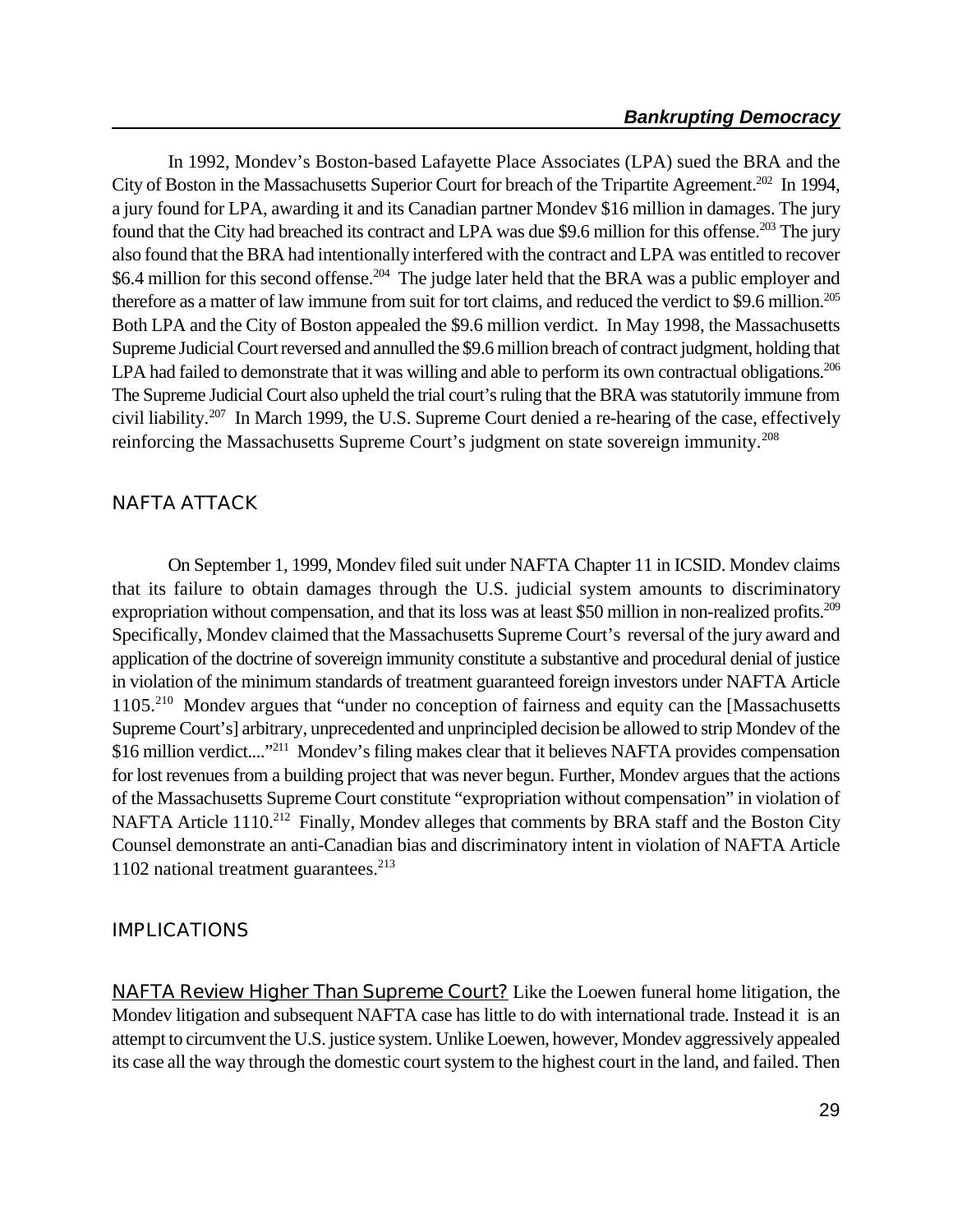#### *Public Citizen & Friends of the Earth, September 2001*

Mondev sought recourse unavailable to a U.S. business: it turned to NAFTA's regulatory takings provisions to make an end-run around an unfavorable judicial decision. If a NAFTA tribunal finds for Mondev, the U.S. government not only is liable for Mondev's claimed damages, but the case could open a flood-gate of similar claims as foreign corporations seek an avenue of appeal over and above the U.S. Supreme Court, an option not available to U.S. citizens or corporations in similar circumstances.

**Sovereign Immunity:** At the crux of Mondev's argument is the notion that new rights for foreign investors granted in NAFTA trump a U.S. state's sovereign immunity protections. The doctrine of "sovereign immunity" is a centuries-old legal concept that holds that governments cannot be sued unless such a lawsuit is expressly allowed. Sovereign immunity is intended to ensure that the federal government treats each state as a sovereign entity, and the doctrine provides taxpayers with a degree of protection from costly lawsuits that could drain the state treasury and lead to increased taxes. Many states and the U.S. federal government waive sovereign immunity by statute or on a case-by-case basis particularly to permit suits for malfeasant or criminal conduct. Clearly, a NAFTA dispute resolution panel is not the appropriate place to challenge this long-established principle of U.S. law. If a NAFTA panel rules in Mondev's favor, once again foreign corporations will be granted rights and privileges not allowed U.S. corporations under the same circumstances.

# **UPS V. CANADIAN POSTAL SERVICE**

The United Parcel Service of America, Inc. (UPS) is based in Atlanta, Georgia and is the world's largest express carrier and package delivery company.<sup>214</sup> The company was founded in 1907, employs 330,000 people and delivers more than three billion packages and documents a year in the United States, Canada, Mexico and 200 other countries.<sup>215</sup> UPS Canada has been in operation since 1975.

#### **PUBLIC INTEREST**

In 1981, the Canadian postal system was transformed from a government department to a "Crown Corporation," which is a publicly owned corporation.<sup>216</sup> The organization, called Canada Post, often uses corporate terminology to describe its activities, but remains a public service that has been delegated by the Canadian government as the universal provider of postal services.<sup>217</sup> In 1993, Canada Post bought Purolator Courier, Canada's leading overnight courier company.<sup>218</sup> The joint entity employs approximately 64,000 workers, making the postal system the fifth largest employer in Canada.<sup>219</sup>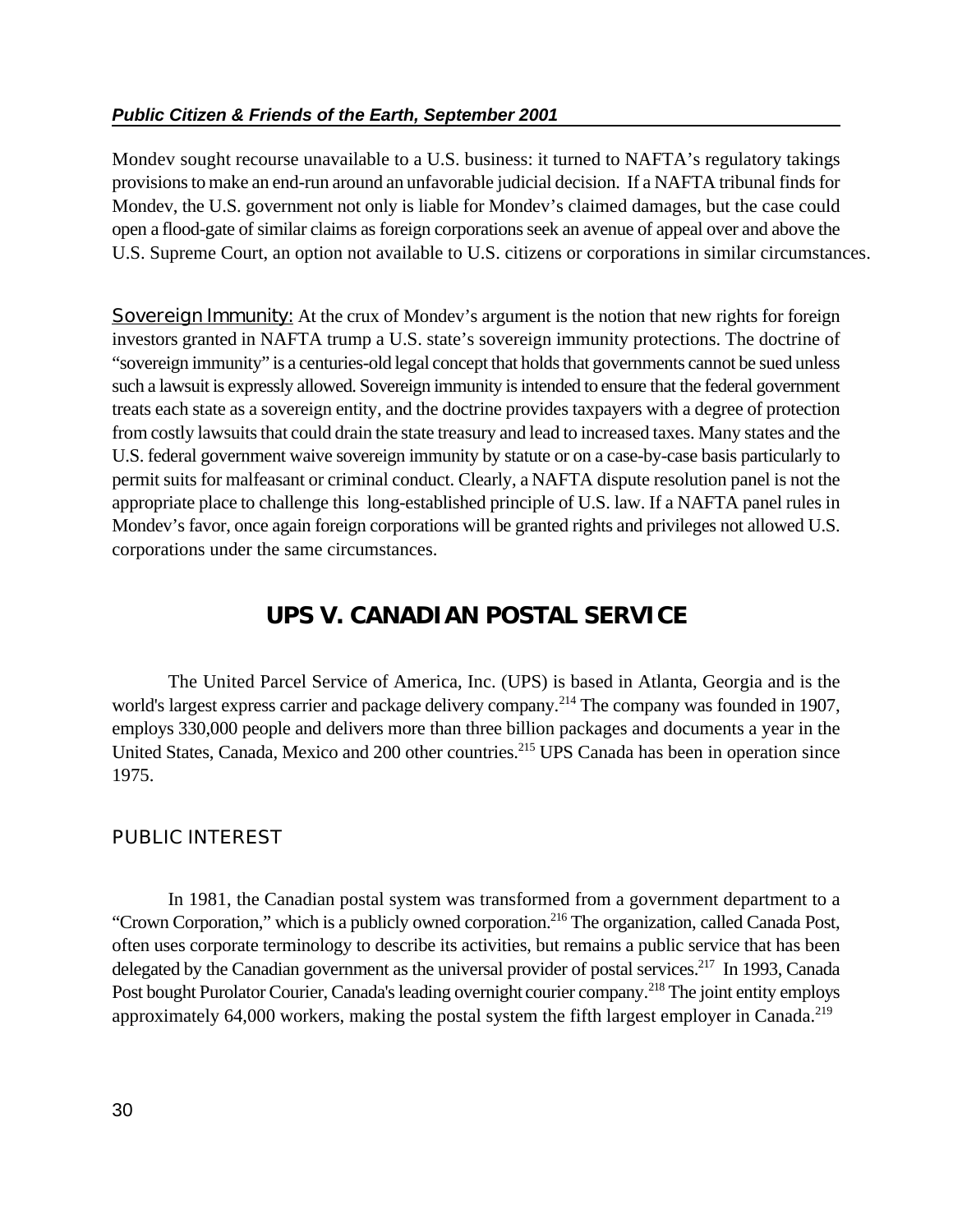### **NAFTA ATTACK**

On April 19, 1999, UPS filed suit under NAFTA Chapter 11 for \$160 million dollars. UPS claims that Canada Post is in violation of NAFTA's Chapter 11 and provisions of NAFTA Chapter 15 on competition policy, monopolies and state run enterprises. NAFTA Articles 1502 (3) (a) and 1503 (2) require that government monopolies and state-run enterprises act in accordance with NAFTA Chapter 11 rules. These provisions are incorporated by reference in Chapter 11 in Article  $1116$ <sup>220</sup> However the heart of the UPS allegations rests upon NAFTA Article 1502 (3) (d), which is *not* incorporated into Chapter 11. Citing this provision, UPS alleges that Canada Post abuses its special monopoly status by utilizing its infrastructure to "cross-subsidize" its parcel and courier services. According to UPS, this NAFTA-illegal cross-subsidization takes the form of postal boxes, retail postal outlets, ground and air transports, and even letter carrier and constitutes a violation of NAFTA's fair and equitable treatment rules (Article 1105) as well as NAFTA's requirements that domestic businesses not receive favorable treatment (Article 1102).<sup>221</sup> In addition, UPS claims that Canada Post gets preferential service for package importation, customs clearance and customs fees in violation of NAFTA's national treatment rules (Article 1102).<sup>222</sup> Finally, UPS says that NAFTA's Article 1105 "fairness" guarantees have been violated, because after a governmentalreview found that Canada Post was behaving in an anti-competitive way, the government failed to take action.<sup>223</sup> In an unusual move, the company also alleges discriminatory treatment under Article 1202 of NAFTA, which is the national treatment provision of the Chapter dealing with cross-border service trade. The amount of damages claimed is calculated on revenue lost by UPS since NAFTA went into effect in 1994, plus the corporation adds on an estimated two years for the life of the NAFTA dispute.<sup>224</sup> This is the first NAFTA investor-to-state case against a public service, and the case could have significant consequences for all public services in the three NAFTA nations.

#### **OUTCOME**

This case is proceeding under UNCITRAL rules. The Canadian Union of Postal Workers, whose lives and livelihoods would be most affected by an adverse NAFTA ruling, are attempting to legally intervene in the case as full parties with the same participatory rights granted to the corporation. Public Citizen filed a Freedom of Information Act (FOIA) request in this case and has been notified by the Department of State that the UPS Statement of Claim has been classified in the interest of "national security" and is therefore exempt from FOIA. It is very difficult to imagine what the national security issues are in this case. Currently, Public Citizen is proceeding with a lawsuit to challenge this decision.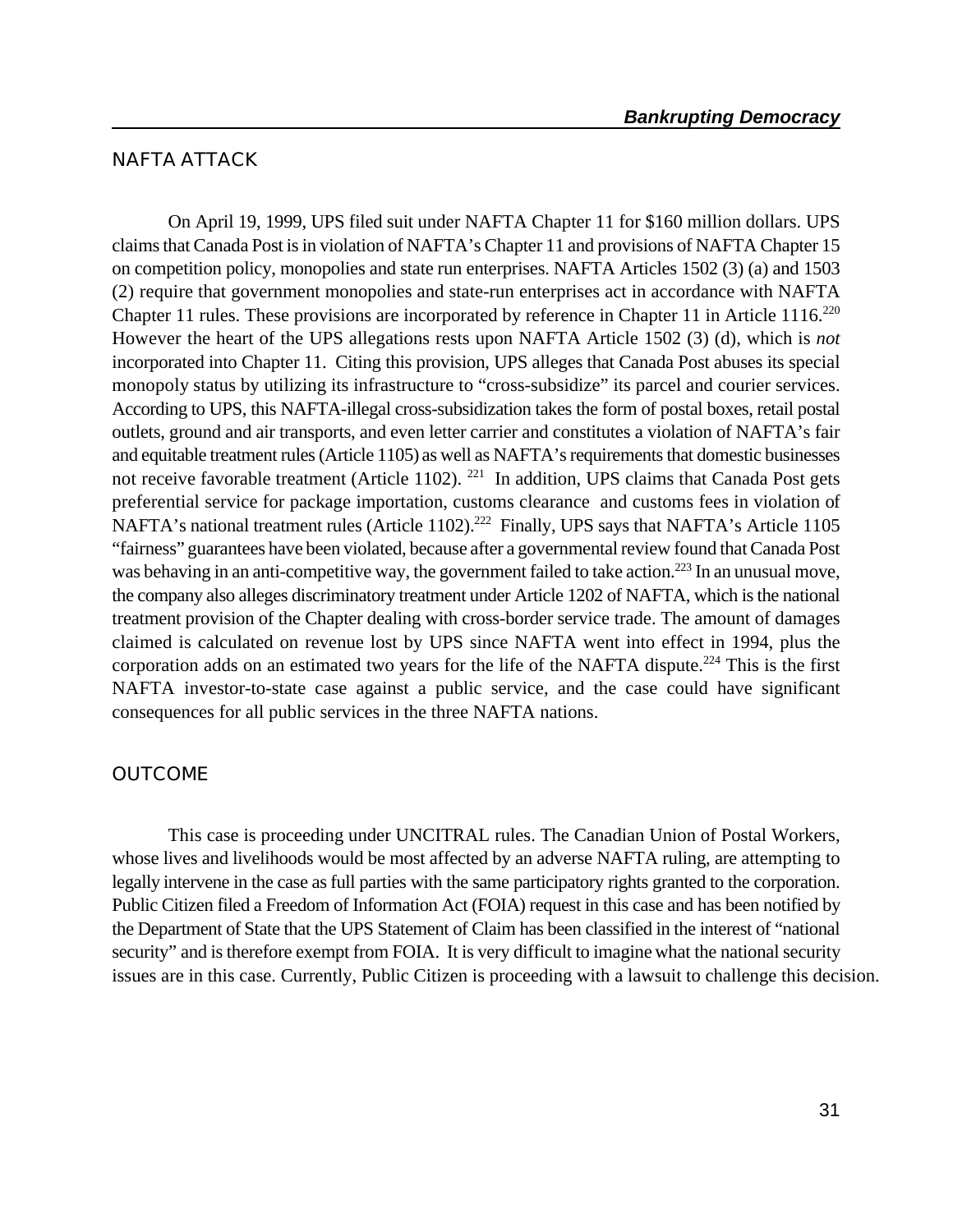#### **IMPLICATIONS**

**From Defense to Offense:** Rather than claiming an expropriation due to some specific act of the Canadian government, UPS appears to be using NAFTA Chapter 11 provisions in a strategic offensive to secure a greater share of the Canadian parcel and courier delivery market. UPS seems to be claiming that the very existence of Canada Post, a public sector competitor, violates its rights under NAFTA. In addition, the corporation backdates this claim to the day NAFTA went into force, January 1, 1994. If UPS's claim is successful, we can anticipate many more such claims against government services dating back to the moment corporations were granted these unprecedented new investment rights.

**Threat to Public Services:** UPS is arguing that because Canada Post provides public mail services on a monopoly basis, it should not also be permitted to offer integrated parcel and courier services on a competitive basis. In an era when public and commercial service delivery is commingled, few public services would be immune from similar corporate challenges. For instance health care and education are offered both as public and commercial services. If UPS is successful with this case, it may be just a matter of time before a Canadian or Mexican company launches a similar suit against the U.S. postal system.

**Corporate Rights vs. Worker Rights:** If UPS is successful in its claim, the government of Canada may be forced to restructure the manner in which it provides postal services to avoid future NAFTA suits. Yet the postal workers who would be most directly effected by an adverse decision have no voice in the NAFTA case. Even though corporations are not formal "parties" to NAFTA and have no obligations under the treaty as do governments, they are in effect elevated to the status of parties under Chapter 11's investor-to-state provisions which permit private enforcement of a public treaty. Citizens and workers affected by these decision have no such status, and must beg individual NAFTA tribunals for the opportunity to be heard under very limited and limiting circumstances and are subject to the tribunal's discretion.

# **ADF GROUP V. BUY AMERICA**

 ADF Group Inc. is a structural design and engineering firm based in Quebec, Canada. The company is a leader in the design and fabrication of bridges, airports, convention centers and other complex steel structures.<sup>225</sup> The company owns ADF International, which is based in Florida and is a wholly-owned subsidiary.<sup>226</sup> In March of 1999, ADF International signed a sub-contract with a U.S. firm called Shirley Contracting Corporation to work on the Springfield Interchange in Northern Virginia, a key section of highway where a number of important arteries meet. The Springfield Interchange, or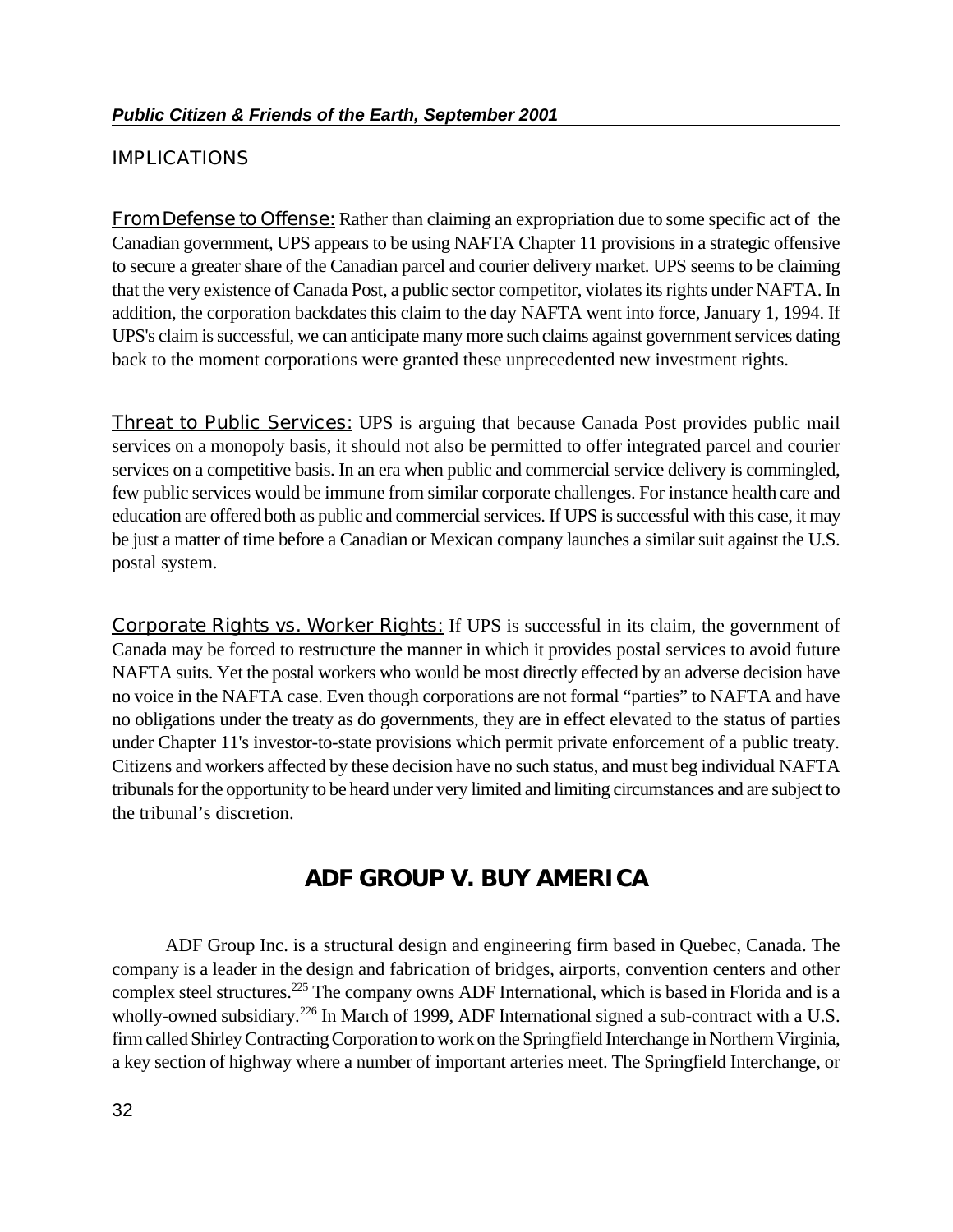"Mixing Bowl" as it is referred to locally, is currently being revamped with a multi-year federally funded highway construction project designed to improve safety. ADF International was the subcontractor in charge of designing and fabricating the steel superstructure for nine highway interchanges at the Mixing  $Bowl.<sup>227</sup>$ 

#### **PUBLIC INTEREST**

At issue is a "Buy America" provision in the main contract between the Virginia Department of Transport (V-DOT) and the primary contractor, Shirley Contracting. The provision is incorporated in the ADF International subcontract by reference and it states: "Except as otherwise specified all iron and steel products incorporated for use on this project shall be produced in the United States of America....Produced in the United States of America means all manufacturing processes whereby a raw material or reduced iron ore material is changed, altered or transformed into an item or product which, because of the process is different from the original material, must occur in one of the 50 states, the District of Columbia, Puerto Rico or international territories and possessions of the United States."<sup>228</sup> The V-DOT Buy America provision was required in the contract by the Federal Highway Administration (FHA) as a prerequisite to granting federal funds for the Mixing Bowl Project. The FHA administers the federal Buy America regulation.<sup>229</sup> This law was developed in the 1980s to strengthen a troubled steel industry and contains a waiver which can be triggered in certain limited circumstances. ADF argued that it was willing to use 100% U.S. steel, but it needed to do certain fabrication work including cutting, welding, punching holes and milling at its plant in Canada, as its Florida plant did not have the capacity to deal with such a large project.<sup>230</sup> ADF applied for a waiver from the FHA but was turned down.<sup>231</sup>

#### **NAFTA ATTACK**

On July 19, 2000, ADF brought a NAFTA suit against the Buy America requirements of the federal law. Specifically, ADF claims that the law is designed to favor U.S. investments and investors and as such is discriminatory and in violation of NAFTA Article 1102.<sup>232</sup> In addition, ADF alleges that the Buy America regulation, and the decisions of U.S. officials implementing the regulation and denying the waiver, have violated the company's right to fair and equitable treatment as guaranteed under NAFTA Article 1105.<sup>233</sup> Further, ADF claims that the Buy America requirements constitute an illegal performance requirement under NAFTA Article 1106—meaning ADF's investment was conditioned on terms, such as Buy America, forbidden under NAFTA.<sup>234</sup> The corporation is claiming damages of \$90 million.<sup>235</sup>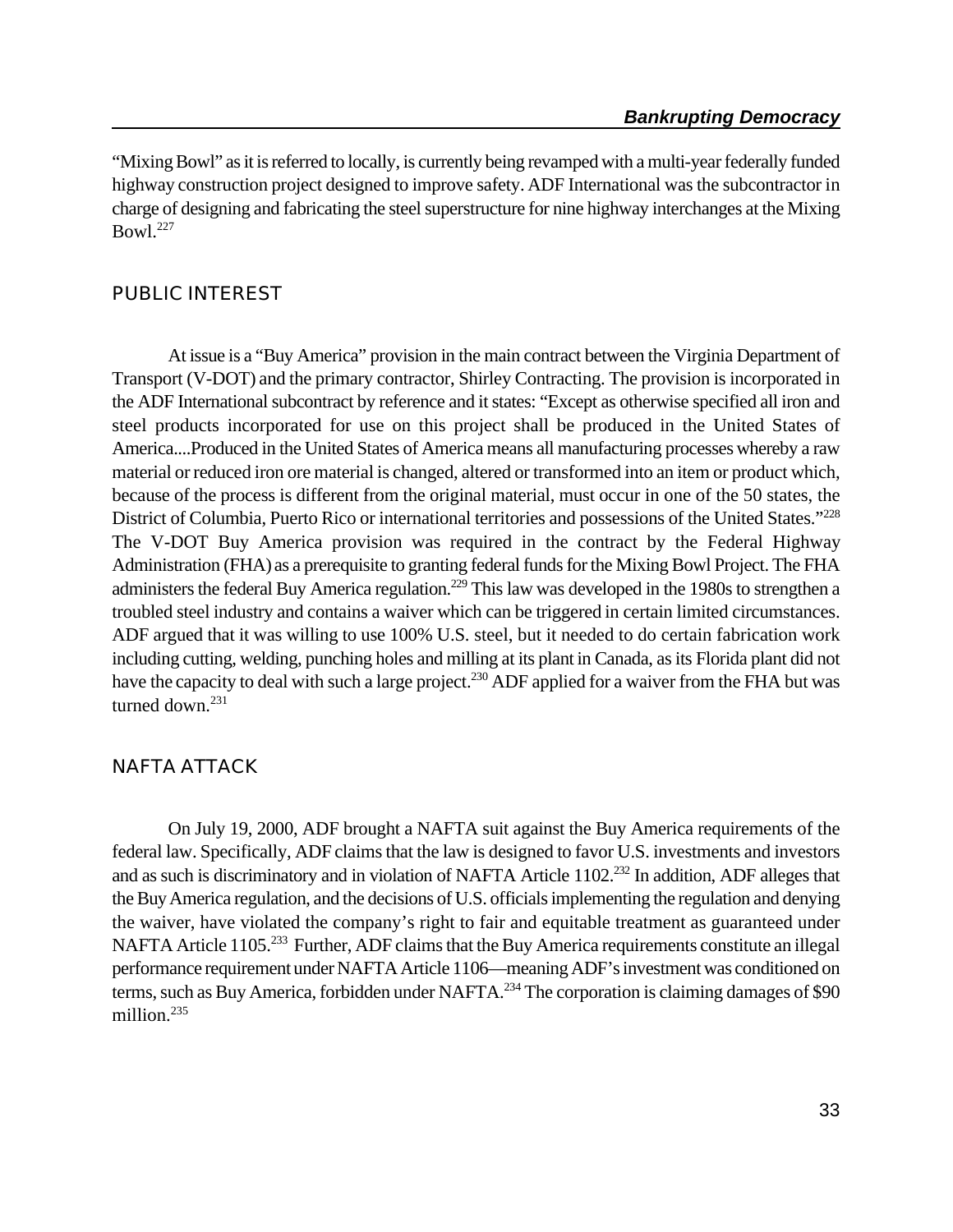#### **OUTCOME**

The case has been filed at ICSID and a tribunal has been formed. The parties have exchanged submissions arguing about the appropriate place of arbitration. ADF wants Montreal to be the place of arbitration and the United States wants the matter to be heard in Washington, D.C.<sup>236</sup> The NAFTA tribunal will decide if an agreement cannot be reached between the parties. As the Metalclad case demonstrated, the place of arbitration could be significant if the case ends up in a domestic court system on allegations of arbitral error.

#### **IMPLICATIONS**

**Local Economic Development Is Anti-NAFTA?** Buy America provisions are part of a larger set of procurement laws that are designed to recycle taxpayers' money back into the local or national economy. Many countries use such procurement laws to develop, strengthen and maintain industries that have fallen on hard times, promote recycling, or give a boost to state and local economies. Many U.S. states and local governments have similar procurement provisions that encourage government agencies to buy from local goods or service providers and from small businesses, including women and

minority-owned businesses. Although these measures are designed in a nondiscriminatory manner and apply to both foreign and domestic companies, they are by their very nature designed to assist local development. If ADF succeeds in its case against the Federal Highway Administration's Buy America provisions, other NAFTA suits against other state and federal procurement laws are likely to follow.

"Before long it could be bye-bye Buy American."

> — Bruce Stokes, National Journal Inc. "Talk About Unintended Consequences!" *National Journal*, May 26, 2001.

**Who Decides?** Congress and state legislatures often target specific industries or regions for economic development measures such as Buy America provisions. If a NAFTA panel decides that these measures are NAFTA-illegal, it will strip elected representatives of the ability to take the steps they deem necessary to support and build local economies.

# **OTHER NAFTA CHAPTER 11 CASES**

**Azinian v. Mexico:** The unusual Azinian case which was decided by an ICSID panel in 1999 is worth mentioning because language used by the panel has been cited by the United States government in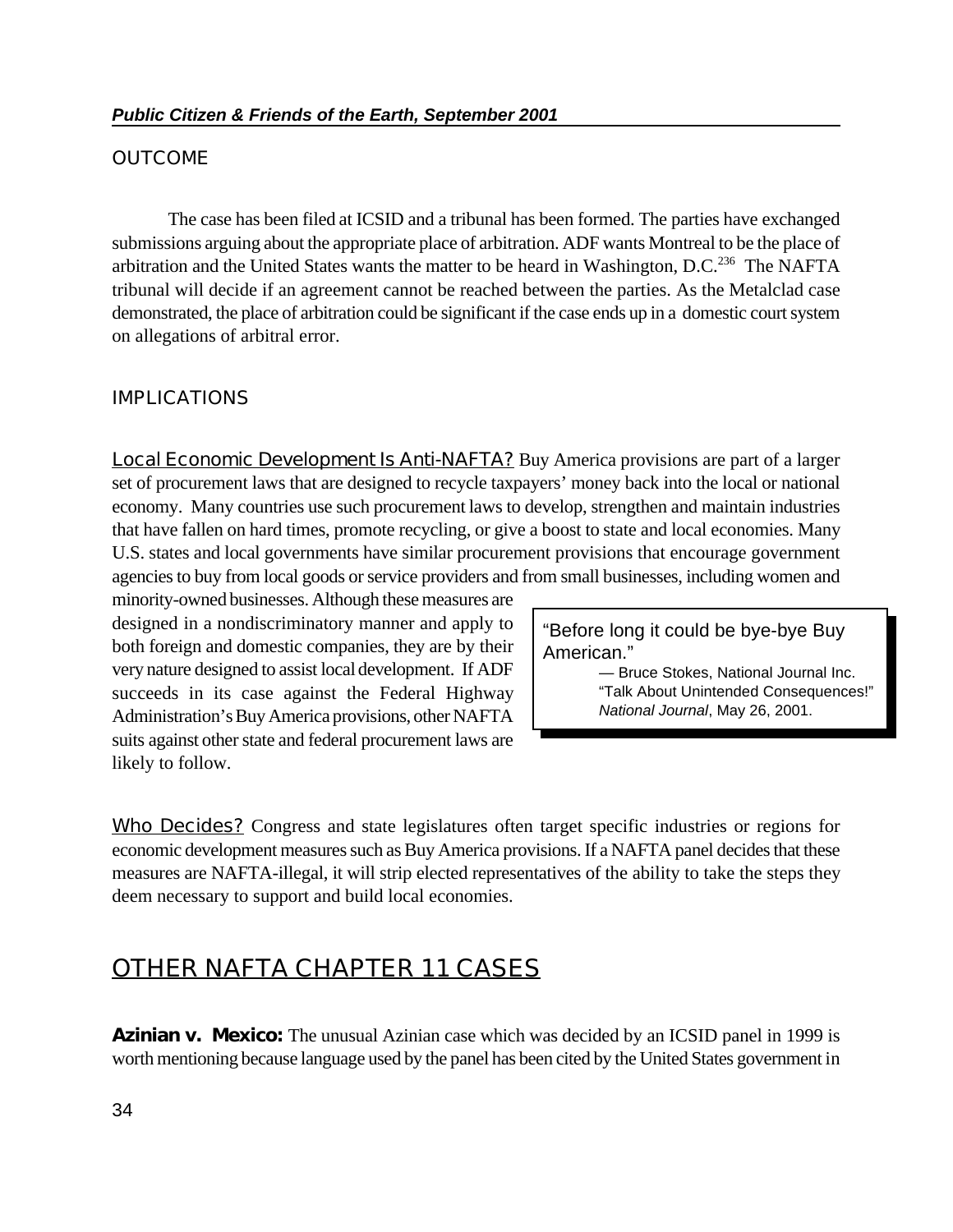its statement of defense in the Methanex case. The investors in the case, including Robert Azinian, were U.S. citizens who were shareholders of a Mexican corporate entity named Desechos Solidos de Naucalpan S.A., or DESONA. In August 1993, DESONA won a multimillion-dollar contract with the Mexican City of Naucalpan to implement a solid waste collection, transportation and processing system.<sup>237</sup> The investors claimed to represent a U.S. parent company called Global Waste Industries, Inc., which was alleged to have 40 years of experience and to have provided similar services to the residences, businesses and industries in the Los Angeles area.<sup>238</sup> On March 21, 1994, the City of Naucalpan annulled the agreement after receiving independent legal advice that there were 27 irregularities with the contract. DESONA filed suit against the city for breach of contract and eventually lost in a Mexican federal court. On March 17, 1997, DESONA filed a NAFTA suit in ICSID, claiming that the cancellation of the contract was a violation of Articles 1105 and 1110 of NAFTA and asking for up to \$19 million in damages.<sup>239</sup> On November 1, 1999, an ICSID panel dismissed the case.

Among other things, the panel found that Global Waste did not have 40 years of experience, but was founded in 1991 and went into bankruptcy 14 months later;<sup>240</sup> that DESONA only provided two reconditioned vehicles and not the 70 state-of-the-art disposal trucks promised;<sup>241</sup> and that a variety of other representations which had been made by the investors, including promises to build a power plant, were "so unreasonably optimistic as to be fraudulent."<sup> $242$ </sup> The panel concluded that "the claimants" entered into the Concession Contract on false pretenses, and lacked the capacity to perform it."<sup>243</sup>

Even though the panel did not address the NAFTA claims at length, its reasoning in the case could be cited in future claims. The Azinian panel ruled that a breach of contract in and of itself was not sufficient to establish a NAFTA claim;  $244$  that NAFTA the dispute settlement system should not be considered a court of appeal for every investor who is disappointed by an adverse ruling in domestic courts,<sup>245</sup> and that any Article 1105 claim regarding failure to provide a minimum standard of treatment must include a clear violation of international law independent of other provisions of NAFTA.<sup>246</sup> Finally, the panel held that:

[A] foreign investor entitled in principle to protection under NAFTA may enter into contractual obligations with a public authority and may suffer a breach by that authority, and still not be in a position to state a claim under NAFTA*.* It is a fact of life everywhere that individuals may be disappointed in their dealings with public authorities and disappointed again when national courts reject their complaints... NAFTA was not intended to provide foreign investors with blanket protection from this kind of disappointment, and nothing in its terms so provides. $247$ 

It can only be hoped that this reasoning is applied to other NAFTA contractual disputes, including the Mondev case.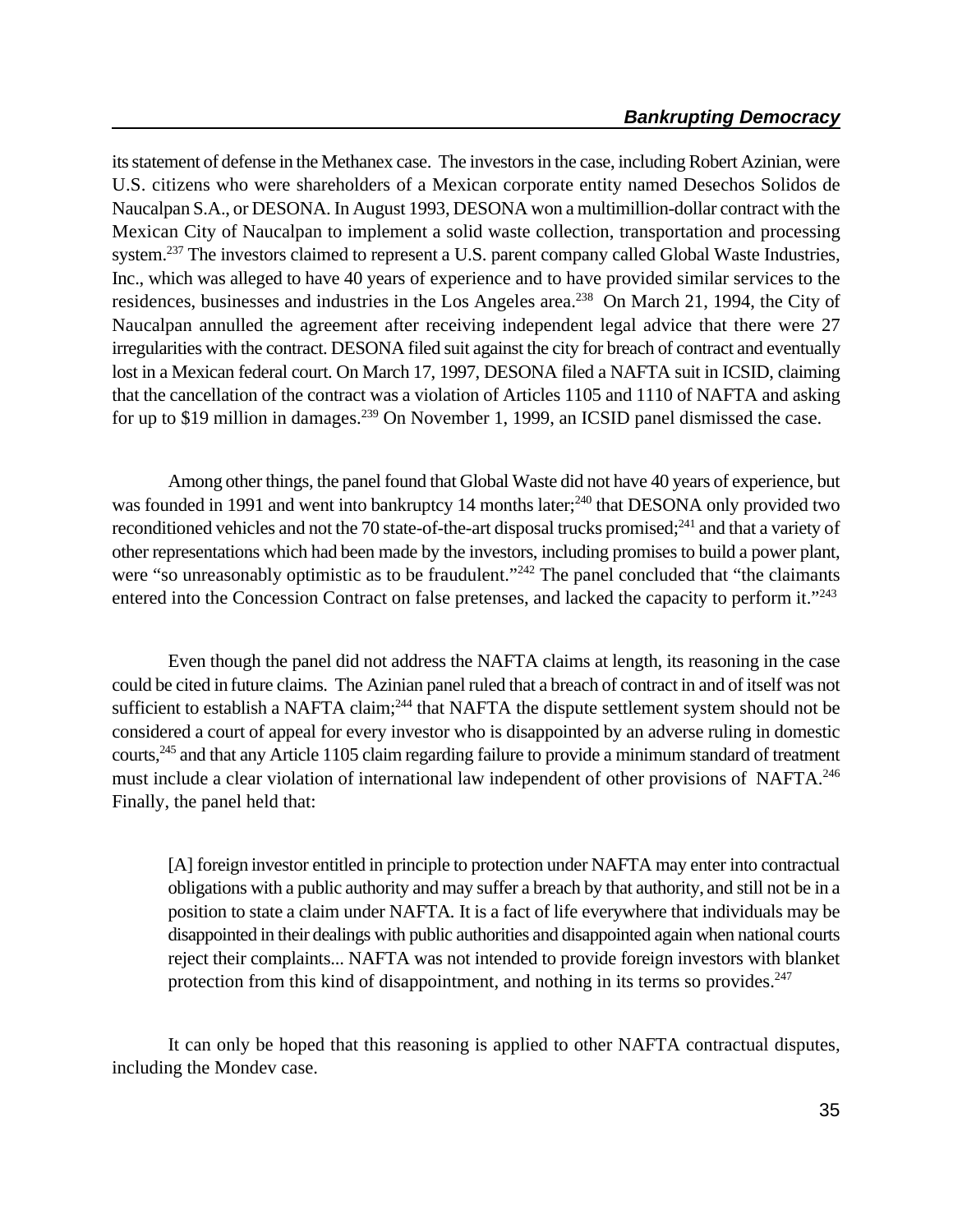**Waste Management v. Mexico:** Waste Management, the private waste disposal giant based in Houston, Texas, initially filed its NAFTA case on September 29, 1998.<sup>248</sup> This case was dismissed by an ICSID panel on June 2, 2000, on the grounds that the company had not properly waived its right to pursue the case in the Mexican court system. Under the rules of NAFTA, a claimant cannot pursue the case in two venues at the same time, and ACAVERDE, S.A., Waste Management's subsidiary in Mexico, was concurrently pursuing the same issues in Mexican court. Waste Management re-filed its case on September 27, 2000. Although there are no documents available about the new case, the claims and the request for \$60 million in compensation are assumed to be the same as in their previous filing.<sup>249</sup> Waste Management is alleging that Mexico expropriated its investment by revoking a waste disposal concession in Acapulco.<sup>250</sup> In addition to the City of Acapulco, the state of Guerrero and a Mexican bank are named in the suit.<sup>251</sup> Waste Management alleges violations of Articles 1105 (minimum standard of treatment) and 1110 (expropriation) of NAFTA, and the case is pending at ICSID.

**Karpa v. Mexico:** A U.S. owner of the Mexican firm Corporacion de Exportaciones Mexicanas, S.A. (CEMSA) filed a NAFTA Chapter 11 suit against Mexico in April 7, 1999, alleging that Mexico failed to rebate cigarette excise taxes to the corporation between 1992 and 1997. Marvin Roy Feldman Karpa claims that Mexico's actions were "specifically targeted against CEMSA and intended to shut down its cigarette exporting business and to give [Mexican] producers a monopoly on exports."<sup>252</sup> Karpa claims that Mexican law entitled his corporation to these rebates, and that Mexico's refusal to pay the tax rebates was tantamount to expropriation in violation of Articles 1105 and 1101 of NAFTA.<sup>253</sup> Karpa filed his NAFTA suit at ICSID and is claiming \$50 million in damages.<sup>254</sup>

**Ketcham Investments, Inc.** *et. al.* **v. Canada:** On December 22, 2000, the Seattle-based firm of Ketcham Inc. notified the Canadian government that it intended to pursue a NAFTA Chapter 11 lawsuit.<sup>255</sup> Because of the secrecy of these proceedings, at the current time the only document that has been made public has been the notification of intent to file a claim. Ketcham alleges that Canada granted preferential treatment to domestic softwood lumber companies under the U.S. Canada Softwood Lumber Agreement and related regulations. Specifically, Ketcham claims that Canada gave higher quotas to domestic firms between the years 1996 and 2001 than it did to its Canadian investment, a firm called West Fraser Mills. The company argues that Canada's actions in this case violate Articles 1102, 1103, 1105, 1106 and 1110 of NAFTA and seeks damages in the amount of \$19.5 million.<sup>256</sup> The Ketcham case is considered a copycat case to Pope and Talbot. It is currently unknown if Ketcham will proceed with its case given that a NAFTA panel ruled against similar arguments in the Pope and Talbot case.

**Adams, et. al., v. Mexico:** On February 16, 2001, a group of U.S. citizens sued Mexico under NAFTA's Chapter 11, alleging illegal expropriation of their vacation homes and rental properties in the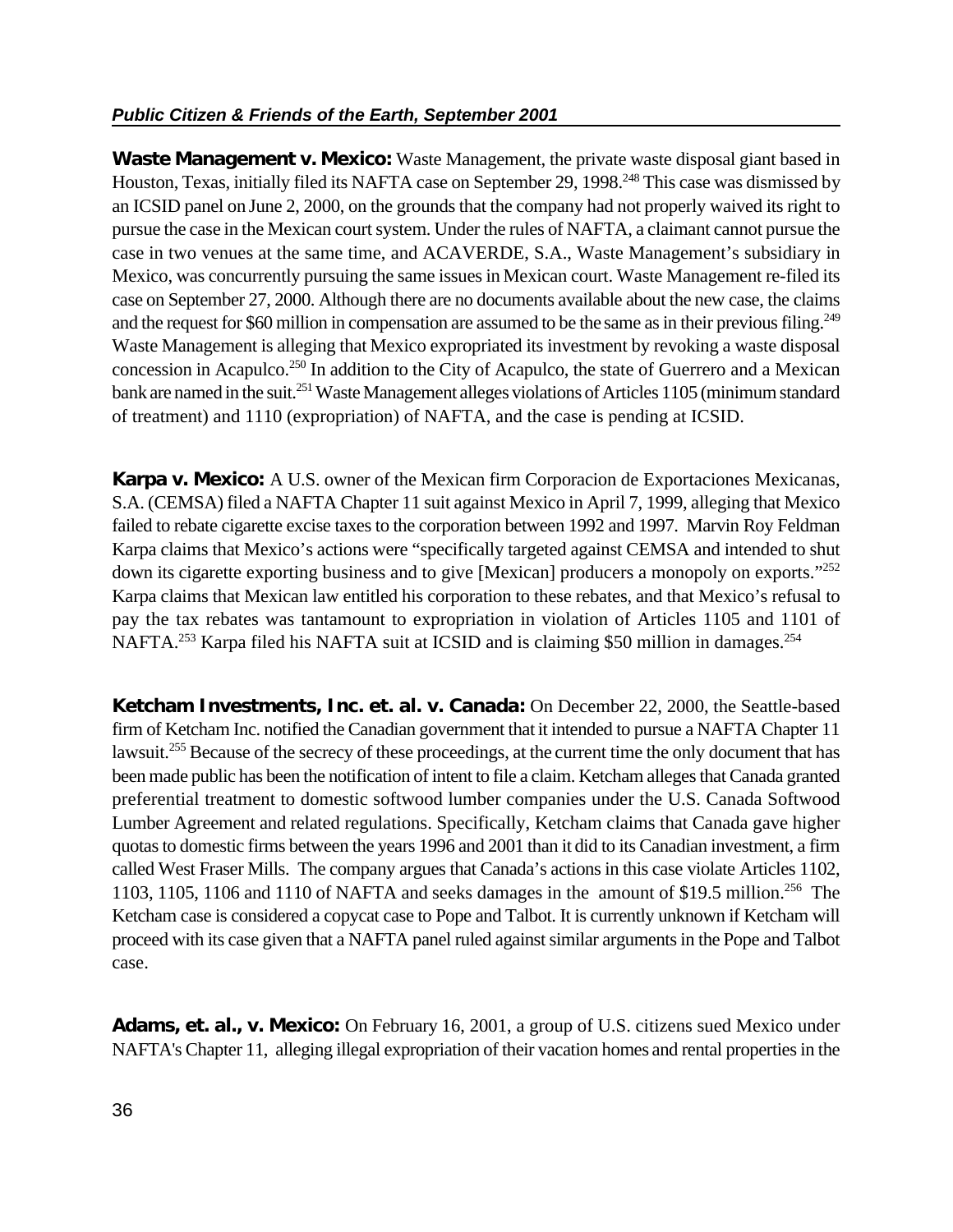State of Baja California, Mexico.<sup>257</sup> In 1995, a Mexican Federal District Court ruled that the developer who sold the properties to the U.S. investors did not own the land.<sup>258</sup> After much legal wrangling and negotiation between the investors and the Mexican landowners, on October 30 and 31 of 2000, Mexican authorities physically removed the investors from the land without promise of compensation.<sup>259</sup> The case was filed at UNCITRAL, and the Americans are claiming damages amounting to \$75 million.<sup>260</sup>

# **CONCLUSION AND RECOMMENDATIONS**

Of the 15 cases reviewed, four have resulted in corporate wins and 10 are still pending. Only one, Azinian, resulted in a defeat for the corporation. Notably, this case was also accompanied by allegations of fraudulent behavior and most observers count this case as "dismissed" rather than a victory for the government. With the exception of the Metalclad and Adams cases, the cases reviewed above bear little to no resemblance to the seizure of public property that NAFTA supporters claimed they were protecting investors against when the trade agreement was signed in 1992. Rather, the majority of cases represent an array of "regulatory takings" attacks. These cases would face significant legal hurdles if pursued in U.S. domestic courts. In addition, a number of cases, such as the UPS case, seem geared toward strategically gaining an increased market share, a phenomenon Howard Mann of the International Institute for Sustainable Development has described as transforming Chapter 11 "from shield to sword."

It is important to note that, since 1998, Canada has been pressing for a clarification or reform of NAFTA's controversial investment chapter. In 1999, a confidential Canadian government memo proposed a variety of potential reform options including an "interpretive note" and/or an agreement among NAFTA partners to shift the burden of proof to the corporation to demonstrate that a measure was "truly expropriative."<sup>261</sup>

Alarmed by the growing list of NAFTA cases against Canada, Canadian Trade Minister Pierre Pettigrew announced on March 12, 2001, that he would not agree to FTAA language that does not address Canada's concerns about investor-to-state issues.<sup>262</sup> However, a month later, Canadian Prime Minister Jean Chretien muddied the waters when he emerged from a meeting with U.S. President George W. Bush and Mexican President Vincente Fox at the Summit of the Americas and declared, "I think the clause has worked reasonably well in NAFTA, between Canada, Mexico and the United States."<sup>263</sup> In attempting to clarify the discrepancy, Pettigrew later told the Canadian House of Commons, "We believe it is absolutely imperative that investments be protected around trade agreements, we are not reopening the chapter. We are not renegotiating it. We want to clarify some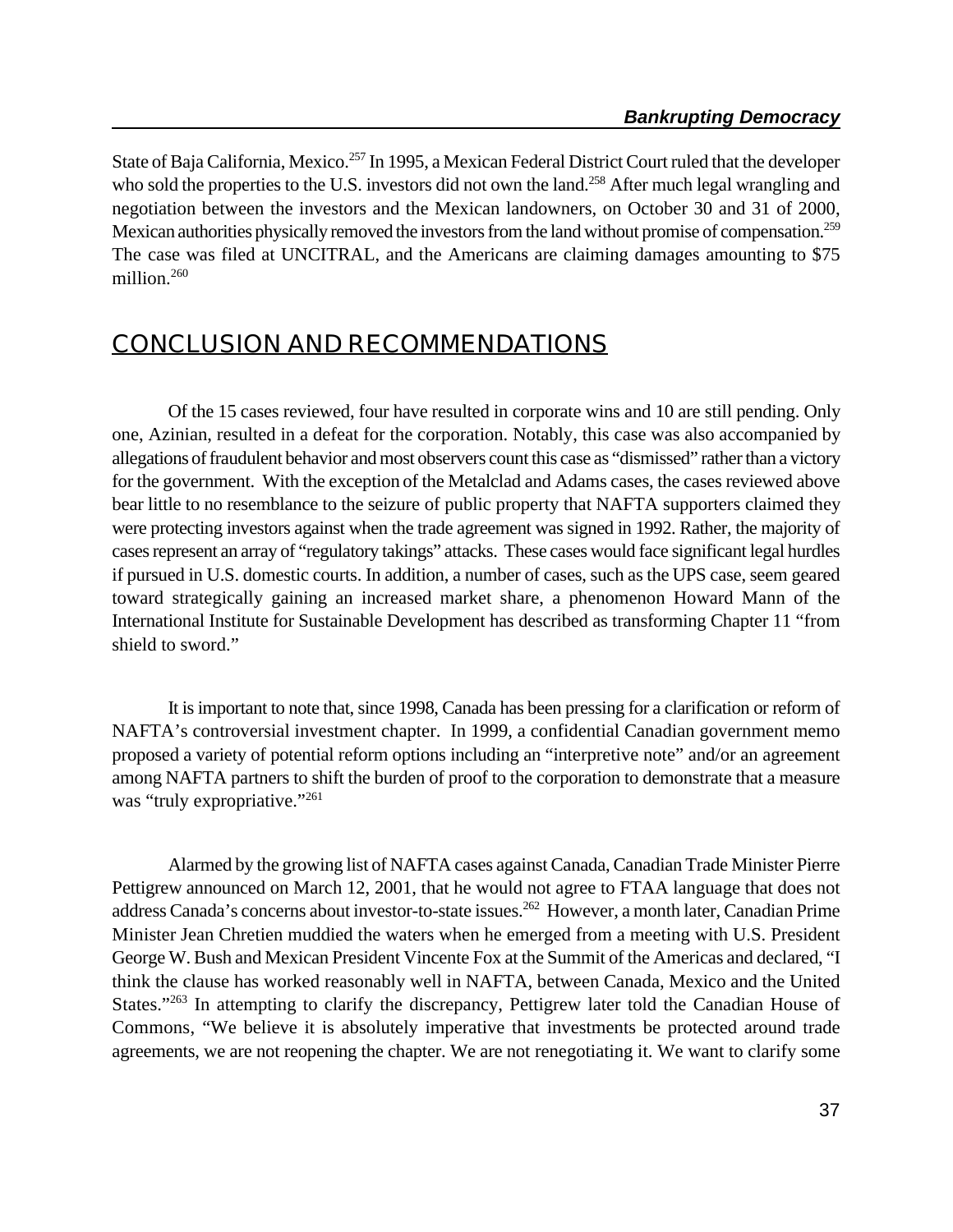elements for the future."<sup>264</sup> The excessive waffling on this issue has led some NAFTA observers to the conclusion that Canada is backing off of its long effort to reform NAFTA Chapter 11. On June 11, 2001, the Canadian Center for Policy Alternatives released a report arguing that U.S. pressure prompted Chretien's comments which constituted a reversal of Canada's long held position and "a green light" to more investor-to-state lawsuits.<sup>265</sup>

Although some observers had hoped that Mexico might change its position on Chapter 11 after the \$16 million ruling in the Metalclad case, Mexican President Fox seemed to dash these hopes in April shortly before flying to Quebec City to attend the Summit of the Americas. Asked in an interview with *The Globe and Mail* newspaper if he supported Canada's moves to reform Chapter 11, Fox stated, "At this moment we are not in favor of opening up clauses of the free trade treaty, because if we open one, then we would have to open many."<sup>266</sup>

On the U.S. side, Ambassador Robert Zoellick, the U.S. Trade Representative, has indicated that he would not consider shrinking the regulatory rights given to corporations under NAFTA's Chapter 11. At a meeting with environmentalists in April 2001, Zoellick said the recent arbitration decisions under NAFTA did not lead him to believe the investor-state provisions needed to be significantly altered, and that he would wait and see the results of future cases.<sup>267</sup> In the meantime. industry groups in the U.S. have put pressure on the U.S. to continue to support broad new rights and protections for investors in the FTAA.<sup>268</sup>

On July 31, 2001, the Free Trade Commission, comprised of the three NAFTA country trade ministers, issued a "clarification" related to NAFTA Chapter 11. NAFTA provides for the Free Trade Commission to issue interpretations of NAFTA rules if agreed to by consensus.

The Chapter 11 clarification dealt with two issues. First, in response to building criticism of the closed-door process, the trade ministers attempted to address the issue of timely disclosure of NAFTA tribunal documents. The language the trade ministers agreed to in their clarification, however, still permits tribunals to decide what documents to release and when. In addition, even post-clarification, Public Citizen has been unable to obtain the UPS "statement of claim" from the U.S. government who has classified it in the interest of "national security." Public Citizen has been forced to pursue Freedom of Information Act litigation to obtain this document of significant public interest. Second, the clarification attempted to interpret what is meant by the minimum standard of treatment in Article 1104 by limiting its terms to the rights and protections of "customary" international law. Unfortunately, the language the trade ministers agreed upon still does not define what is encompassed by the reference to customary international law. As a result, although we are instructed that a traditional interpretation is intended, we do not know what body of law is included, leaving in place what amounts to an extremely vague and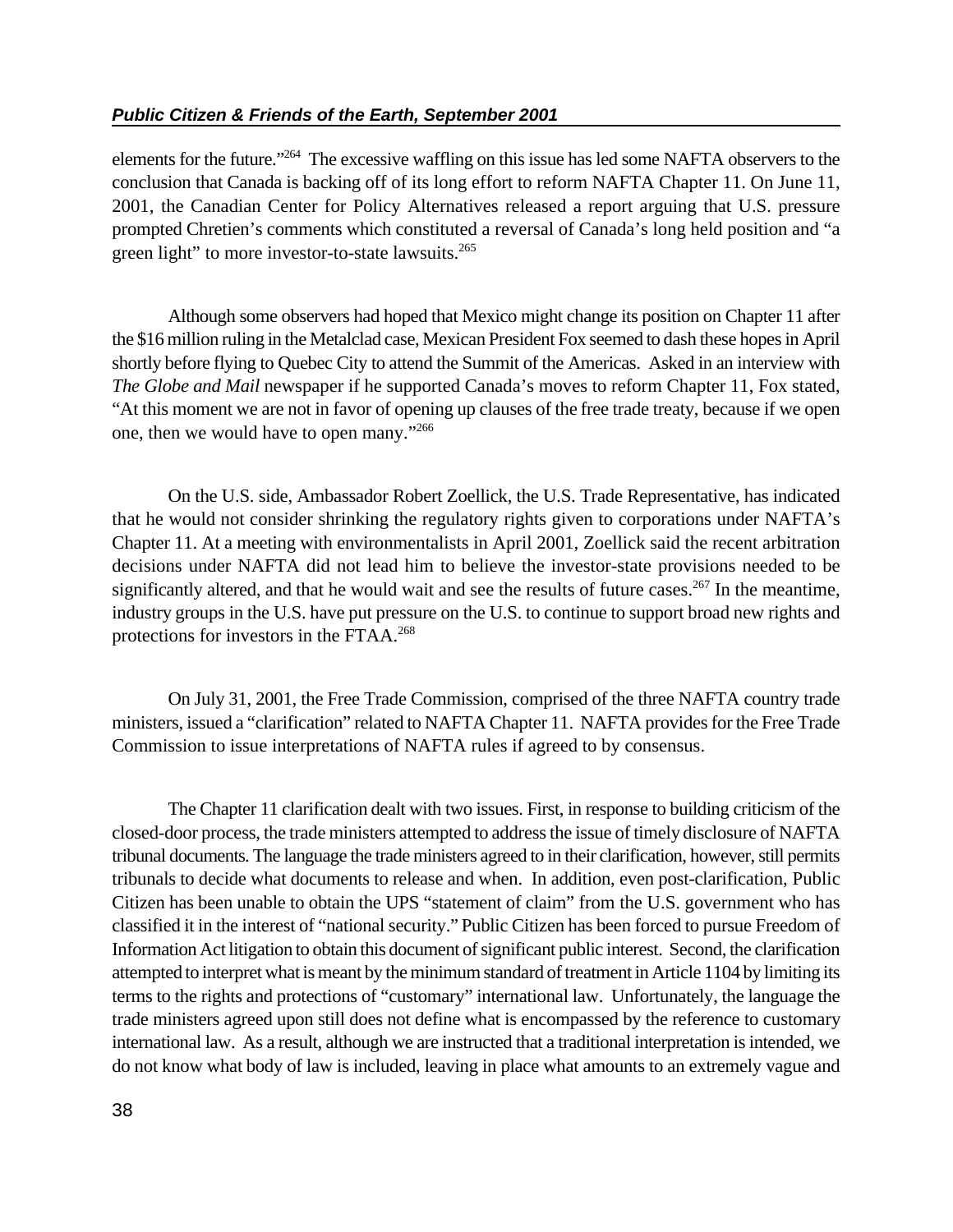open-ended standard that can be used to challenge efforts to protect the environment and the public interest.

Meanwhile, in issuing this limited clarification, the trade ministers from the three NAFTA nations refused to deal with the core problems with Chapter 11 that have been raised by legislators and policy analysts in all three nations. The "tantamount to" expropriation language of NAFTA Article 1110 has drawn the most fire, but the trade ministers refused to provide an interpretation of the term or in any way limit use of the provision, despite increasingly expansive interpretations of the clause by NAFTA Chapter 11 panels to label non-discriminatory domestic environmental and health policies as regulatory takings. "I am concerned that an expansive regulatory taking theory is in essence being resurrected by Chapter 11 after the theory has already been rejected under Fifth Amendment jurisprudence," wrote Rep. Eddie Bernice Johnson (D-TX) a pro-NAFTA Democrat to Pres. George W. Bush in a July 30, 2001 letter.<sup>269</sup>

Similarly, the trade ministers refused proposals by several members of the U.S. Congress to provide for a government review of Chapter 11 cases or rulings so as to add a public interest screen on otherwise private businesssector decisions. The goal of this proposal is to require consideration of the implications of prospective cases for broader public interest goals rather than cases proceeding only after evaluation of specific narrow commercial interests that might be advanced. For instance, many analysts refer to the Metalclad toxic waste case as creating Chapter 11 jurisprudence that could boomerang back on U.S. local and state officials seeking to establish local rules regarding the construction and siting of toxic waste dumps.

Members of Congress have also demanded the addition of a general exception to Chapter 11 that would protect domestic health and environmental laws that treat domestic and foreign investors equally and have sought clarification that NAFTA does not provide foreign investors greater property rights than are afforded to ordinary American citizens. The trade ministers also did not deal with either of these issues which have been a target of considerable concern.

# **The FTAA and Fast Track**

The FTAA negotiations have been underway behind closed doors since 1995. This door was breached shortly before the April 2001 Summit of the Americas in Quebec City when the investment chapter of the FTAA was leaked. Reflecting the continuing conflict between the national delegations to the FTAAnegotiating groups, the draft text is heavily bracketed and includes multiple proposed versions of many of the provisions. Unfortunately, the available text is scrubbed, meaning that the annotations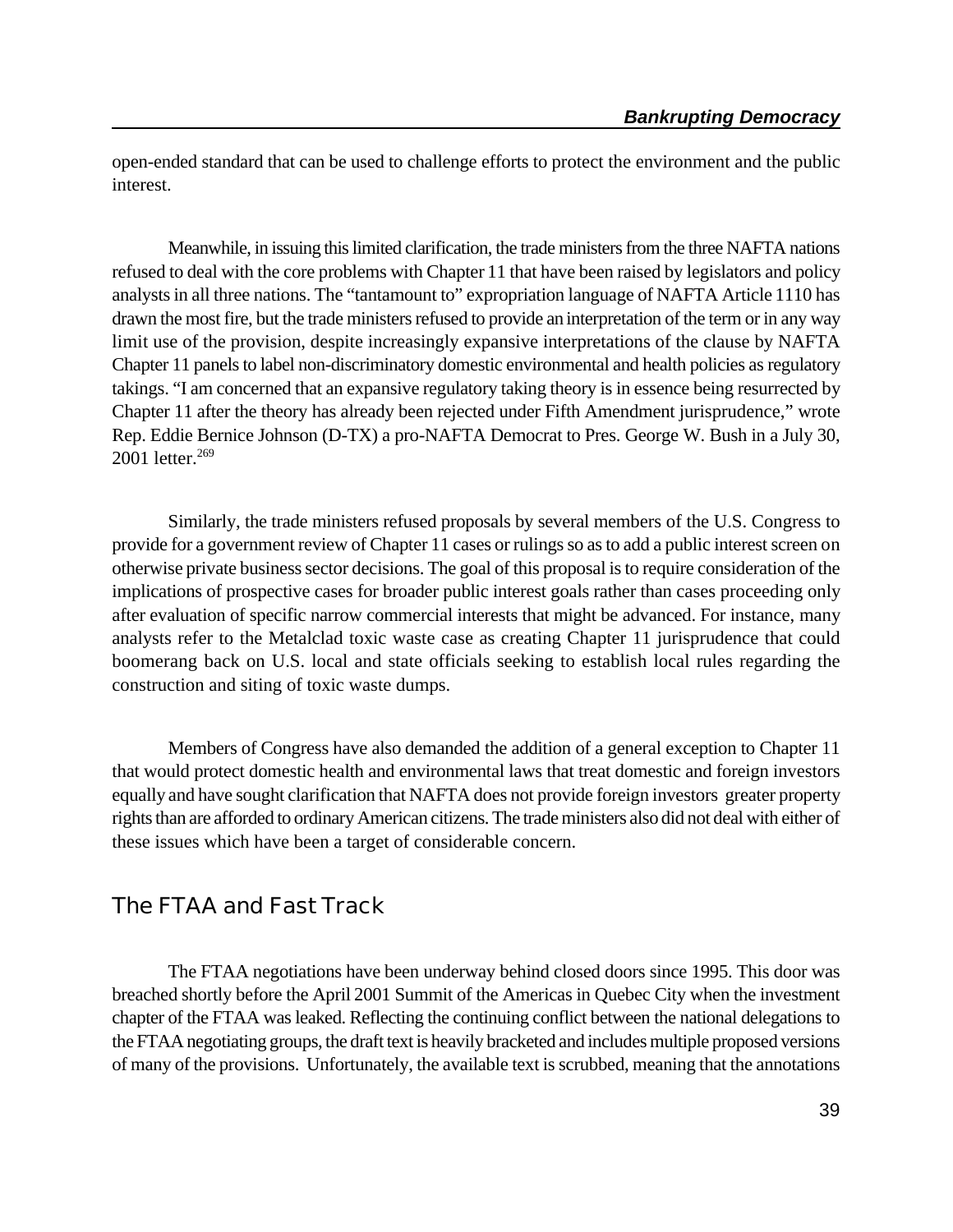that typically accompany working texts have been removed, making it unclear which of the often conflicting and very different alternate versions are likely to make it into a final document or which country supports that position.

Nevertheless, analysis of the draft FTAA investment chapter shows that it incorporates and expands upon many of the features of NAFTA and adds in elements of the infamous Multilateral Agreement on Investment (MAI). The MAI was secretly negotiated for several years at the Organization for Economic Cooperation and Development (OECD), whose thirty member countries include the U.S., Japan, Australia, and most of Western Europe. The OECD governments suspended negotiations on the MAI after a copy of the radical investment agreement was acquired by civil society groups and posted on the Internet in 1998. The condemnation that swiftly followed by concerned public officials and citizens around the world scuttled the proposed agreement.

Like NAFTA and the MAI, the FTAA investment chapter includes expansive definitions of the terms "investor" and "investment" and would establish an array of new investor rights and privileges including the right to compensation for losses, expropriations, and regulatory takings; restrictions on countries' policies to counter currency speculation, such as regulation of financial transfers; and a ban on performance requirements.

As with NAFTA and MAI, these new treaty rights are privately enforceable using an investorto-state mechanism similar to NAFTA's. But in many areas, the draft FTAA text goes even further than NAFTA's Chapter 11 and incorporates provisions from the failed MAI. For example, with regard to the definitions of "investor" and "investment," the draft chapter includes multiple versions that range from exact duplicates of the NAFTA language, which lists eight specific types of assets that are covered, to expansions that go beyond even the much broader definition found in the MAI. Indeed, one proposed version defines investment as "every kind of asset and rights of any nature," "owned or controlled, directly or indirectly, by an investor."<sup>270</sup> Investments fitting these definitions would gain the FTAA's new protections and rights. Another proposal would require each government to "promote, within its territory, the investments of investors of other Contracting Parties," which amounts to requiring governments to support foreign economic interests over domestic economic interests.<sup>271</sup>

Eagernessto expand such corporate rights hemisphere-wide is what is fueling the current push for so-called Fast Track Authority. Supporters recognize that expansion of these radical provisions would come under intense criticism from Congress and concerned citizens. Thus, cutting Congress and the public out of the process via Fast Track (now called "Trade Promotion Authority" by its supporters) is seen as necessary to passing an FTAA with such provision.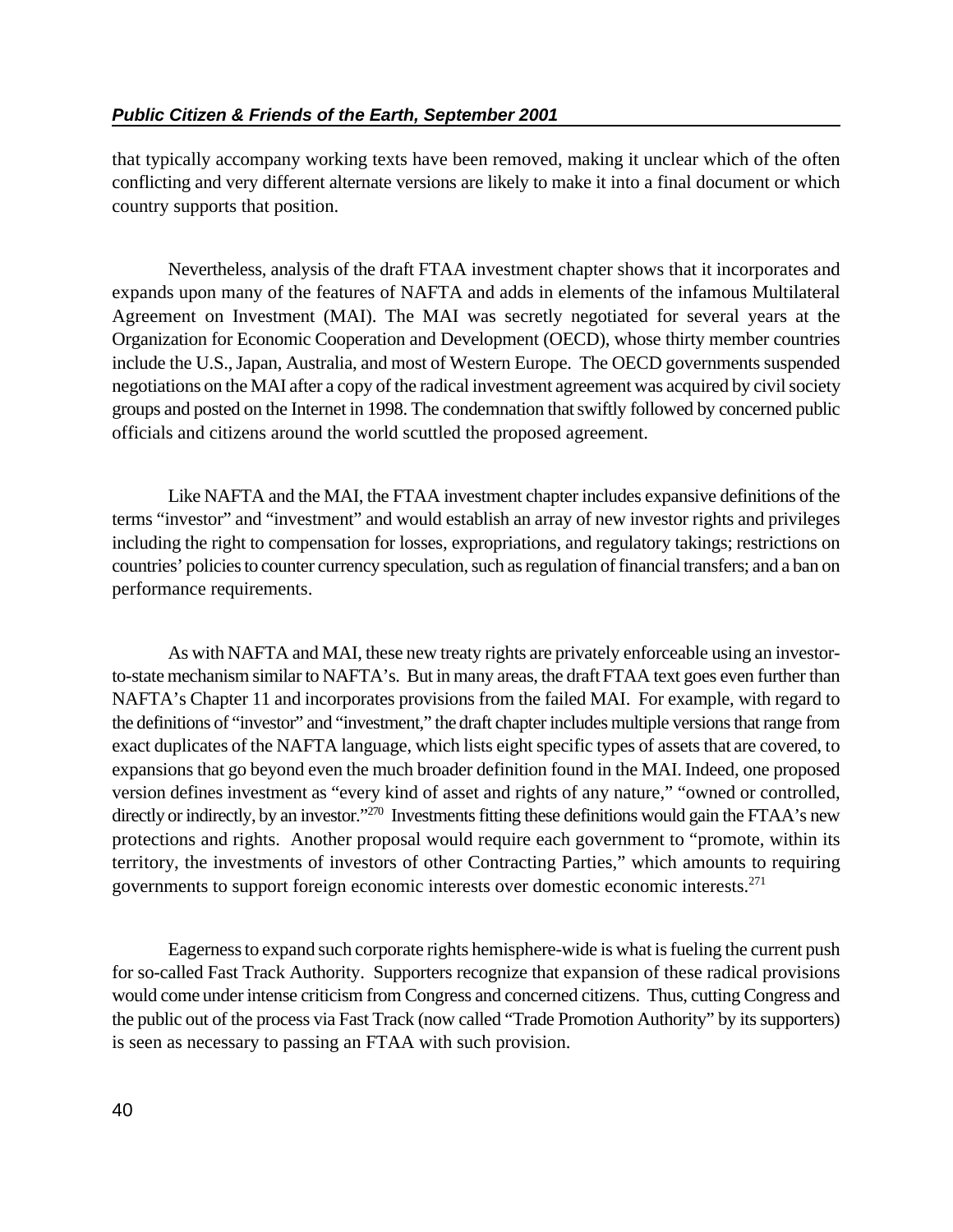Fast Track provides the Executive Branch a way around congressional checks and balances because it delegates away four separate congressional powers in one lump sum, limiting Congress' leverage during trade negotiations and reserving for Congress the narrow role of formally approving final agreements and their implementing legislation once both are completed.

#### Fast Track:

- C Delegates Congress' constitutional authority to decide terms for international commerce at negotiations. Congress includes a list of "negotiating objectives," but these are not enforceable. For instance, past Fast Track bills have included negotiating objectives requiring linkages between labor rights and trade, but no such provisions have ever been included in trade agreements.<sup>272</sup>
- C Permits the executive branch to lock down these trade terms and enter into pacts because under Fast Track, the administration signs trade deals before Congress ever votes on them.
- C Empowers the executive branch to write implementing legislation to change federal laws to conform them to an agreement's terms (usually Congress writes law, but Fast Track circumvents the congressional committee process of mark ups, etc.).
- C Pre-sets the floor procedures for final consideration of trade deals before negotiations start. Congress must vote on whatever the administration brings back (agreement and implementing legislation) within a set time with no amendments and only 20 hours of debate. This take-it-orleave-it approach allows the Executive Branch to include objectionable provisions such as expansive new investor rights and private enforcement of them, daring Congress to bring down an entire agreement which may contain other positive provisions.

The Bush administration argues that Fast Track is necessary for the U.S. to successfully negotiate and approve trade agreements. Yet, since its inception under President Nixon in 1974, Fast Track has been used only five times.<sup>273</sup> President Clinton used Fast Track to get NAFTA and the Uruguay Round agreements, which formed the WTO, through Congress. During the same period however, the Clinton administration negotiated over 300 separate trade agreements without Fast Track authority.

The only way to ensure that U.S. trade policy suits the broad needs of U.S. citizens and consumer is for Congress and the public to play a more prominent and continual role in the entire policy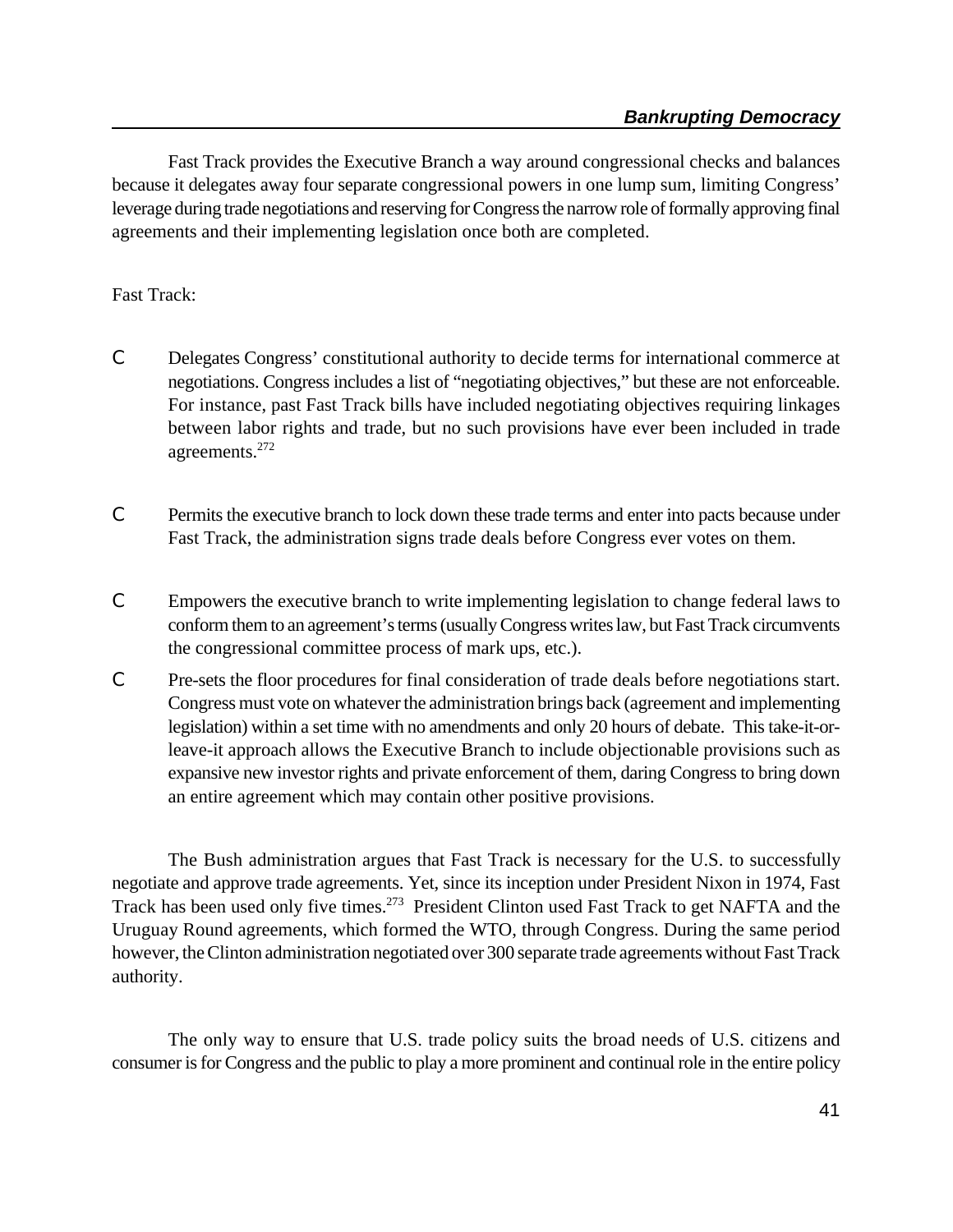#### *Public Citizen & Friends of the Earth, September 2001*

process—from setting the U.S. agenda and selecting appropriate prospective trade partners with whom to negotiate to ensuring the negotiations are obtaining U.S. goals and then to guaranteeing that only agreements that meet U.S. goals are approved and implemented. This level of involvement and oversight is impossible under the Fast Track process.

# **Recommendations**

If the NAFTA cases continue to be decided in favor of the corporations, the very harshest criticism of NAFTA increasingly will be made a high-profile reality. The governments of NAFTA countries will be unable to carry out the most fundamental regulatory functions without being ordered to compensate foreign corporations even marginally affected by the regulations with taxpayer funds. This indeed is a radical restructuring of the delicate balance struck between the sovereign rights of local and national government, property rights, and the diffuse public interest in health, safety, and order.

Both such expansive new investor rights and private enforcement of such rights established in a public treaty are bad policy. NAFTA's investment rules need a rewrite, and such provisions must not be included in future agreements. From a public interest perspective, an "interpretation" or "clarification" of the investment rules such as that recently issued by the three NAFTA trade ministers would not solve the concerns raised by the cases reviewed here. First, interpretations issued in July 2001 did not address many of the key points needing interpretive limitation. But more fundamentally, the implications of the existing known cases include much grander questions such as the wisdom of giving foreign corporations special preferential treatment relative to local investors and the wisdom of having a special avenue for foreign investors to challenge democratically implemented nondiscriminatory domestic laws. The golden rule on trade challenges should be simply: is the regulation in question discriminatory? Does it treat foreign and domestic investors alike? If these question are answered in the affirmative, no trade challenge should be brought. In addition, there is more at stake than the needed repairs to NAFTA, because the Bush administration has made it clear that it intends to expand these investor rights to the entire Western Hemisphere via the FTAA and is pushing now for Fast Track to do so.

To repair the balance between the public interest and corporate interests that has gone so badly askew under NAFTA and to avoid spreading this failed model further in FTAA, Public Citizen and Friends of the Earth recommend:

C The radical regulatory takings provisions that are allowed under NAFTA, but not under U.S. domestic law, should be excised from NAFTA. No "interpretive note" will be sufficient to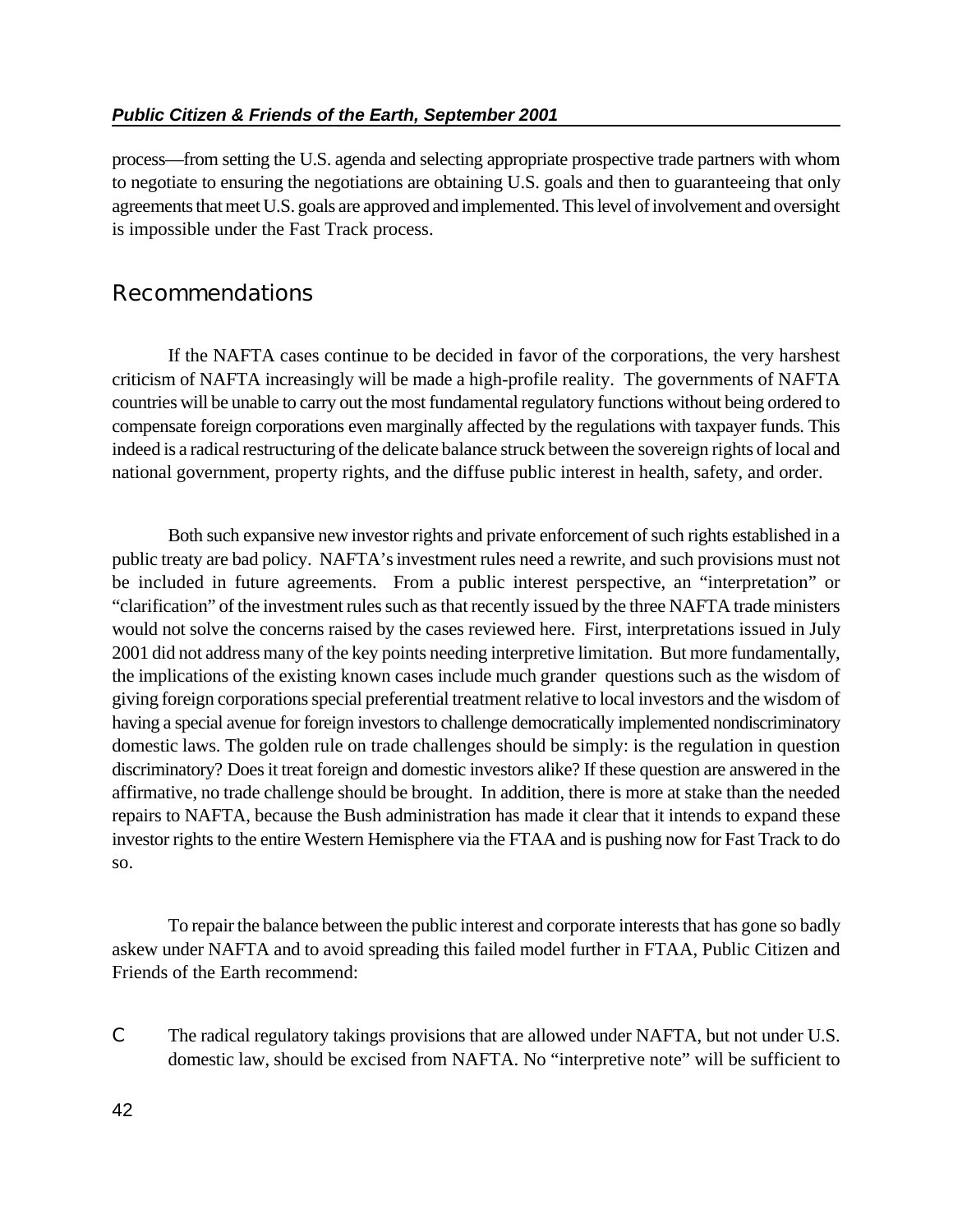protect the public and the treasuries of NAFTA countries from these expansive investor rights.

- C Similarly, the secretive investor-to-state dispute settlement procedure, which is premised on the notion that private commercial interests should have special rights to enforce treaties to which they are not parties, should be removed from NAFTA.
- C The potential for an explosion of new cases if these same investor rights are approved as part of the FTAA is extraordinary. These corporate cases pose a significant public policy and financial threat to developed countries and an even more significant threat to developing countries. Both the excessive new investor rights and their private enforcement must be kept out of the FTAA.
- C The expansive rights granted to corporations under NAFTA were just one of the factors that went largely unnoticed by Congress and the media due to the fact that the NAFTA agreement was approved under "Fast Track" procedures. The best way to ensure that these provisions are kept out of the FTAA is to defeat the pending Fast Track proposal in Congress.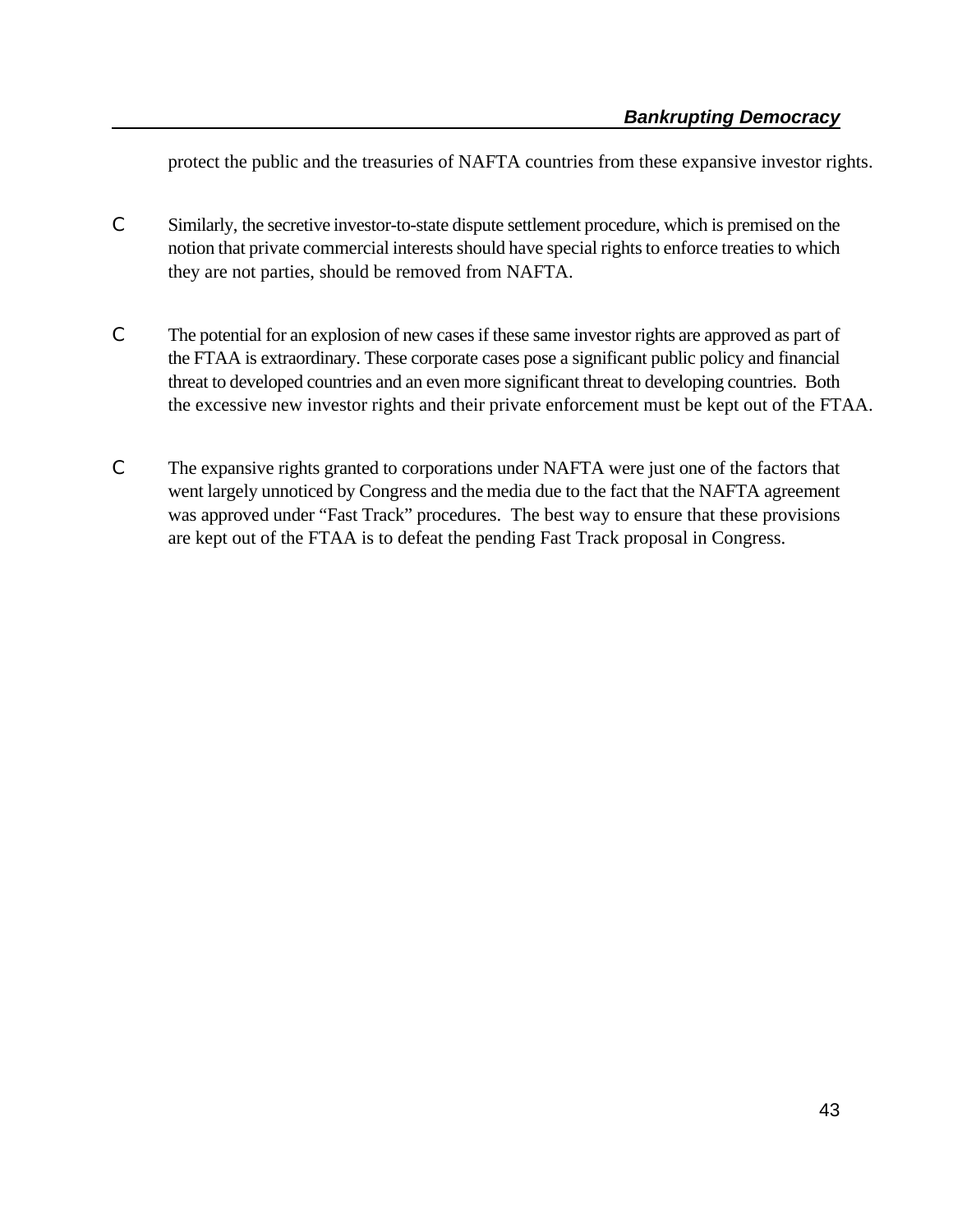#### **FOR MORE INFORMATION, VISIT:**

Public Citizen's Global Trade Watch: www.tradewatch.org

Friends of the Earth: www.foe.org

NAFTA Text: www.sice.oas.org/TRADEE.ASP#NAFTA

NAFTA Documents: www.naftaclaims.com

ICSID (provides list of pending cases): www.worldbank.org/icsid/

UNCITRAL (provides no information about pending cases): www.uncitral.org/

# **Endnotes**

1. *See* Summit of the Americas Trade Ministerial, Joint Declaration, Denver, Colorado, Jun. 30, 1995.

2. "Obscure NAFTA Clause Empowers Private Parties," *The National Law Journal*, Apr. 6, 1998.

3. Two other cases one involving a Mexican pharmaceutical company (Signa, S.A.) and another involving an airport concession business in Mexico (Halchette) were apparently filed but never pursued. No documents are available about these cases, and there may be many more cases of which we are unaware due to the closed nature of the proceedings.

4. *Concrete Pipe and Products vs. Construction Laborers Pension Trust* 508 U.S. 602 at 615.

5. "Changing Investment Litigation, bit by BIT," *BRIDGES*, Vol. 5, No. 4, May 2001 at 12.

6. California Budget Project, "Budget Basics: Where Does the Money Come From? Where does it go?," 2000.

7. *See* North American Free Trade Agreement (NAFTA), 32 I.L.M 605, HR Doc. Noc. 103-159, 103 Cong. 1<sup>st</sup> Sess. (1993),

(Hereafter, NAFTA), Art. 1105, *available in* <http://www.nafta-sec-alena.org/english/nafta/nafta.htm> cited Jul. 3, 2001.

8. NAFTA, Art. 1139.

9. NAFTA, Art. 201.

10. NAFTA, Art. 1110.

11. NAFTA, Art. 1102.

12. NAFTA, Art. 1103. 13. NAFTA, Art. 1105.

14. NAFTA, Art. 1106.

15. While some legal observers have seen the recent Supreme Court case *Palazzolo v. Rhode Island* as encouraging to proponents of regulatory takings, the opposite conclusion can also be drawn. Palazzolo clearly established that some state statutes can be considered by the courts as "background principles of state law" which means they can never be used as the basis for a regulatory takings case. NAFTA includes no such exemption. *Palazzolo v. Rhode Island* et. al. 121 S. Ct. 2448, Jun. 28, 2001.

16. Concrete Pipe and Products vs. Construction Laborers Pension Trust 508 U.S. 602 at 615.

17. The MAI (Multilateral Agreement on Investment) was a multilateral trade agreement that included expansive investor protections even broader than those in NAFTA. In 1998 a copy of the secret agreement was obtained and posted on the internet. The resultant outcry from civil society groups and others resulted in negotiators throwing in the towel in 1998.

18. This is clear from the fact that there were no cases brought under investment treaties until 1987. Antonio Parra, "Applicable Substantive Law in ICSID Arbitrations Initiated Under Investment Treaties," in News from ICSID, Volume 17, No. 2, Fall 2000; personal communication between Parra and David Waskow, Friends of the Earth, Jul. 6, 2001.

19. Remarks by Antonio Parra, American Society of International Law proceeding, Apr. 6, 2000.

20. ICSID, *Concluded Cases* and *Pending Cases*, cited July 6, 2001, and <www.worldbank.org/icsid/cases/conclude.htm>.

21. Antonio Parra, "Applicable Substantive Law in ICSID Arbitrations Initiated\Under Investment Treaties," in News from ICSID, Volume 17, No. 2, Fall 2000; personal communication between Parra and David Waskow, Friends of the Earth, Jul. 6, 2001.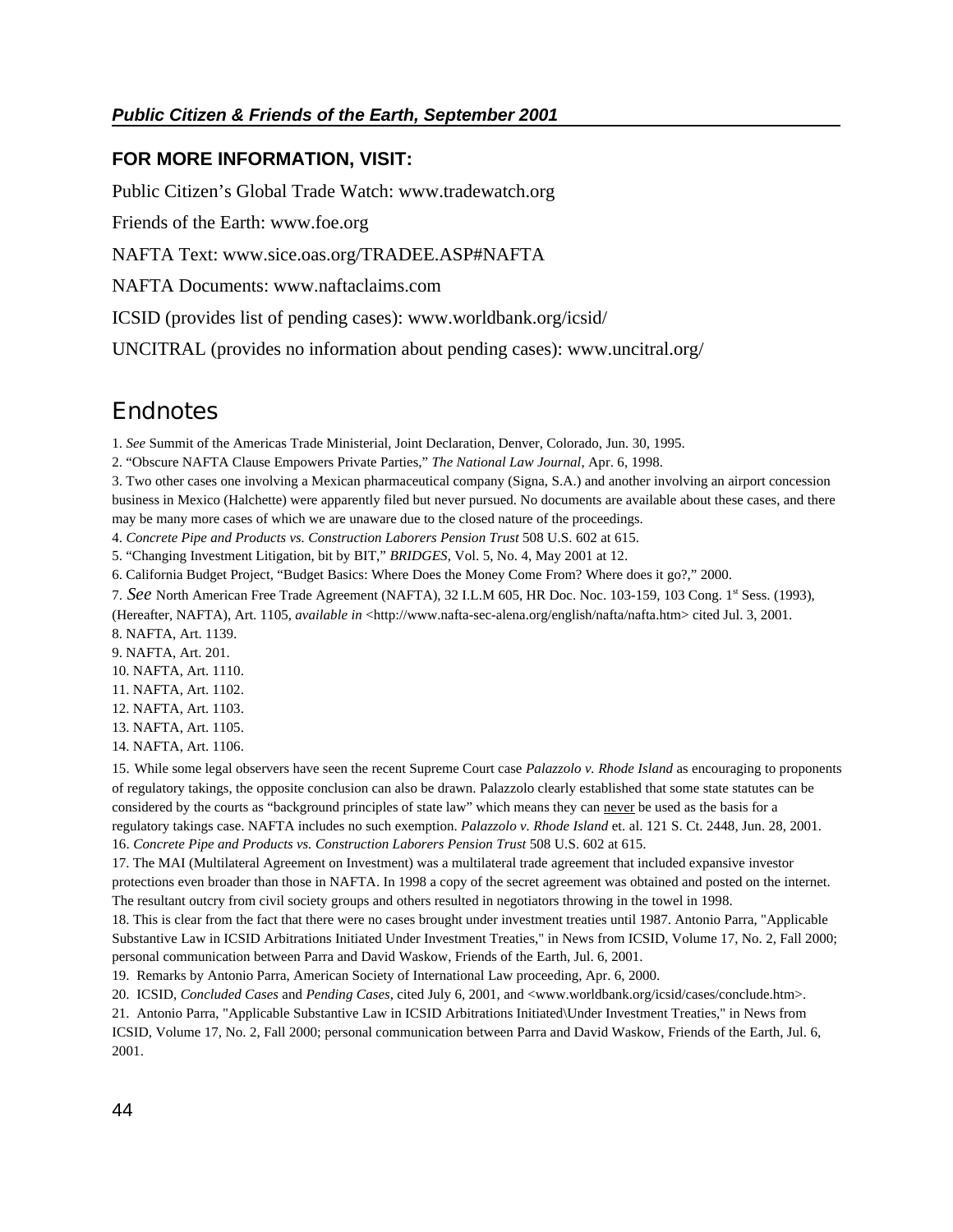22. Convention on the Settlement of Investment Disputes between States and Nationals of Other States, Article 48; ICSID, *Concluded Cases* and *Pending Cases ,*cited Jul. 6, 2001, *available at* <www.worldbank.org/icsid/cases/conclude.htm>. 23. Convention on the Settlement of Investment Disputes between States and Nationals of Other States; Rules Governing the Additional Facility for the Administration of Proceedings by the Secretariat of the International Centre for Settlement of Investment Disputes [Additional Facility Rules].

24. UNCITRAL, *About UNCITRAL \* An Introduction to the Work of UNCITRAL*, cited Jul. 6, 2001, *available at* < www.uncitral.org/en-index.htm>.

25. Personal communication between David Waskow, Friends of the Earth, and UNCITRAL staff Jul. 6, 2001.

26. "Toxins at the Pump," *New York Times*, Mar. 13, 1996.

27. "Toxins at the Pump," *New York Times*, Mar. 13, 1996.

28. "Toxins at the Pump," *New York Times*, Mar. 13, 1996.

29. "MMT Deja Vu and National Security," *American Journal of Industrial Medicine*, Apr. 2001, 39 (4); 434-5.

30. "MMT Deja Vu and National Security," *American Journal of Industrial Medicine*, Apr. 2001, 39 (4); 434-5.

31. "Methyclcyclopentadienyl Manganese Tricarbonyl: Health Risk Uncertainties and Research Directions," *Environmental Health Perspectives*, Vol. 106, Supplement 1, Feb. 1998, at 191.

32. "MMT Deja Vu and National Security," *American Journal of Industrial Medicine*, Apr. 2001, 39 (4): 434-5.

33. Notice of Intent to Submit a Claim to Arbitration Under Chapter 11 of the North American Free Trade Agreement, *Ethyl Corporation v. Government of Canada*, United Nations Commission on International Trade Law, Sept. 10, 1999, at 4.

34. In 1995, Ethyl won a lawsuit against the U.S. EPA that forced the EPA to lift its restrictions on MMT and it became available for use in conventional unleaded gasoline. National Round Table on the Environment and the Economy,

"Methlcyclopentadienyl Manganese Tricarbonyl (MMT) Case Study," 1999, at 8, *available at* <http://www.nrteetrnee.ca/eng/programs/Current\_Programs/Health/MMT\_e.htm> cited Apr. 24, 2001.

35. "Methyclcyclopentadienyl Manganese Tricarbonyl: Health Risk Uncertainties and Research Directions," *Environmental Health Perspectives*, Vol. 106, Supplement 1, Feb. 1998, at 192.

36. "Toxins at the Pump," *New York Times*, Mar. 13, 1996.

37. "Methyclcyclopentadienyl Manganese Tricarbonyl: Health Risk Uncertainties and Research Directions," *Environmental Health Perspectives*, Vol. 106, Supplement 1, Feb. 1998, at 193.

38. The transportation ban was necessary because the fuel standards established in the Canadian Environmental Protection Act are not sufficiently broad to cover a ban on substances that may damage pollution control systems in cars, even if such damage leads to increased emissions. Manganese-based Fuel Additives Act 1997, c. l l.

39. Statement of Defense in the Matter of an Arbitration Under Chapter 11 of the North

American Free Trade Agreement between Ethyl Corporation v. Government of Canada,

United Nations Commission on International Trade, Nov. 27, 1997, at 23-24*.*

40. Statement of Defense in the Matter of an Arbitration Under Chapter 11 of the North American Free Trade Agreement between Ethyl Corporation and the Government of Canada, United Nations Commission on International Trade, Nov. 27, 1997, at 24.

41. Statement of Defense in the Matter of an Arbitration Under Chapter 11 of the North American Free Trade Agreement between Ethyl Corporation and the Government of Canada, United Nations Commission on International Trade, Nov. 27, 1997, at 24.

42. Manganese-based Fuel Additives Act 1997, c.11.

43. Notice of Arbitration, *Ethyl v. Government of Canada*, United Nations Commission on International Trade Law, Apr. 14, 1997. Damages claimed known from Notice of Intent to Submit a Claim to Arbitration Under Chapter 11 of the North American Free Trade Agreement, *Ethyl Corporation v. Government of Canada*, United Nations Commission on International Trade, Sept. 10, 1996.

44. Notice of Intent of Submit a Claim to Arbitration Under Chapter 11 of the North American Free Trade Agreement, *Ethyl Corporation v. Government of Canada*, United Nations Commission on International Trade, Sept. 10, 1996, at 2,3.

45. Notice of Intent of Submit a Claim to Arbitration Under Chapter 11 of the North American Free Trade Agreement, *Ethyl Corporation v. Government of Canada*, United Nations Commission on International Trade, Sept. 10, 1996, at 2.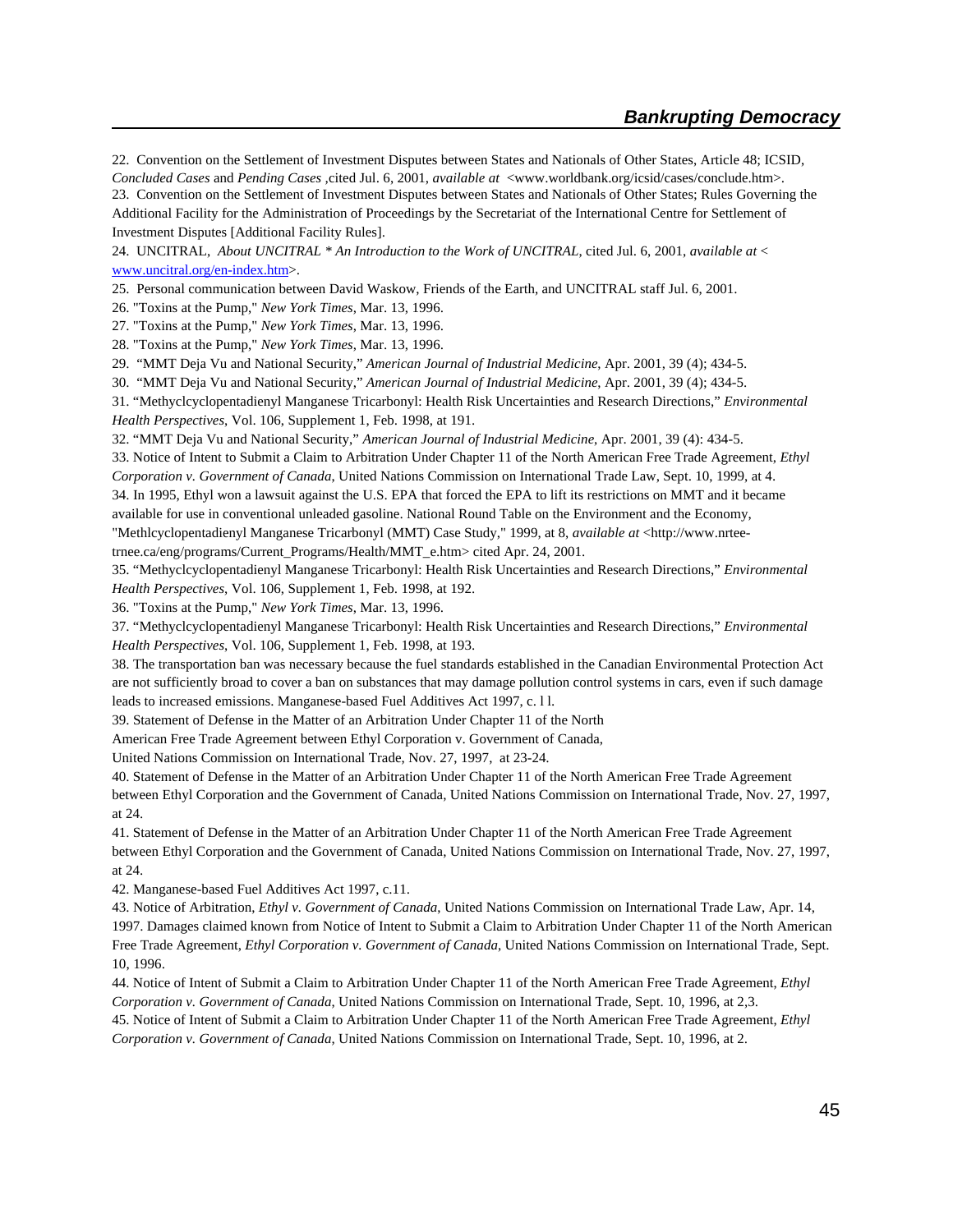#### *Public Citizen & Friends of the Earth, September 2001*

46. Statement of Defense in the Matter of an Arbitration Under Chapter 11 of the North American Free Trade Agreement between Ethyl Corporation and the Government of Canada, United Nations Commission on International Trade, Nov. 27, 1997, at 9.

47. Award on Jurisdiction in the NAFTA/UNCITRAL Case between Ethyl Corporation and the Government of Canada, Jun. 24, 1998, at 36.

48. Government of Canada "Statement on MMT," Jul. 20, 1998.

49. See, Public Citizen Publication, *Whose Trade Organization? Corporate Globalization and the Erosion of Democracy*, Oct. 1999, for a discussion of trade threats that resulted in legislative changes.

50. Petitioner's Outline of Argument, In the Supreme Court of British Columbia, in the Matter of Arbitration Pursuant to Chapter 11 of NAFTA between Metalclad Corporation and the United Mexican States, ICSID Additional Facility, case number ARB(AF)/97/1, Jan. 22, 2001, at 2.

51. Petitioner's Outline of Argument, In the Supreme Court of British Columbia, in the Matter of Arbitration Pursuant to Chapter 11 of NAFTA between Metalclad Corporation and the United Mexican States, ICSID Additional Facility, case number ARB(AF)/97/1, Jan. 22, 2001, at 3.

52. Metalclad Corporation SEC 10K/A, "Annual Report," Jun. 6, 2001.

53. Petitioner's Outline of Argument, In the Supreme Court of British Columbia, in the Matter of Arbitration Pursuant to Chapter 11 of NAFTA between Metalclad Corporation and the United Mexican States, ICSID Additional Facility, case number ARB(AF)/97/1, Jan. 22, 2001, at 3.

54. "Toxic Shock in a Mexican Village," *Multinational Monitor*, vol.16 no.10, Oct. 1995.

55. "Toxic Shock in a Mexican Village," *Multinational Monitor*, vol.16 no.10, Oct. 1995.

56. "Toxic Shock in a Mexican Village," *Multinational Monitor*, vol.16 no.10, Oct. 1995.

57. Fernando Bejarano, Mexico Network on Free Trade (RMALC), communication, Apr. 6, 2001, on file with Public Citizen.

58. Fernando Bejarano, Mexico Network on Free Trade (RMALC), communication, Apr. 6, 2001, on file with Public Citizen.

59. Greenpeace Mexico, "Las Lecciones de Guadalcazar: Impunidad y Politica Ambiental," *La Jornada*, May 30, 1995.

60. Petitioner's Outline of Argument, In the Supreme Court of British Columbia, in the Matter of Arbitration Pursuant to Chapter 11 of NAFTA between Metalclad Corporation and the United Mexican States, ICSID Additional Facility, case number ARB(AF)/97/1, Jan. 22, 2001, at 4.

61. Petitioner's Outline of Argument, In the Supreme Court of British Columbia, in the Matter of Arbitration Pursuant to Chapter 11 of NAFTA between Metalclad Corporation and the United Mexican States, ICSID Additional Facility, case number ARB(AF)/97/1, Jan. 22, 2001, at 4.

62. Fernando Bejarano, Mexico Network on Free Trade (RMALC), communication Apr. 6, 2001, on file with Public Citizen.

63. Fernando Bejarano, Mexico Network on Free Trade (RMALC), communication Apr. 6, 2001, on file with Public Citizen. 64. Final Award in the Matter of Arbitration Under Chapter 11 of the North American Free Trade Agreement, *Metalclad*

*Corporation v. the United Mexican States*, International Center for Settlement of Investment Disputes, Aug. 25, 2000, at 15.

65. Final Award in the Matter of Arbitration Under Chapter 11 of the North American Free Trade Agreement, *Metalclad Corporation v. the United Mexican States*, International Center for Settlement of Investment Disputes, Aug. 25, 2000, at 17. 66. Amended Petition to the Court, In the Supreme Court of British Columbia, Re: Sections 30,31,42 of the Commercial Arbitration Act, RSBC 1996, c. 55 and in the Matter of Arbitration Pursuant to Chapter

11 of NAFTA between Metalclad Corporation and the United Mexican States, ICSID Additional Facility, case number ARB(AF)/97/1, Oct. 27, 2000.

67. The notice of arbitration has not been made public. The date and amount claimed are know from the Final Award in the Matter of Arbitration Under Chapter 11 of the North American Free Trade Agreement, Metalclad Corporation v. the United Mexican States, International Center for Settlement of Investment Disputes, Aug. 25, 2000, at 4, 36.

68. Final Award in the Matter of Arbitration Under Chapter 11 of the North American Free Trade Agreement, *Metalclad Corporation v. the United Mexican States*, International Center for Settlement of Investment Disputes, Aug. 25, 2000, at 1.

69. Final Award in the Matter of Arbitration Under Chapter 11 of the North American Free Trade Agreement, *Metalclad Corporation v. the United Mexican States*, International Center for Settlement of Investment Disputes, Aug. 25, 2000, at 1. 70. Final Award in the Matter of Arbitration Under Chapter 11 of the North American Free Trade Agreement, *Metalclad Corporation v. the United Mexican States*, International Center for Settlement of Investment Disputes, Aug. 25, 2000, at 42.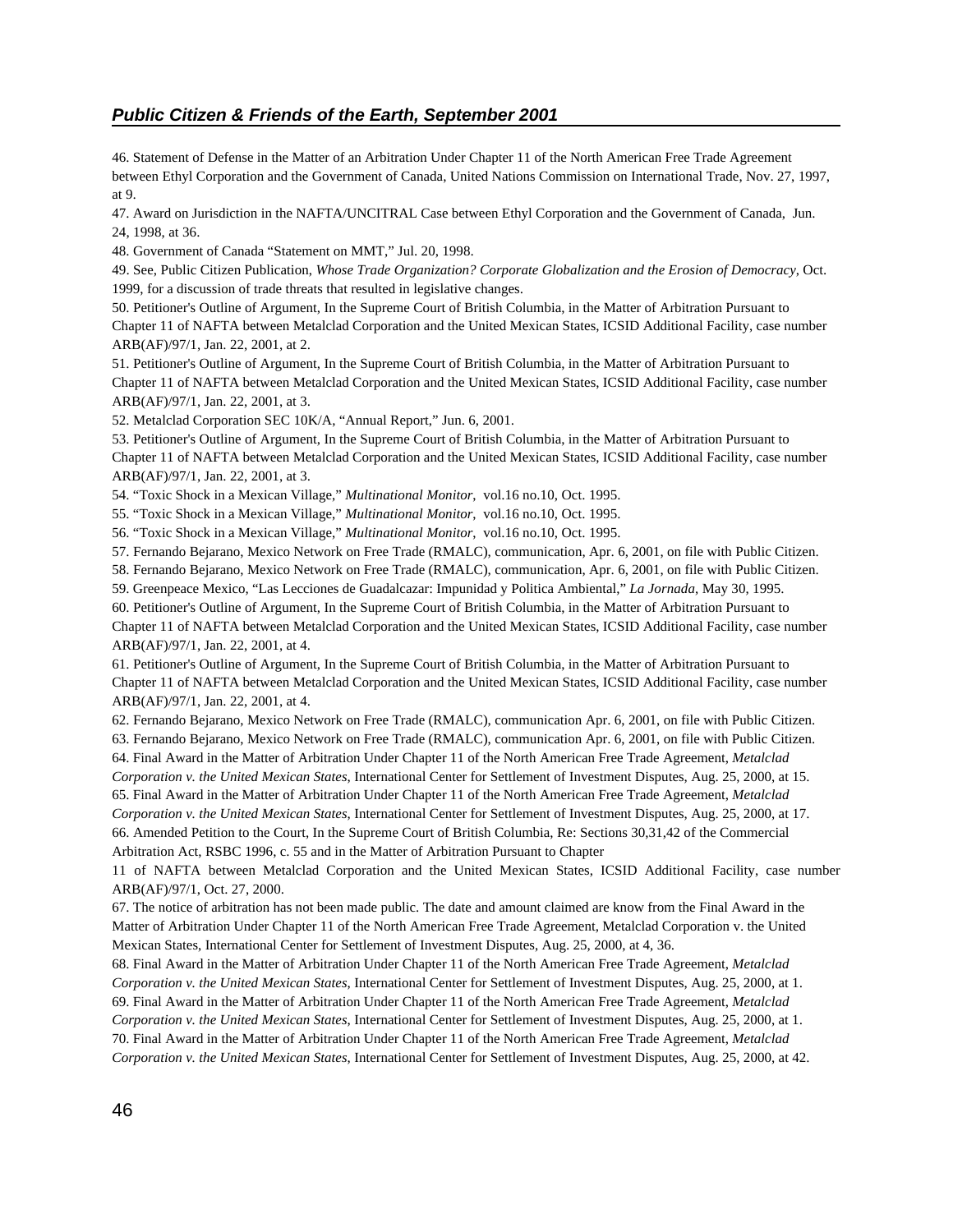71. Final Award in the Matter of Arbitration Under Chapter 11 of the North American Free Trade Agreement, *Metalclad Corporation v. the United Mexican States*, International Center for Settlement of Investment Disputes, Aug. 25, 2000, at 32-35. 72. Final Award in the Matter of Arbitration Under Chapter 11 of the North American Free Trade Agreement, *Metalclad Corporation v. the United Mexican States*, International Center for Settlement of Investment Disputes, Aug. 25, 2000, at 28. 73. Final Award in the Matter of Arbitration Under Chapter 11 of the North American Free Trade Agreement, *Metalclad Corporation v. the United Mexican States*, International Center for Settlement of Investment Disputes, Aug. 23-24, 2000, at 32. 74. "The Metalclad Decision Under NAFTA Chapter 11," *New York Law Journal*, Oct. 27, 2000.

75. Final Award in the Matter of Arbitration Under Chapter 11 of the North American Free Trade Agreement, *Metalclad Corporation v. the United Mexican States*, International Center for Settlement of Investment Disputes, Aug. 23-24, 2000, at 32. 76. Final Award in the Matter of Arbitration Under Chapter 11 of the North American Free Trade Agreement, *Metalclad Corporation v. the United Mexican States*, International Center for Settlement of Investment Disputes, Aug. 23-24, 2000, at 31. 77. Amended Petition to the Court, In the Supreme Court of British Columbia, Re: Sections 30,31,42 of the Commercial

Arbitration Act, RSBC 1996, c. 55 and in the Matter of Arbitration Pursuant to Chapter

11 of NAFTA between Metalclad Corporation and the United Mexican States, ICSID Additional Facility, case number ARB(AF)/97/1, Oct. 27, 2000.

78. In this case the applicable statutes were the British Columbia Commercial Arbitration Act R.S.B.C. 1996 c. 55 and the British Columbia International Commercial Arbitration Act, R.S.B.C. 1996, c. 233. Judge Tysoe ruled that the extent to which he could interfere in the case was limited by the terms of the International Commercial Arbitration Act.

79. In the Supreme Court of British Columbia, Between the United Mexican States and Metalclad Corporation, Reasons for Judgement of the Honorable Mr. Justice Tysoe, May 2, 2001, at 26-27.

80. In the Supreme Court of British Columbia, Between the United Mexican States and Metalclad Corporation, Reasons for Judgement of the Honorable Mr. Justice Tysoe, May 2, 2001, at 29.

81. In the Supreme Court of British Columbia, Between the United Mexican States and Metalclad Corporation, Reasons for Judgement of the Honorable Mr. Justice Tysoe, May 2, 2001, at 47-48.

82. "Mexico will Appeal Metalclad Award Again," *PR Newswire Association, Inc*. May 24, 2001.

83. "Metalclad NAFTA Dispute is Settled," *Los Angeles Times*, Jun. 14, 2001.

84. In the Supreme Court of British Columbia, Between the United Mexican States and Metalclad Corporation, Reasons for Judgement of the Honorable Mr. Justice Tysoe, May 2, 2001, at 35.

85. Final Award in the Matter of Arbitration Under Chapter 11 of the North American Free Trade Agreement, *Metalclad Corporation v. the United Mexican States*, International Center for Settlement of Investment Disputes, Aug. 25, 2000, at 33-34. 86. "The Metalclad Decision Under NAFTA Chapter 11," *New York Law Journal*, Oct. 27, 2000.

87. Final Award in the Matter of Arbitration Under Chapter 11 of the North American Free Trade Agreement, *Metalclad Corporation v. the United Mexican States*, International Center for Settlement of Investment Disputes, Aug. 25, 2000, at 35-36. 88. Final Award in the Matter of Arbitration Under Chapter 11 of the North American Free Trade Agreement, *Metalclad Corporation v. the United Mexican States*, International Center for Settlement of Investment Disputes, Aug. 25, 2000, at 33. 89. Statement of Defense, In the Matter of Arbitration Under Chapter 11 of the North American Free Trade Agreement, Between S.D. Myers and the Government of Canada, Jun. 18, 1999 at 3.

90. 15 USC sec. 2601.

91. Statement of Defense, In the Matter of Arbitration Under Chapter 11 of the North American Free Trade Agreement, Between S.D. Myers and the Government of Canada, Jun. 18, 1999, at 4.

92. 61 FR 11096, Mar. 18, 1996.

93. *Interim Order to PCBWE, 1990, PCB Waste Export (PCBWE) Regulations, 1996* 1 SOR/90-453 (Issued Nov. 20, 1995) 94. Statement of Defense, In the Matter of Arbitration Under Chapter 11 of the North American Free Trade Agreement, Between SD Myers and the Government of Canada, Jun. 18, 1999, at 5-7.

95. Agency for Toxic Substances and Disease Registry, ToxFAQs for Polychlorinated Biphenyls, Feb. 20001.

96. Agency for Toxic Substances and Disease Registry, ToxFAQs for Polychlorinated Biphenyls, Feb. 20001.

97. 59 FR 62785, 62877 Dec. 6, 1994

98. Basel Convention on the Control of Transboundary Movements of Hazardous Wastes and their Disposal Adopted by the Conference of the Plenipotentiaries on Mar. 22, 1989.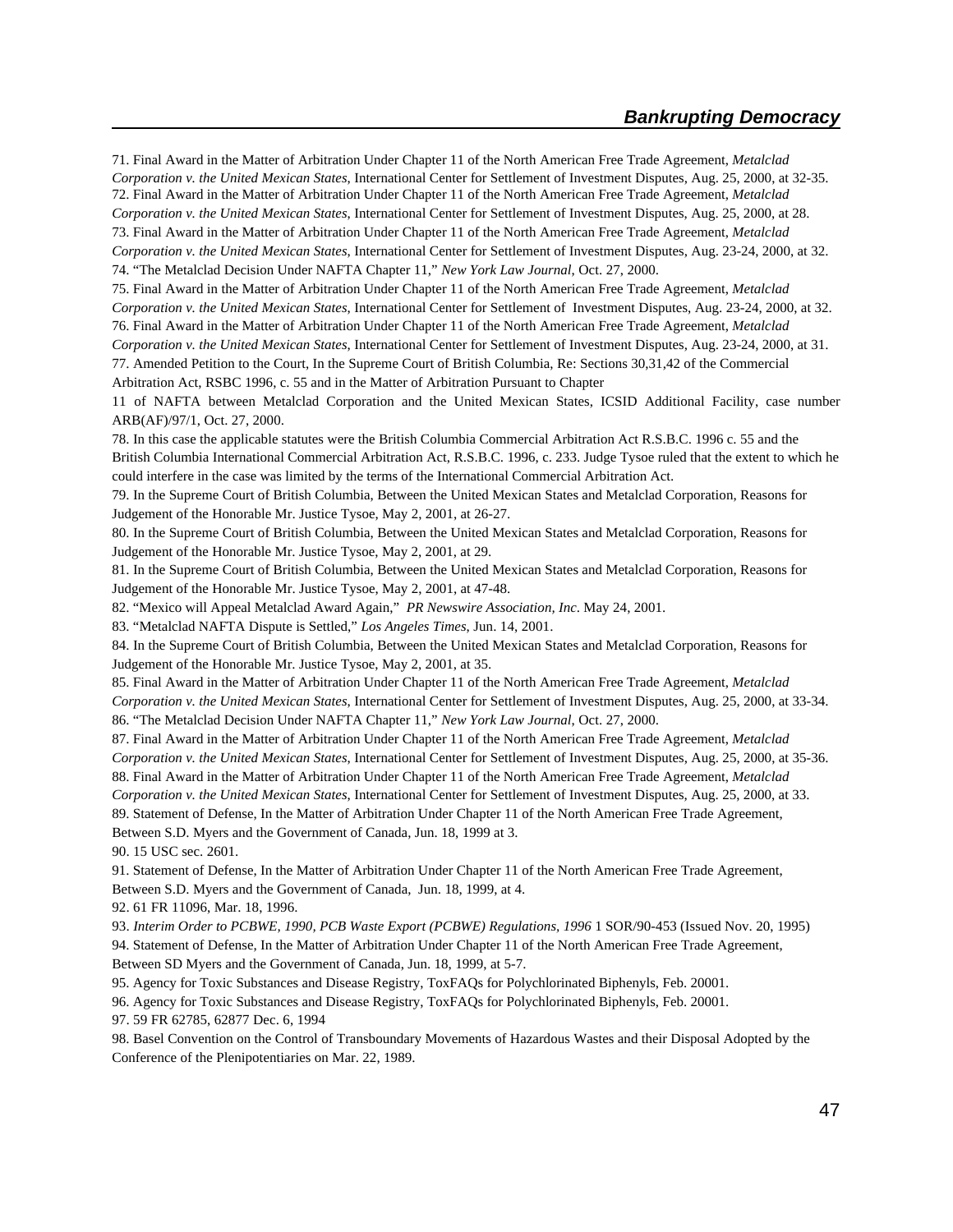#### *Public Citizen & Friends of the Earth, September 2001*

99. Statement of Defense, In the Matter of Arbitration Under Chapter 11 of the North American Free Trade Agreement, Between S.D. Myers and the Government of Canada, Jun. 18, 1999, at 5-7. 100. Statement of Defense, In the Matter of Arbitration Under Chapter 11 of the North American Free Trade Agreement, Between S.D. Myers and the Government of Canada, Jun. 18, 1999, at 5. 101. Statement of Defense, In the Matter of Arbitration Under Chapter 11 of the North American Free Trade Agreement, Between S.D. Myers and the Government of Canada, Jun. 18, 1999, at 9; PCB Waste Export Regulations of 1996 SOR/97-109. 102. Statement of Defense, In the Matter of Arbitration Under Chapter 11 of the North American Free Trade Agreement, Between S.D. Myers and the Government of Canada, Jun. 18, 1999, at 9-10. 103. *Sierra Club v. U.S. Environmental Protection Agency, S.D. Myers, et. al.,* No. 96-70224 United States Court of Appeals for Ninth Circuit, Nov. 7, 1996. 104. Statement of Claim Under Chapter 11 of the North American Free Trade Agreement, *S.D. Myers Inc. v. Government of Canada*, United Nations Commission on International Trade Law, Oct. 30, 1998. 105. Statement of Claim Under Chapter 11 of the North American Free Trade Agreement, *S.D. Myers Inc. v. Government of Canada*, United Nations Commission on International Trade Law, Oct. 30, 1998, at 11 106. Statement of Claim Under the Chapter 11 of the North American Free Trade Agreement, *S.D. Myers Inc. v. Government of Canada*, United Nations Commission on International Trade Law, Oct. 30, 1998, at 12. 107. Statement of Claim Under the Chapter 11 of the North American Free Trade Agreement, *S.D. Myers Inc. v. Government of Canada*, United Nations Commission on International Trade Law, Oct. 30, 1998, at 12. 108. Statement of Claim Under the Chapter 11 of the North American Free Trade Agreement, *S.D. Myers Inc. v. Government of Canada,* United Nations Commission on International Trade Law, Oct. 30, 1998, at 13. 109. Partial Award Under Chapter 11 of the North American Free Trade Agreement, *S.D. Myers v. Government of Canada*, United Nations Center International Trade Law Arbitration, Nov. 13, 2000. 110. Partial Award Under Chapter 11 of the North American Free Trade Agreement, *S.D. Myers v. Government of Canada*, United Nations Center International Trade Law Arbitration, Nov. 13, 2000, at 64. 111. Partial Award Under Chapter 11 of the North American Free Trade Agreement, *S.D. Myers v. Government of Canada,* United Nations Center International Trade Law Arbitration, Nov. 13, 2000, at 64. 112. Partial Award Under Chapter 11 of the North American Free Trade Agreement, *S.D. Myers v. Government of Canada*, United Nations Center International Trade Law Arbitration, Nov. 13, 2000, at 57. 113. Partial Award Under Chapter 11 of the North American Free Trade Agreement, *S.D. Myers v. Government of Canada*, United Nations Center International Trade Law Arbitration, Nov. 13, 2000, at 66. 114. "NAFTA Ruling Goes Against Ottowa," *The Globe and Mail*, Nov. 14, 2001. 115. Notice of Application, In the Matter of Section 5 and 6 of the Commercial Arbitration Act RSC 1985, c. 17 (2nd Supp); In the Matter of Articles 1, 6, and 24 of the Commercial Arbitration Codes set out in the Schedule to the Commercial Arbitration Act and in the Matter of an Arbitration Under Chapter 11 of the North American Free Trade Agreement, *S.D. Myers v. Government of Canada*, Court file number T-225-01, Feb. 8, 2001. 116. Statement of Defense, In the Matter of Arbitration Under Chapter 11 of the North American Free Trade Agreement, Between S.D. Myers and the Government of Canada, Jun. 18, 1999, at 10. 117. "NAFTA Ruling Goes Against Ottowa," *The Globe and Mail*, Nov. 14, 2001. 118. Partial Award Under Chapter 11 of the North American Free Trade Agreement, *S.D. Myers v. Government of Canada*, United Nations Center International Trade Law Arbitration, Nov. 13, 2000, at 22. 119. "Canadian Funeral Home Firm Battles \$150 Million Biloxi Judgement," *Miami Herald*, Nov. 25, 1998. 120. "Fight to the Death: A Battle Between Rival Funeral Homes Dynasties Puts the Spotlight on a Vast But Quiet Transformation in the Way We Bury our Dead," *Time Magazine*, Dec. 9, 1996. 121. Second Amended Complaint, In the Circuit Court for the First Judicial District of Hinds County, Mississippi, *Jeremiah O'Keefe et al, v. Loewen Group, Inc. et al,*. Civil Action No. 91-67-423, Jul. 18, 1994, at 6-14. 122. *Provident American Corporation, et. al. v. The Loewen Group Inc* (U.S.D.C. Ed. Pa. CA. No 92-1964). Settlement amount known from personal communication between Mary Bottari, Public Citizen, and Provident attorney Bret Flaherty, Aug. 21,

2001.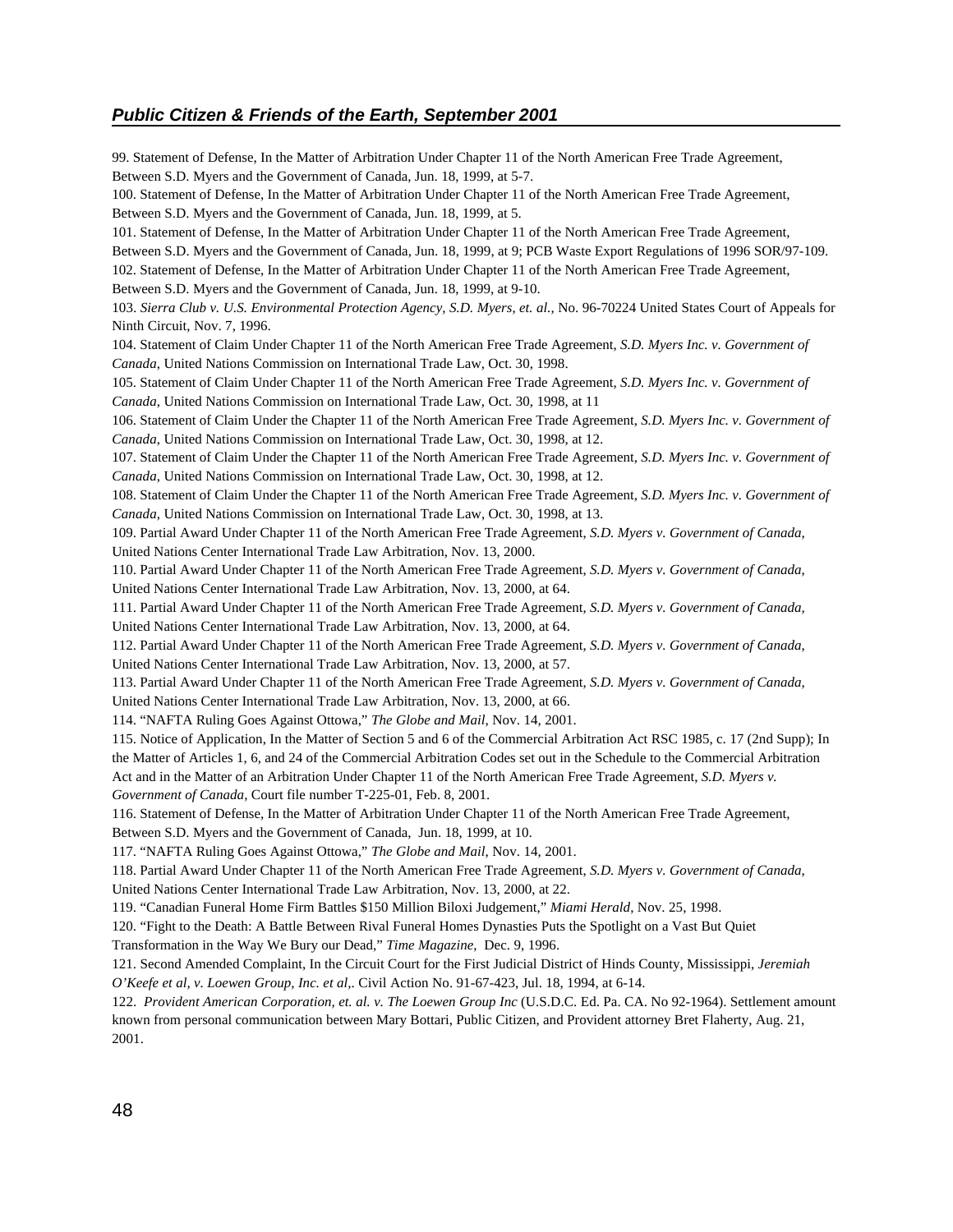123. "Fight to the Death: A Battle Between Rival Funeral Homes Dynasties Puts the Spotlight on a Vast But Quiet

Transformation in the Way We Bury our Dead," *Time Magazine*, Dec. 9, 1996.

124. Personal communication between Mary Bottari, Public Citizen, and Michael S. Allred, attorney for O'Keefe Aug. 17, 2001. 125. Communication from juror Robert Bruce to John Corlew, attorney, Nov. 24, 1995, on file with Public Citizen.

126. Personal communication between Mary Bottari, Public Citizen, and Michael S. Allred, attorney for O'Keefe Aug. 17, 2001.

127. Personal communication between Mary Bottari, Public Citizen, and Michael S. Allred, attorney for O'Keefe Aug. 17, 2001.

128. Notice of Claim Under Chapter 11 of the North American Free Trade Agreement, *Loewen Group Inc. v. the United States*, International Center for the Settlement of Investment Disputes, Oct. 30, 1998, at 2-3.

129. "Canadian Funeral Home Firm Battles \$150 Million Biloxi Judgement," *Miami Herald*, Nov. 25, 1998.

130. Notice of Claim Under Chapter 11 of the North American Free Trade Agreement, *Loewen Group Inc. v. the United States*, International Center for the Settlement of Investment Disputes, Oct. 30, 1998.

131. "Canada's Loewen Group, Founder Seek \$725 Million From the U.S." *Wall Street Journal*, Jan. 13, 1999.

132. Notice of Claim Under Chapter 11 of the North American Free Trade Agreement, *Loewen Group Inc. v. the United States*, International Center for the Settlement of Investment Disputes, Oct. 30, 1998, at 2.

133. "NAFTA rejects U.S. Plea Against Funeral Home Case, Proceeds on Merits,"*Inside U.S. Trade*, Apr. 6, 2001.

134. Notice of Claim Under Chapter 11 of the North American Free Trade Agreement, *Loewen Group Inc., v. the United States*, International Center for the Settlement of Investment Disputes, Oct. 30, 1998, at 52-59.

135. Notice of Claim Under Chapter 11 of the North American Free Trade Agreement, *Loewen Group Inc., v. the United States*, International Center for the Settlement of Investment Disputes, Oct. 30, 1998, at 59.

136. ICSID, "List of Pending Cases," *available at* <http://www.worldbank.org/icsid/cases/pending.htm> cited Jul. 3, 2001.

137. Certificate, *Loewen Group Inc. v. The United States*, International Center for the Settlement of Investment Disputes, Jan. 9, 2001.

138. Softwood Lumber Agreement Between the Government of Canada and the Government of the United States of America, Apr. 1, 1996.

139. "Canada's Lumber a Knotty Problem," *Washington Times*, Mar. 2, 2001.

140. "A Border Battle on Lumber Imports," *Seattle Times*, Mar. 9, 2001.

141. "Timber Politics Puts U.S. and Canada at Loggerheads," *Financial Times*, Mar. 9, 2001.

142. "A Border Battle on Lumber Imports," *Seattle Times*, Mar. 9, 2001. (U.S. environmentalists make identical charges against

U.S. forest policies that provide subsidized logging roads on federal lands. The 2001 Green Scissors report, which highlights corporate giveaways in the U.S. budget that harm the environment, identified the U.S. timber sales program as costing taxpayers \$330 million every year.)

143. Statement of Claim Under Chapter 11 of the North American Free Trade Agreement, *Pope & Talbot Inc. v. Government of Canada*, United Nations Commission on International Trade Law, Mar. 25, 1999, at 20-23.

144. Statement of Claim Under Chapter 11 of the North American Free Trade Agreement, *Pope & Talbot Inc. v. Government of Canada*, United Nations Commission on International Trade Law, Mar. 25, 1999, at 29.

145. Interim Award by Arbitral Tribunal, Under Chapter 11 of the North American Free Trade Agreement, *Pope & Talbot Inc. v. the Government of Canada*, United Nations Commission on International Trade Law, Jun. 26, 2000.

146. Award on the Merits, In the Matter of an Arbitration Under Chapter 11 o f the North American Free Trade Agreement, Between Pope and Talbot Inc. and the Government of Canada, Apr. 10, 2001.

147. Award on the Merits, In the Matter of an Arbitration Under Chapter 11 o f the North American Free Trade Agreement, Between Pope and Talbot Inc. and the Government of Canada, Apr. 10, 2001, at 87.

148. Award on the Merits, In the Matter of an Arbitration Under Chapter 11 o f the North American Free Trade Agreement, Between Pope and Talbot Inc. and the Government of Canada, Apr. 10, 2001, at 88.

149. "Chapter 11: It Works," *Financial Post*, Apr. 11, 2001.

150. Outline of Argument of Intervener Attorney General of Canada, In the Supreme Court of British Columbia, Re: Sections 30,31,42 of the Commercial Arbitration Act, RSBC 1996, c. 55 and in the Matter of Arbitration Pursuant to Chapter 11 of NAFTA between Metalclad Corporation and the United Mexican States, ICSID Additional Facility, case number ARB(AF)/97/1, Feb 16, 2001, at 17.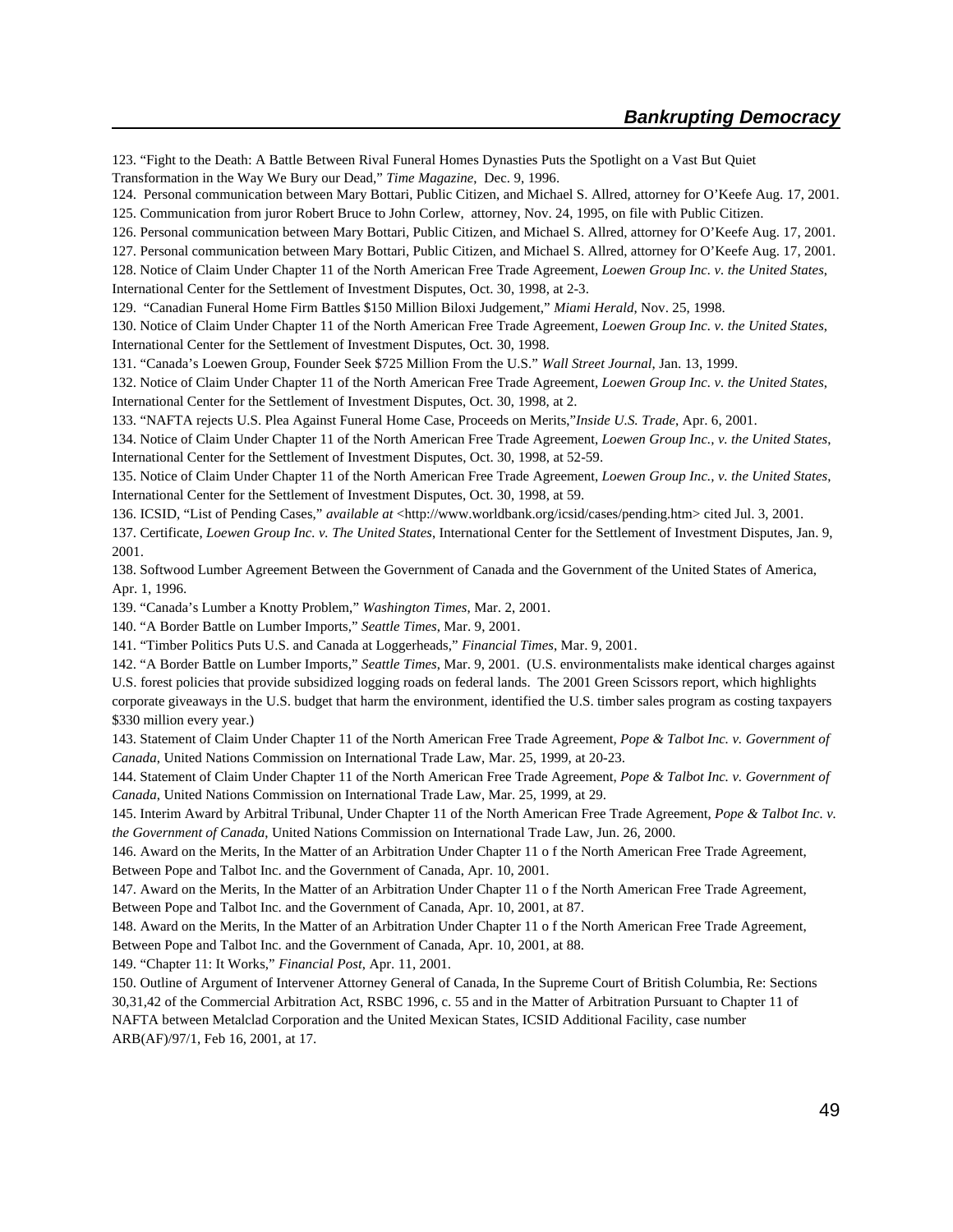#### *Public Citizen & Friends of the Earth, September 2001*

151. Asian Agricultural Products v. Republic Sri Lanka (1991), 30 I.L.M. (ICSID Tribunal), and American Manufacturing and Trading v. Republic of Zaire, (1997) 36 I.L.M. 1531 (ICSID), as cited in Outline of Argument of Intervener Attorney General of Canada, In the Supreme Court of British Columbia, Re: Sections 30,31,42 of the Commercial Arbitration Act, RSBC 1996, c. 55 and in the Matter of Arbitration Pursuant to Chapter 11 of NAFTA between Metalclad Corporation and the United Mexican States, ICSID Additional Facility, case number ARB(AF)/97/1, Feb 16, 2001, at 18-19. 152. Notice of Intent to Submit a Claim to Arbitration Under Chapter 11 of the North American Free Trade Agreement, *Sun Belt Water Inc. v. Her Majesty the Queen*, United Nations Commission on International Trade Law, Nov. 27, 1998, at 4. 153. Notice of Intent to Submit a Claim to Arbitration Under Chapter 11 of the North American Free Trade Agreement, *Sun Belt Water Inc. v. Her Majesty the Queen*, United Nations Commission on International Trade Law, Nov. 27, 1998, at 6. 154. Notice of Intent to Submit a Claim to Arbitration, Under Chapter 11 of the North American Free Trade Agreement, *Sun Belt Water Inc. v. Her Majesty the Queen*, United Nations Commission on International Trade Law, Nov. 27, 1998, at 7. 155. Council of Canadians, "Five Things You Should Know About Water," *Canadian Perspectives*, Winter 1999, at 5. 156. Jim Grieshaer-Otto, "Sun Belt's Water NAFTA Challenge," Briefing Note, Jun. 22, 1999, on file with Public Citizen. 157. Jim Grieshaer-Otto, "Sun Belt's Water NAFTA Challenge," Briefing Note, Jun. 22, 1999, on file with Public Citizen; Notice of Intent to Submit a Claim to Arbitration Under Chapter 11 of the North American Free Trade Agreement, *Sun Belt Water Inc. v. Her Majesty the Queen*, United Nations Commission on International Trade Law, Nov. 27, 1998, at 16. 158. Notice of Intent to Submit a Claim to Arbitration Under Chapter 11 of the North American Free Trade Agreement, *Sun Belt Water Inc. v. Her Majesty the Queen*, United Nations Commission on International Trade Law, Nov. 27, 1998, at 8. 159. Water Protection Act [RSBC 1996] Chapter 484. 160. Notice of Intent to Submit a Claim to Arbitration Under Chapter 11 of the North American Free Trade Agreement, *Sun Belt Water Inc. v. Her Majesty the Queen*, United Nations Commission on International Trade Law, Nov. 27, 1998, at 11. 161. "Water Lawsuit Claim Tops Deficit" *Globe and Mail*, Jun. 18, 1997. 162. Notice of Claim and Demand for Arbitration Under Chapter 11 of the North American Free Trade Agreement, *Sun Belt Water Inc. v. Her Majesty the Queen*, United Nations Commission on International Trade Law, Oct. 12, 1999. 163. Notice of Claim and Demand for Arbitration Under Chapter 11 of the North American Free Trade Agreement, *Sun Belt Water Inc. v. Her Majesty the Queen*, United Nations Commission on International Trade Law, Oct. 12, 1999, at 12. 164. Notice of Intent to Submit a Claim to Arbitration Under Chapter 11 of the North American Free Trade Agreement, *Sun Belt Water Inc. v. Her Majesty the Queen*, United Nations Commission on International Trade Law, Nov. 27, 1998, at 16. 165. Notice of Claim and Demand for Arbitration Under Chapter 11 of the North American Free Trade Agreement, *Sun Belt Water Inc. v. Her Majesty the Queen*, United Nations Commission on International Trade Law, Oct. 12, 1999, at 6. 166.Notice of Claim and Demand for Arbitration Under Chapter 11 of the North American Free Trade Agreement, *Sun Belt Water Inc. v. Her Majesty the Queen*, United Nations Commission on International Trade Law, Oct. 12, 1999, at 9. 167. Notice of Claim and Demand for Arbitration Under Chapter 11 of the North American Free Trade Agreement, *Sun Belt Water Inc. v. Her Majesty the Queen*, United Nations Commission on International Trade Law, Oct. 12, 1999, at 16. 168. Notice of Intent to Submit a Claim to Arbitration Under Chapter 11 of the North American Free Trade Agreement, *Sun Belt Water Inc. v. Her Majesty the Queen*, United Nations Commission on International Trade Law, Nov. 27, 1998, at 23. 169. Methanex Corporation, "Methanex Files Amended NAFTA Claim," Press Release, Mar. 8. 2001. 170. Methanex Corporation, "Corporate Information," *available at* <www.methanex.com/corporateinformation/index.htm> cited Jun. 27, 2001 171. Corporations Draft Amended Claim Under Chapter 11 of the North American Free Trade Agreement, *Methanex Corporation v. the United States of America*, United Nations

Commission on International Trade Law, Feb. 12, 2001, at 10-12.

172. California Executive Order D-5-99, Mar. 25, 1999.

173. University of California Davis Report: *MTBE Fact Sheet*, Nov. 12, 1998.

174. University of California Davis Report: *MTBE Fact Sheet*, Nov. 12, 1998.

175. "Report to the Governor and Legislature of the State of California as Sponsored by SB 521," Keller, Arturo, *et. al.* Health and Environmental Assessment of MTBE, Vol. 1. Summary and Recommendations, Nov. 1998, at 23.

176. "Report to the Governor and Legislature of the State of California as Sponsored by SB 521," Keller, Arturo, *et. al.* Health and Environmental Assessment of MTBE, Vol. 1. Summary and Recommendations, Nov. 1998, at 21.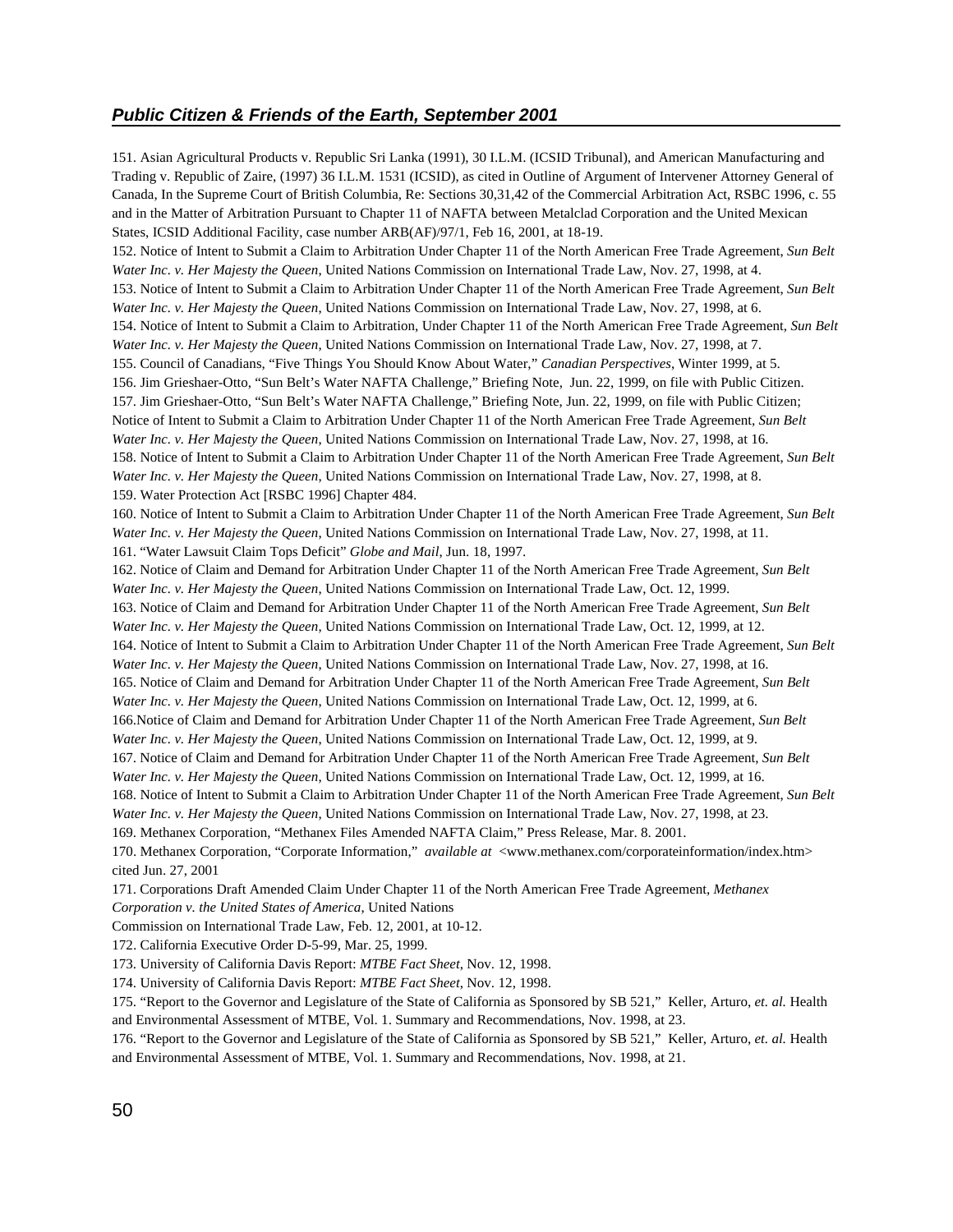177. "NAFTA's Powerful Little Secrets: The Tribunals That Settle Disputes," *New York Times*, Mar. 11, 2001.

178. "Bush to Insist on Ethanol Use in California," *New York Times*, Jun. 12, 2001.

179. The original claim is not publically available. The date is known from, Corporations Draft Amended Claim Under Chapter 11 of the North American Free Trade Agreement, *Methanex Corporation v. the United States of America*, United Nations Commission on International Trade Law, Feb. 12, 2001, at 60.

180. Corporations Draft Amended Claim Under Chapter 11 of the North American Free Trade Agreement, *Methanex Corporation v. the United States of America*, United Nations Commission on International Trade Law, Feb. 12, 2001, at 60.

181. Corporations Draft Amended Claim Under Chapter 11 of the North American Free Trade Agreement, *Methanex Corporation v. the United States of America*, United Nations Commission on International Trade Law, Feb. 12, 2001, at 2. 182. Corporations Draft Amended Claim Under Chapter 11 of the North American Free Trade Agreement, *Methanex*

*Corporation v. the United States of America*, United Nations Commission on International Trade Law, Feb. 12, 2001, at 49-53.

183. Corporations Draft Amended Claim Under Chapter 11 of the North American Free Trade Agreement, *Methanex*

*Corporation v. the United States of America*, United Nations Commission on International Trade Law, Feb. 12, 2001, at 47. 184. Corporations Draft Amended Claim Under Chapter 11 of the North American Free Trade Agreement, *Methanex*

*Corporation v. the United States of America*, United Nations Commission on International Trade Law, Feb. 12, 2001, at 69. 185. In the Matter of an Arbitration Under Chapter 11 of the North American Free Trade Agreement and the UNCITRAL Arbitration Rules, *Methanex Corporation v. United States of America*, Decision of the Tribunal on Petitions from Third Persons to Intervene an "*Amici Curiae*," Jan. 15, 2001.

186. "NAFTA Panel Rules on Authority to Accept Amicus Briefs," *BRIDGES Weekly Trade News Digest*, Jan. 23, 2001. 187. Statement of Defense of Respondent United States of America, In the Arbitration Under Chapter 11 of the North American Free Trade Agreement and the UNCITRAL Arbitration Rules Between Methanex Corporation and the United States of America, Aug. 10, 2000, at 3.

188. 10, 2000, at 3.

189. Statement of Defense of Respondent United States of America, In the Arbitration Under Chapter 11 of the North American Free Trade Agreement and the UNCITRAL Arbitration Rules Between Methanex Corporation and the United States of America, Aug. 10, 2000, at 4, 10-11.

190. Statement of Defense of Respondent United States of America, In the Arbitration Under Chapter 11 of the North American Free Trade Agreement and the UNCITRAL Arbitration Rules Between Methanex Corporation and the United States of America, Aug. 10, 2000, at 5.

191. Corporations Draft Amended Claim Under Chapter 11 of the North American Free Trade Agreement, *Methanex Corporation v. the United States of America*, United Nations

Commission on International Trade Law, Feb. 12, 2001, at 36-37.

192. Statement of Defense of Respondent United States of America, In the Arbitration Under Chapter 11 of the North American Free Trade Agreement and the UNCITRAL Arbitration Rules Between Methanex Corporation and the United States of America, Aug. 10, 2000, at 6.

193. "EPA Advisory Panel Urges Reduction in Use of Anti-Pollution Fuel Additives," *Wall Street Journal*, Jul. 27, 1999. 194. 65 FR 16093 (Mar. 24, 2000).

195. Corporations Draft Amended Claim Under Chapter 11 of the North American Free Trade Agreement, *Methanex*

*Corporation v. the United States of America*, United Nations Commission on International Trade Law, Feb. 12, 2001, at 58. 196. Notice of Arbitration Under Chapter 11 of the North American Free Trade Agreement, *Mondev International Ltd., v. the United States of America*, International Centre for Settlement of Investment Disputes, Sept. 1, 1999, at 3.

197. Notice of Arbitration Under Chapter 11 of the North American Free Trade Agreement, *Mondev International Ltd., v. the United States of America*, International Centre for Settlement of Investment Disputes, Sept. 1, 1999, at 3.

198. Notice of Arbitration Under Chapter 11 of the North American Free Trade Agreement, *Mondev International Ltd., v. the United States of America*, International Centre for Settlement of Investment Disputes, Sept. 1, 1999, at 24.

199. Notice of Arbitration Under Chapter 11 of the North American Free Trade Agreement, *Mondev International Ltd., v. the United States of America*, International Centre for Settlement of Investment Disputes, Sept. 1, 1999, at 24.

200. Notice of Intent to Submit a Claim to Arbitration under Section B of Chapter 11 of the NAFTA, *Mondev International Ltd. v. The Government of the USA*, May 6, 1999.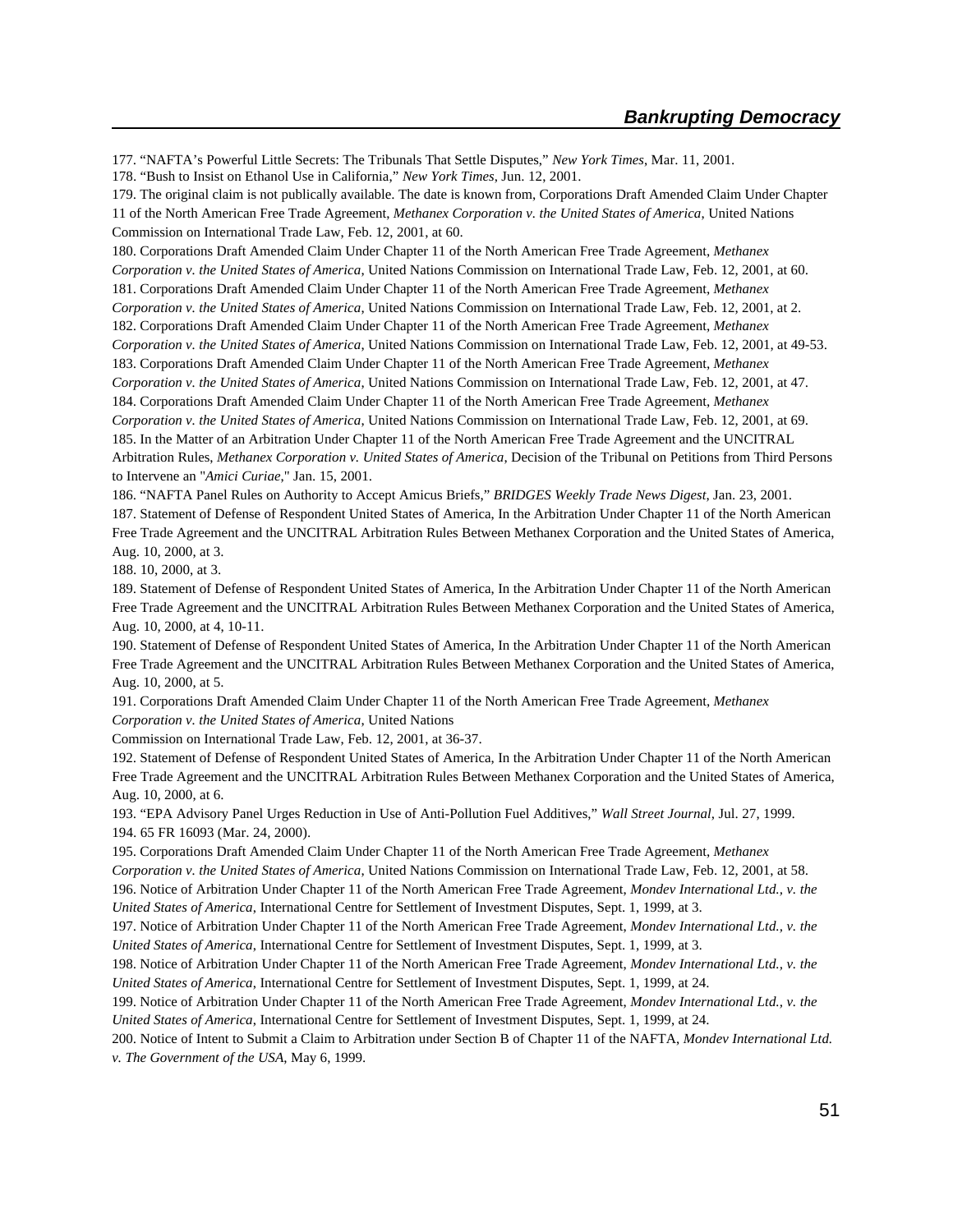#### *Public Citizen & Friends of the Earth, September 2001*

201. Notice of Arbitration Under Chapter 11 of the North American Free Trade Agreement, *Mondev International Ltd., v. the United States of America*, International Centre for Settlement of Investment Disputes, Sept. 1, 1999, at 4. 202. Notice of Intent to Submit a Claim to Arbitration under Section B of Chapter 11 of the NAFTA, *Mondev International Ltd. v. The Government of the USA*, May 6, 1999. 203. Notice of Arbitration Under Chapter 11 of the North American Free Trade Agreement, *Mondev International Ltd., v. the United States of America*, International Centre for Settlement of Investment Disputes, Sept. 1, 1999, at 49-50. 204. Notice of Arbitration Under Chapter 11 of the North American Free Trade Agreement, *Mondev International Ltd., v. the United States of America*, International Centre for Settlement of Investment Disputes, Sept. 1, 1999, at 49-50. 205. Notice of Arbitration Under Chapter 11 of the North American Free Trade Agreement, *Mondev International Ltd., v. the United States of America*, International Centre for Settlement of Investment Disputes, Sept. 1, 1999, at 49-50. 206. *Lafayette Place Associates v. Boston Redevelopment Authority*, 427 Mass. 509 (1998). 207."SJC Boosts City on Development Expected to Give Boston Freer Hand in Planning," *Boston Globe*, May 22, 1998. 208. "U.S. Supreme Court Move Ends Boston Development Dispute," *Boston Globe*, Mar. 3, 1999. 209. Notice of Arbitration Under Chapter 11 of the North American Free Trade Agreement, *Mondev International Ltd., v. the United States of America*, International Centre for Settlement of Investment Disputes, Sept. 1, 1999, at 90. 210. Notice of Arbitration Under Chapter 11 of the North American Free Trade Agreement, *Mondev International Ltd., v. the United States of America*, International Centre for Settlement of Investment Disputes, Sept. 1, 1999, at 79-90. 211. Notice of Arbitration Under Chapter 11 of the North American Free Trade Agreement, *Mondev International Ltd., v. the United States of America*, International Centre for Settlement of Investment Disputes, Sept. 1, 1999, at 90. 212. Notice of Arbitration Under Chapter 11 of the North American Free Trade Agreement, *Mondev International Ltd., v. the United States of America*, International Centre for Settlement of Investment Disputes, Sept. 1, 1999, at 70. 213. Notice of Arbitration Under Chapter 11 of the North American Free Trade Agreement, *Mondev International Ltd., v. the United States of America*, International Centre for Settlement of Investment Disputes, Sept. 1, 1999, at 76. 214. Notice of Arbitration Under Chapter 11 of the North American Free Trade Agreement, *UPS Inc. v. Government of Canada*, United Nations Commission on International Trade Law, Apr. 19, 1999, at 2. 215. Notice of Arbitration Under Chapter 11 of the North American Free Trade Agreement, *UPS Inc. v. Government of Canada*, United Nations Commission on International Trade Law, Apr. 19, 1999, at 2. 216. Canada Post Corporation, "Corporate Overview,"*available at* <http://www.canadapost.ca/CPC2/corpc/overview/overview.html> cited Apr. 26, 2001 217. Canada Post Corporation Act (R.S. 1985, c. C-10). 218. Canada Post Corporation, "Corporate Overview," *available at* <http://www.canadapost.ca/CPC2/corpc/overview/overview.html> cited Apr. 26, 2001. 219. "Corporate Profile," Purolator Courier Ltd., *available at* <http://www.purolator.com/about-us/corporate-profile.html> cited Apr. 27, 2001. 220. Notice of Arbitration Under Chapter 11 of the North American Free Trade Agreement, *UPS Inc. v. Government of Canada*, United Nations Commission on International Trade Law, Apr. 19, 1999, at 3-4, on file with Public Citizen. 221. Notice of Intent to Submit to Arbitration Under Chapter 11 of the North American Free Trade Agreement, *UPS Inc. v. Government of Canada*, United Nations Commission on International Trade Law, Jan. 19, 2000, at 7-10 on file with Public Citizen. 222. Notice of Intent to Submit to Arbitration Under Chapter 11 of the North American Free Trade Agreement, *UPS Inc. v. Government of Canada*, United Nations Commission on International Trade Law, Jan. 19, 2000, at 8 on file with Public Citizen. 223. Notice of Intent to Submit a Claim Under Chapter 11 of the North American Free Trade Agreement, *UPS Inc. v. Government of Canada*, United Nations Commission on International Trade Law, Jan. 19, 2000, at 10 on file with Public Citizen. 224. "UPS Files New NAFTA Investment Dispute Case Against Canada," *Inside U.S. Trade*, Apr. 28, 2000. 225. Notice of Arbitration Under Chapter 11 of the North American Free Trade Agreement, *ADF Group Inc. v. the Government of the United States of America*, International Center for the Settlement of Investment Disputes, Jul. 19, 2000, at 8.

226. Notice of Arbitration Under Chapter 11 of the North American Free Trade Agreement, *ADF Group Inc. v. the Government of the United States of America*, International Center for the Settlement of Investment Disputes, Jul. 19, 2000, at 7.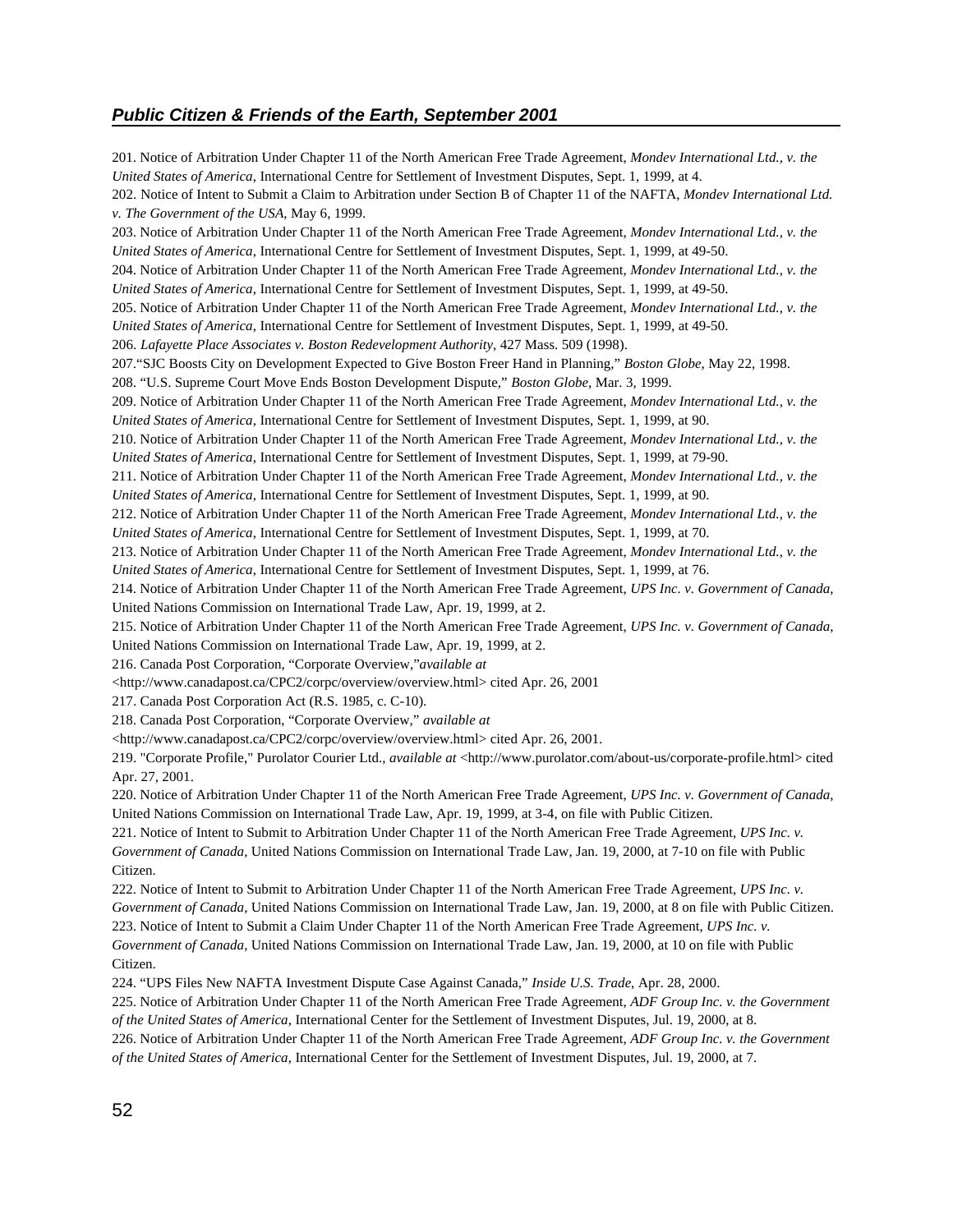227. ADF Group web page, *available at* <www.adfgroup.com/AN/index.html> cited Jun. 26, 2001 228. Notice of Arbitration Under Chapter 11 of the North American Free Trade Agreement, *ADF Group Inc. v. the Government of the United States of America*, International Center for the Settlement of Investment Disputes, Jul. 19, 2000, at 9. 229. 23 CFR 635.410

230. Notice of Arbitration Under Chapter 11 of the North American Free Trade Agreement, *ADF Group Inc. v. the Government of the United States of America*, International Center for the Settlement of Investment Disputes, Jul. 19, 2000, at 10-12.

231. Notice of Arbitration Under Chapter 11 of the North American Free Trade Agreement, *ADF Group Inc. v. the Government of the United States of America*, International Center for the Settlement of Investment Disputes, Jul. 19, 2000, at 13.

232. Notice of Arbitration Under Chapter 11 of the North American Free Trade Agreement, *ADF Group Inc. v. the Government of the United States of America*, International Center for the Settlement of Investment Disputes, Jul. 19, 2000, at 19.

233. Notice of Arbitration Under Chapter 11 of the North American Free Trade Agreement, *ADF Group Inc. v. the Government of the United States of America*, International Center for the Settlement of Investment Disputes, Jul. 19, 2000, at 19.

234. Notice of Arbitration Under Chapter 11 of the North American Free Trade Agreement, *ADF Group Inc. v. the Government of the United States of America*, International Center for the Settlement of Investment Disputes, Jul. 19, 2000, at 20.

235. Notice of Arbitration Under Chapter 11 of the North American Free Trade Agreement, *ADF Group Inc. v. the Government of the United States of America*, International Center for the Settlement of Investment Disputes, Jul. 19, 2000, at 22.

236. Written Submission of the Investor on the Issue of the Place of Arbitration, International Center for the Settlement of Investment Disputes, Between ADF Group Inc. and the Government of the United States, ICSID Case No. ARB (AF)/00/1, Feb. 26, 2001, at 4.

237. Award, International Center for the Settlement of Investment Disputes (Additional Facility), Between Robert Azinian, et. al., and the United Mexican States, Nov. 1, 1999, at 2-3.

238. Award, International Center for the Settlement of Investment Disputes (Additional Facility), Between Robert Azinian, et. al., and the United Mexican States, Nov. 1, 1999, at 2-3.

239. The notice of arbitrition for this case is not publically available. The date is known from the Award, International Center for the Settlement of Investment Disputes (Additional Facility), Between Robert Azinian, et. al., and the United Mexican States, Nov. 1, 1999, at 20.

240. Award, International Center for the Settlement of Investment Disputes (Additional Facility), Between Robert Azinian, et. al., and the United Mexican States, Nov. 1, 1999, at 6.

241. Award, International Center for the Settlement of Investment Disputes (Additional Facility), Between Robert Azinian, et. al., and the United Mexican States, Nov. 1, 1999, at 3.

242.Award, International Center for the Settlement of Investment Disputes (Additional Facility), Between Robert Azinian, et. al., and the United Mexican States, Nov. 1, 1999, at 31.

243. Award, International Center for the Settlement of Investment Disputes (Additional Facility), Between Robert Azinian, et. al., and the United Mexican States, Nov. 1, 1999, at 8.

244. Award, International Center for the Settlement of Investment Disputes (Additional Facility), Between Robert Azinian, et. al., and the United Mexican States, Nov. 1, 1999, at 25.

245. Award, International Center for the Settlement of Investment Disputes (Additional Facility), Between Robert Azinian, et. al., and the United Mexican States, Nov. 1, 1999, at 29.

246. Award, International Center for the Settlement of Investment Disputes (Additional Facility), Between Robert Azinian, et. al., and the United Mexican States, Nov. 1, 1999, at 26.

247. Award, International Center for the Settlement of Investment Disputes (Additional Facility), Between Robert Azinian, et. al., and the United Mexican States, Nov. 1, 1999, at 23.

248. The date is known from the Arbitral Award, International Centre for Settlement of Investment Disputes (Additional Facility) Between: Waste Management, Inc. and the United Mexican States (ICSID Case No. ARB (AF)/98/2), Jun. 2, 2000, at 229. No other documents are publically available.

249. Hemispheric Social Alliance, "Investment, Finance and Debt in the Americas," Briefing Paper, Nov. 1999, at 7.

250. Arbitral Award, International Centre for Settlement of Investment Disputes (Additional Facility) Between: Waste Management, Inc. and the United Mexican States (ICSID Case No. ARB (AF)/98/2), Jun. 2, 2000, at 217.